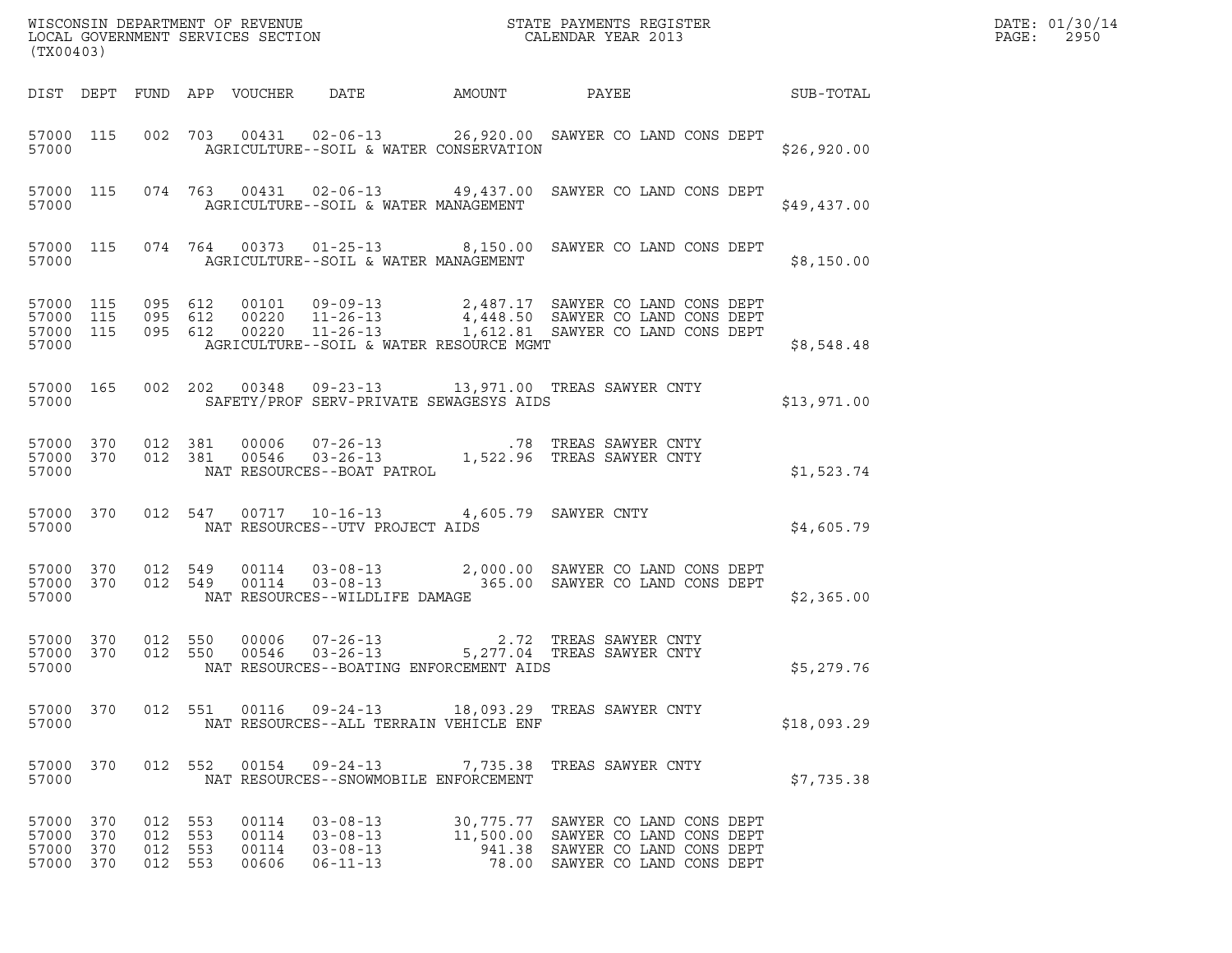|       | DATE: 01/30/14 |
|-------|----------------|
| PAGE: | 2951           |

| LOCAL GOVERNMENT SERVICES SECTION<br>(TX00403)                      |                          |            |                                                        |                                                    |                                                                                                               |                                                                                           |                                                                                                |              | DATE: 01/30/14<br>PAGE:<br>2951 |
|---------------------------------------------------------------------|--------------------------|------------|--------------------------------------------------------|----------------------------------------------------|---------------------------------------------------------------------------------------------------------------|-------------------------------------------------------------------------------------------|------------------------------------------------------------------------------------------------|--------------|---------------------------------|
|                                                                     |                          |            |                                                        | DIST DEPT FUND APP VOUCHER                         | DATE                                                                                                          | AMOUNT                                                                                    | PAYEE                                                                                          | SUB-TOTAL    |                                 |
| 57000                                                               |                          |            |                                                        |                                                    | NAT RESOURCES--WILDLIFE DAMAGE CLAIMS                                                                         |                                                                                           |                                                                                                | \$43,295.15  |                                 |
| 57000                                                               | 57000 370                |            | 012 564                                                |                                                    | $00254$ $04-05-13$<br>NAT RESOURCES--RECREATION AIDS-FISH                                                     |                                                                                           | 5,721.67 SAWYER CO LAND CONS DEPT                                                              | \$5,721.67   |                                 |
| 57000                                                               | 57000 370                |            | 012 566                                                |                                                    |                                                                                                               | NAT RESOURCES-FOREST CROP/MANAGED FOREST                                                  | 00001  09-24-13  53,449.03  TREAS SAWYER CNTY                                                  | \$53,449.03  |                                 |
| 57000                                                               | 57000 370                |            | 012 572                                                | 00004                                              |                                                                                                               | NAT RESOURCES--URBAN FORESTRY/CO FORESTS                                                  | 04-03-13 32,191.35 TREAS SAWYER CNTY                                                           | \$32,191.35  |                                 |
| 57000                                                               | 57000 370                |            | 012 574                                                | 00119                                              | $08 - 05 - 13$<br>NAT RESOURCES--SNOWMOBILE TRAIL AIDS                                                        | 41,850.00 SAWYER CNTY                                                                     |                                                                                                | \$41,850.00  |                                 |
| 57000<br>57000 370<br>57000 370<br>57000 370<br>57000               | 370                      | 012 575    | 012 575<br>012 575<br>012 575                          | 00422<br>03432                                     | $09 - 06 - 13$<br>00533  09-16-13<br>01707 01-08-13<br>$06 - 25 - 13$<br>NAT RESOURCES--SNOWMOBILE TRAIL AIDS | 41,850.00 SAWYER CNTY<br>4,662.13 SAWYER CNTY                                             | 5,246.13 SAWYER CNTY<br>6,086.93 SAWYER CNTY                                                   | \$57,845.19  |                                 |
| 57000 370<br>57000<br>57000<br>57000<br>57000<br>57000 370<br>57000 | 370<br>370<br>370<br>370 | 012<br>012 | 012 576<br>576<br>012 576<br>576<br>012 576<br>012 576 | 00117<br>00118<br>00423<br>03512<br>03513<br>03529 | $08 - 05 - 13$<br>$08 - 05 - 13$<br>$09 - 06 - 13$<br>07-02-13<br>$07 - 02 - 13$<br>$07 - 03 - 13$            | 4,965.00 SAWYER CNTY<br>3,917.02 SAWYER CNTY<br>NAT RESOURCES--ALL-TERRAIN VEHICLE TRAIL  | 28,645.00 SAWYER CNTY<br>33,121.10 SAWYER CNTY<br>3,972.99 SAWYER CNTY<br>1,328.50 SAWYER CNTY | \$75,949.61  |                                 |
| 57000 370<br>57000 370<br>57000                                     |                          |            | 012 577<br>012 577                                     | 00424<br>01708                                     | $09 - 06 - 13$<br>$01 - 08 - 13$                                                                              | 4,965.00 SAWYER CNTY<br>70,871.14 SAWYER CNTY<br>NAT RESOURCES--ALL-TERRAIN VEHICLE TRAIL |                                                                                                | \$75,836.14  |                                 |
| 57000 370<br>57000                                                  |                          |            |                                                        | 012 582 00002                                      | $01 - 24 - 13$                                                                                                | NAT RESOURCES-NATIONAL FOREST INCOME-FED                                                  | 145,300.09 TREAS SAWYER CNTY                                                                   | \$145,300.09 |                                 |
| 57000 370<br>57000                                                  |                          |            |                                                        | 012 584 00043                                      | $09 - 03 - 13$<br>NAT RESOURCES--PMT IN LIEU OF TAXES                                                         |                                                                                           | 2,843.91 TREAS SAWYER CNTY                                                                     | \$2,843.91   |                                 |
| 57000 370<br>57000 370<br>57000                                     |                          |            | 012 678<br>012 678                                     | 00387<br>01123                                     | 08-29-13<br>$12 - 06 - 13$                                                                                    | NAT RESOURCES--INVASIVE AQUATICE SPECIES                                                  | 5,000.00 SAWYER CO LAND CONS DEPT<br>10,602.50 TREAS SAWYER CNTY                               | \$15,602.50  |                                 |
| 57000 395                                                           |                          |            | 011 177                                                |                                                    | 00057 12-30-13                                                                                                |                                                                                           | 55,691.00 COUNTY OF SAWYER                                                                     |              |                                 |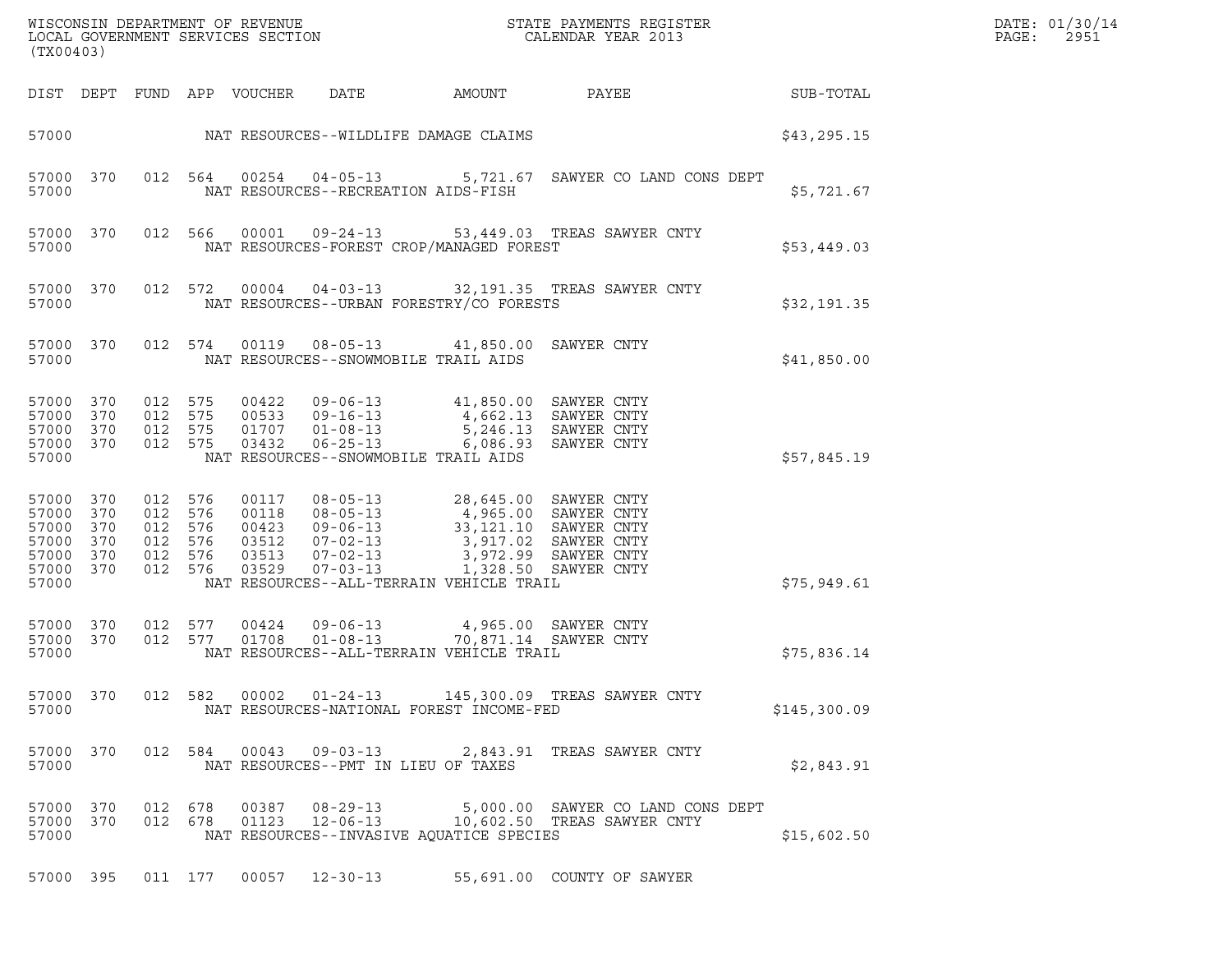| (TX00403)                                                                                                                                             |                                                                                                              |                                                                                                                                                               |                               | WISCONSIN DEPARTMENT OF REVENUE<br>LOCAL GOVERNMENT SERVICES SECTION                                                                         | ON                                                                                                                                                                                                                                                                                           |                                                                                                                                                                                                                                                                                                                                                                                                            | STATE PAYMENTS REGISTER<br>CALENDAR YEAR 2013                                                                                                                                                                                                                                                                |                | DATE: 01/30/14<br>2952<br>PAGE: |
|-------------------------------------------------------------------------------------------------------------------------------------------------------|--------------------------------------------------------------------------------------------------------------|---------------------------------------------------------------------------------------------------------------------------------------------------------------|-------------------------------|----------------------------------------------------------------------------------------------------------------------------------------------|----------------------------------------------------------------------------------------------------------------------------------------------------------------------------------------------------------------------------------------------------------------------------------------------|------------------------------------------------------------------------------------------------------------------------------------------------------------------------------------------------------------------------------------------------------------------------------------------------------------------------------------------------------------------------------------------------------------|--------------------------------------------------------------------------------------------------------------------------------------------------------------------------------------------------------------------------------------------------------------------------------------------------------------|----------------|---------------------------------|
| DIST                                                                                                                                                  | DEPT                                                                                                         | FUND                                                                                                                                                          | APP                           | VOUCHER                                                                                                                                      | DATE                                                                                                                                                                                                                                                                                         | AMOUNT                                                                                                                                                                                                                                                                                                                                                                                                     | PAYEE                                                                                                                                                                                                                                                                                                        | SUB-TOTAL      |                                 |
| 57000<br>57000<br>57000<br>57000<br>57000                                                                                                             | 395<br>395<br>395<br>395                                                                                     | 011 177<br>011 177<br>011 177                                                                                                                                 | 011 177                       | 80057<br>85322<br>88057<br>92057                                                                                                             | $06 - 14 - 13$<br>$08 - 23 - 13$<br>$07 - 08 - 13$<br>$09 - 30 - 13$<br>TRANSPORTATION--TRANSIT AID                                                                                                                                                                                          | 92,818.00<br>40,445.00                                                                                                                                                                                                                                                                                                                                                                                     | COUNTY OF SAWYER<br>TREAS SAWYER CO<br>92,818.00 COUNTY OF SAWYER<br>92,818.00 COUNTY OF SAWYER                                                                                                                                                                                                              | \$374,590.00   |                                 |
| 57000<br>57000<br>57000<br>57000<br>57000<br>57000<br>57000<br>57000<br>57000<br>57000<br>57000<br>57000<br>57000<br>57000<br>57000<br>57000<br>57000 | 395<br>395<br>395<br>395<br>395<br>395<br>395<br>395<br>395<br>395<br>395<br>395<br>395<br>395<br>395<br>395 | 011 182<br>011 182<br>011 182<br>011 182<br>011 182<br>011 182<br>011 182<br>011 182<br>011 182<br>011 182<br>011<br>011 182<br>011 182<br>011 182<br>011 182 | 182<br>011 182                | 61679<br>63380<br>70026<br>72595<br>73287<br>73947<br>77366<br>78553<br>84948<br>86138<br>86139<br>86445<br>94104<br>94774<br>96700<br>97553 | $01 - 14 - 13$<br>$01 - 30 - 13$<br>$03 - 29 - 13$<br>$04 - 24 - 13$<br>$05 - 01 - 13$<br>$05 - 08 - 13$<br>$06 - 13 - 13$<br>$06 - 25 - 13$<br>$08 - 21 - 13$<br>$09 - 03 - 13$<br>$09 - 03 - 13$<br>$09 - 06 - 13$<br>$11 - 13 - 13$<br>$11 - 19 - 13$<br>$12 - 11 - 13$<br>$12 - 19 - 13$ | 44,902.65<br>65,366.46<br>$\frac{30,761.60}{179,405.79} \ \frac{154,000.00}{28,100.00}$<br>$28,100.00$<br>$165,008.18$<br>$319,044.00$<br>$40,765.51$<br>$768,835.62$<br>$10,151.40$<br>$175,972.00$<br>$26,315.95$<br>26,270.48<br>164,296.96<br>TRANSPORTATION--TRANSIT AIDS-FEDERAL                                                                                                                     | TREAS SAWYER CO<br>TREAS SAWYER CO<br>TREAS SAWYER CO<br>TREAS SAWYER CO<br>TREAS SAWYER CO<br>TREAS SAWYER CO<br>TREAS SAWYER CO<br>TREAS SAWYER CO<br>TREAS SAWYER CO<br>TREAS SAWYER CO<br>TREAS SAWYER CO<br>TREAS SAWYER CO<br>TREAS SAWYER CO<br>TREAS SAWYER CO<br>TREAS SAWYER CO<br>TREAS SAWYER CO | \$2,394,052.78 |                                 |
| 57000<br>57000<br>57000<br>57000<br>57000<br>57000<br>57000<br>57000<br>57000<br>57000<br>57000<br>57000<br>57000<br>57000<br>57000                   | 395<br>395<br>395<br>395<br>395<br>395<br>395<br>395<br>395<br>395<br>395<br>395<br>395<br>- 395             | 011 185<br>011 185<br>011 185<br>011 185<br>011 185<br>011 185<br>011 185<br>011 185<br>011 185<br>011 185<br>011 185<br>011 185<br>011 185                   | 011 185                       | 60885<br>63802<br>64532<br>67679<br>70845<br>70845<br>71524<br>71524<br>77673<br>77673<br>79255<br>79255<br>82335                            |                                                                                                                                                                                                                                                                                              | $\begin{array}{cccc} & 07\text{--}13 & \\ \text{--}04\text{--}13 & 300\ldots \\ & 2\text{--}11\text{--}13 & 549\ldots \\ & 03\text{--}11\text{--}13 & 549\ldots \\ & 04\text{--}08\text{--}13 & 613\ldots \\ & 04\text{--}08\text{--}13 & 613\ldots \\ & 4 & 04\text{--}15\text{--}13 & 1\text{--}452\ldots \\ & 673 & 06\text{--}17\text{--}13 & 1\text{--}996$<br>TRANSPORTATION--HIGHWAY SAFETY-FEDERAL | TREAS SAWYER CO<br>TREAS SAWYER CO<br>TREAS SAWYER CO<br>TREAS SAWYER CO<br>TREAS SAWYER CO<br>TREAS SAWYER CO<br>TREAS SAWYER CO<br>TREAS SAWYER CO<br>TREAS SAWYER CO<br>TREAS SAWYER CO<br>TREAS SAWYER CO<br>TREAS SAWYER CO<br>TREAS SAWYER CO<br>92807 11-04-13 1,544.20 TREAS SAWYER CO               | \$12,065.47    |                                 |
| 57000<br>57000<br>57000<br>57000                                                                                                                      | - 395<br>395<br>-395                                                                                         |                                                                                                                                                               | 011 190<br>011 190<br>011 190 | 68057<br>82057<br>94057                                                                                                                      | $01 - 07 - 13$<br>$07 - 01 - 13$<br>$10 - 07 - 13$                                                                                                                                                                                                                                           | TRANSPORTATION--GENERAL TRANSP AIDS-GTA                                                                                                                                                                                                                                                                                                                                                                    | 194,809.97 COUNTY OF SAWYER<br>389,619.94 COUNTY OF SAWYER<br>194,809.99 COUNTY OF SAWYER                                                                                                                                                                                                                    | \$779,239.90   |                                 |
| 57000<br>57000<br>57000<br>57000                                                                                                                      | - 395<br>395<br>395<br>- 395                                                                                 | 011 568<br>011 568<br>011 568                                                                                                                                 | 011 568                       | 63187<br>63188<br>75102<br>84759                                                                                                             | $01 - 28 - 13$<br>$01 - 28 - 13$<br>$05 - 20 - 13$<br>$08 - 19 - 13$                                                                                                                                                                                                                         |                                                                                                                                                                                                                                                                                                                                                                                                            | 18,365.28 SAWYER CO HEALTH & HUMAN<br>2,865.78 SAWYER CO HEALTH & HUMAN<br>18,807.17 SAWYER CO HEALTH & HUMAN<br>2,423.90 SAWYER CO HEALTH & HUMAN                                                                                                                                                           |                |                                 |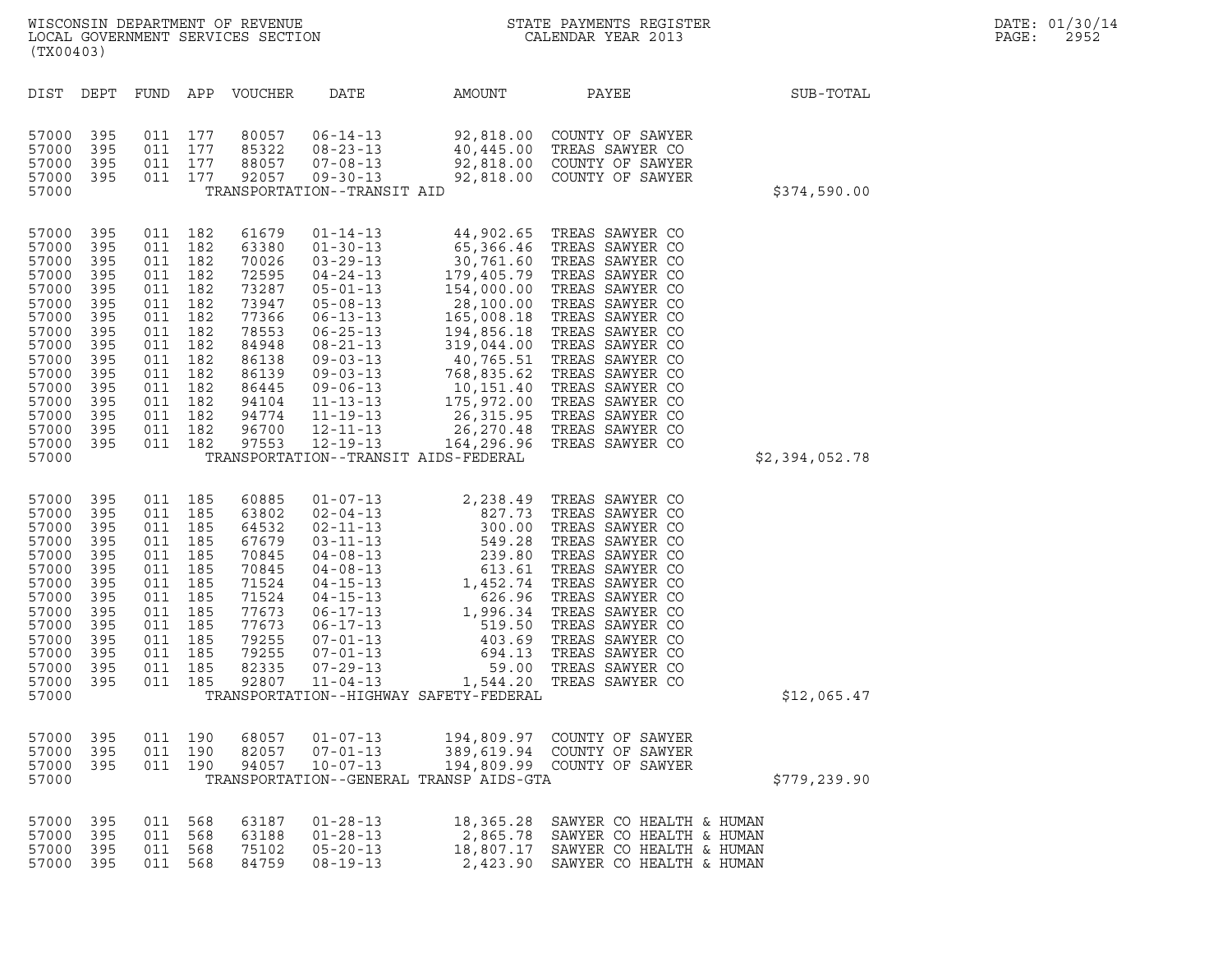| DATE: | 01/30/14 |
|-------|----------|
| PAGE: | 2953     |

WISCONSIN DEPARTMENT OF REVENUE<br>LOCAL GOVERNMENT SERVICES SECTION STATE PAYMENTS REGISTER SECONDER STATE PASS: 2953<br>DAGE: 2953 WISCONSIN DEPARTMENT OF REVENUE<br>LOCAL GOVERNMENT SERVICES SECTION PARA PROPERTY CALENDAR YEAR 2013<br>(TX00403) (TX00403) DIST DEPT FUND APP VOUCHER DATE AMOUNT PAYEE SUB-TOTAL 57000 TRANSPORTATION-PRETRIAL INTOX DRIVER INT STOOO \$42,462.13 57000 410 002 116 11357 11-05-13 33,168.45 TREAS SAWYER CNTY <sup>57000</sup> CORRECTIONS--LOCAL AID \$33,168.45 57000 435 005 000 90310 01-01-13 34,932.00 SAWYER CO 57000 435 005 000 90310 01-01-13 34,932.00 SAWYER CO<br>57000 435 005 000 90314 02-01-13 53,378.00 SAWYER CO<br>57000 435 005 000 90318 03-01-13 66,087.00 SAWYER CO 57000 435 005 000 90310 01-01-13 34,932.00 SAWYER CO<br>57000 435 005 000 90314 02-01-13 53,378.00 SAWYER CO<br>57000 435 005 000 90318 03-01-13 66,087.00 SAWYER CO<br>57000 435 005 000 90321 04-01-13 121.678.00 SAWYER CO 57000 435 005 000 90310 01-01-13 34,932.00 SAWYER CO<br>57000 435 005 000 90314 02-01-13 53,378.00 SAWYER CO<br>57000 435 005 000 90318 03-01-13 66,087.00 SAWYER CO<br>57000 435 005 000 90321 04-01-13 121,678.00 SAWYER CO<br>57000 435 57000 435 005 000 90314 02-01-13 53,378.00 SAWYER CO<br>57000 435 005 000 90318 03-01-13 66,087.00 SAWYER CO<br>57000 435 005 000 90321 04-01-13 121,678.00 SAWYER CO<br>57000 435 005 000 90323 05-01-13 69,481.00 SAWYER CO<br>57000 435 57000 435 005 000 90318 03-01-13 66,087.00 SAWYER CO<br>57000 435 005 000 90321 04-01-13 121,678.00 SAWYER CO<br>57000 435 005 000 90323 05-01-13 63,389.00 SAWYER CO<br>57000 435 005 000 90400 07-01-13 63,389.00 SAWYER CO 57000 435 005 000 90321 04-01-13 121,678.00 SAWYER CO<br>57000 435 005 000 90323 05-01-13 69,481.00 SAWYER CO<br>57000 435 005 000 90325 06-01-13 612,389.00 SAWYER CO<br>57000 435 005 000 90400 07-01-13 612,193.00 SAWYER CO<br>57000 4 57000 435 005 000 90323 05-01-13 69,481.00 SAWYERCO<br>57000 435 005 000 90325 06-01-13 63,389.00 SAWYERCO<br>57000 435 005 000 90402 07-01-13 612,193.00 SAWYERCO<br>57000 435 005 000 90402 08-01-13 35,564.00 SAWYERCO 57000 435 005 000 90325 06-01-13 63,389.00 SAWYER CO<br>57000 435 005 000 90400 07-01-13 612,193.00 SAWYER CO<br>57000 435 005 000 90403 08-01-13 35,564.00 SAWYER CO<br>57000 435 005 000 90403 09-01-13 76,732.00 SAWYER CO<br>57000 435 57000 435 005 000 90400 07-01-13 612,193.00 SAWYER CO<br>57000 435 005 000 90402 08-01-13 35,564.00 SAWYER CO<br>57000 435 005 000 90406 10-01-13 36,048.00 SAWYER CO<br>57000 435 005 000 90406 10-01-13 36,048.00 SAWYER CO 57000 435 005 000 90402 08-01-13 35,564.00 SAWYER CO<br>57000 435 005 000 90403 09-01-13 76,732.00 SAWYER CO<br>57000 435 005 000 90406 10-01-13 34,103.00 SAWYER CO<br>57000 435 005 000 90408 11-01-13 34,103.00 SAWYER CO<br>57000 435 57000 435 005 000 90403 09-01-13 76,732.00 SAWYER CO<br>57000 435 005 000 90406 10-01-13 36,048.00 SAWYER CO<br>57000 435 005 000 90408 11-01-13 34,103.00 SAWYER CO<br>57000 435 005 000 90411 12-01-13 16,192.00 SAWYER CO<br>57000 HEAL <sup>57000</sup> HEALTH SERVICES--STATE/FED AIDS \$1,219,777.00 57000 435 005 163 01LGS 11-18-13 52,100.00 SAWYER COUNTY EMERG AMB SERV 57000 435 005 163 01LGS 11-18-13 52,100.00 SAWYER COUNTY EMERG AMB SERV<br>57000 HS--PREPAID MEDICAL TRANSPORT REIMBURSE \$52,100.00 57000 437 005 000 00000 01-05-13 30,011.94 SAWYER 57000 437 005 000 00000 01-19-13 67,621.35 SAWYER CHILD SUPPORT 57000 437 005 000 00000 01-05-13 30,011.94 SAWYER<br>57000 437 005 000 00000 01-19-13 67,621.35 SAWYER CH<br>57000 437 005 000 00000 02-30-13 12,846.08 SAWYER 57000 437 005 000 00000 01-05-13 30,011.94 SAWYER<br>57000 437 005 000 00000 01-19-13 67,621.35 SAWYER CI<br>57000 437 005 000 00000 02-30-13 12,846.08 SAWYER<br>57000 437 005 000 00000 03-05-13 14,928.09 SAWYER<br>57000 437 005 000 0 57000 437 005 000 00000 01-19-13 67,621.35 SAWYER CI<br>57000 437 005 000 00000 02-30-13 12,846.08 SAWYER<br>57000 437 005 000 00000 03-05-13 14,928.09 SAWYER<br>57000 437 005 000 00000 04-05-13 98,610.79 SAWYER<br>57000 437 005 000 0 57000 437 005 000 00000 02-30-13 12,846.08 SAWYER<br>57000 437 005 000 00000 03-05-13 14,928.09 SAWYER<br>57000 437 005 000 00000 04-05-13 98,610.79 SAWYER<br>57000 437 005 000 00000 04-01-13 84,920.78 SAWYER CHILD SUPPORT<br>57000 43 57000 437 005 000 00000 03-05-13 14,928.09 SAWYER<br>57000 437 005 000 00000 04-05-13 98,610.79 SAWYER<br>57000 437 005 000 00000 04-11-13 84,920.78 SAWYER CI<br>57000 437 005 000 00000 05-07-13 31,270.44 SAWYER 57000 437 005 000 00000 04-05-13 98,610.79 SAWYER<br>57000 437 005 000 00000 04-11-13 84,920.78 SAWYER CI<br>57000 437 005 000 00000 05-07-13 31,270.44 SAWYER<br>57000 437 005 000 00000 06-30-13 18,018.01 SAWYER<br>57000 437 005 000 0 57000 437 005 000 00000 04-11-13 84,920.78 SAWYER CI<br>57000 437 005 000 00000 05-07-13 31,270.44 SAWYER<br>57000 437 005 000 00000 06-30-13 18,018.01 SAWYER<br>57000 437 005 000 00000 06-31-13 18,296.18 SAWYER<br>57000 437 005 000 0 57000 437 005 000 00000 05-07-13 31,270.44 SAWYER<br>57000 437 005 000 00000 06-30-13 18,018.01 SAWYER<br>57000 437 005 000 00000 06-31-13 18,296.18 SAWYER<br>57000 437 005 000 00000 06-05-13 1,143.31 SAWYER<br>57000 437 005 000 00000 57000 437 005 000 00000 06-30-13 18,018.01 SAWYER<br>57000 437 005 000 00000 06-31-13 18,296.18 SAWYER<br>57000 437 005 000 00000 07-05-13 1,1437.05 SAWYER<br>57000 437 005 000 00000 07-05-13 17,457.05 SAWYER<br>57000 437 005 000 0000 57000 437 005 000 00000 06-31-13 18,296.18 SAWYER<br>57000 437 005 000 00000 06-05-13 1,143.31 SAWYER<br>57000 437 005 000 00000 07-05-13 17,457.05 SAWYER<br>57000 437 005 000 00000 07-07-13 66,533.11 SAWYER CHILD SUPPORT<br>57000 437 57000 437 005 000 00000 06-05-13 1,143.31 SAWYER<br>57000 437 005 000 00000 07-05-13 17,457.05 SAWYER<br>57000 437 005 000 000000 07-07-13 66,533.11 SAWYER CHILD SUPPORT<br>57000 437 005 000 00000 08-05-13 21,610.78 SAWYER CHILD SU 57000 437 005 000 00000 07-05-13 17,457.05 SAWYER<br>57000 437 005 000 00000 07-07-13 66,533.11 SAWYER CI<br>57000 437 005 000 00000 07-30-13 66,533.11 SAWYER CI<br>57000 437 005 000 00000 08-05-13 21,610.78 SAWYER 57000 437 005 000 00000 07-07-13 617.00 SAWYER CI<br>57000 437 005 000 00000 07-30-13 66,533.11 SAWYER CI<br>57000 437 005 000 00000 08-05-13 21,610.78 SAWYER<br>57000 437 005 000 00000 09-05-13 243,843.36 SAWYER 57000 437 005 000 00000 07-30-13 66,533.11 SAWYER CI<br>57000 437 005 000 00000 08-05-13 21,610.78 SAWYER<br>57000 437 005 000 00000 09-05-13 243,843.36 SAWYER<br>57000 437 005 000 00000 09-22-13 24,836.94 SAWYER<br>57000 437 005 000 57000 437 005 000 00000 08-05-13 21,610.78 SAWYER<br>57000 437 005 000 00000 09-05-13 243,843.36 SAWYER<br>57000 437 005 000 00000 09-22-13 24,836.94 SAWYER<br>57000 437 005 000 00000 10-26-13 16,511.42 SAWYER<br>57000 437 005 000 000 57000 437 005 000 00000 09-05-13 243,843.36 SAWYER<br>57000 437 005 000 00000 09-22-13 24,836.94 SAWYER<br>57000 437 005 000 00000 10-26-13 16,511.42 SAWYER<br>57000 437 005 000 00000 10-35-13 78,040.14 SAWYER CHILD SUPPORT<br>57000 4 57000 437 005 000 00000 09-22-13 24,836.94 SAWYER<br>57000 437 005 000 00000 10-26-13 16,511.42 SAWYER<br>57000 437 005 000 00000 10-30-13 78,040.14 SAWYER CHILD SUPPORT<br>57000 437 005 000 00000 10-30-13 17,585.48 SAWYER CHILD SU 57000 437 005 000 00000 10-26-13 16,511.42 SAWYER<br>57000 437 005 000 00000 10-05-13 78,040.14 SAWYER CI<br>57000 437 005 000 00000 10-30-13 17,585.48 SAWYER CI<br>57000 437 005 000 00000 11-06-13 13,137.29 SAWYER 57000 437 005 000 00000 10-05-13 78,040.14 SAWYER CI<br>57000 437 005 000 00000 10-30-13 17,585.48 SAWYER CI<br>57000 437 005 000 00000 11-06-13 13,137.29 SAWYER<br>57000 437 005 000 00000 12-05-13 9,437.41 SAWYER<br>57000 - CHILDREN <sup>57000</sup> CHILDREN & FAMILIES--STATE/FEDERAL AIDS \$887,276.95 57000 455 002 202 00710 03-20-13 790.64 TREAS SAWYER CNTY 57000 455 002 202 00710 03-20-13 790.64 TREAS SAWYER CNTY<br>57000 JUSTICE--LAW ENFORCEMENT TRAINING REIMB

57000 455 002 221 04864 07-30-13 460.00 TREAS SAWYER CNTY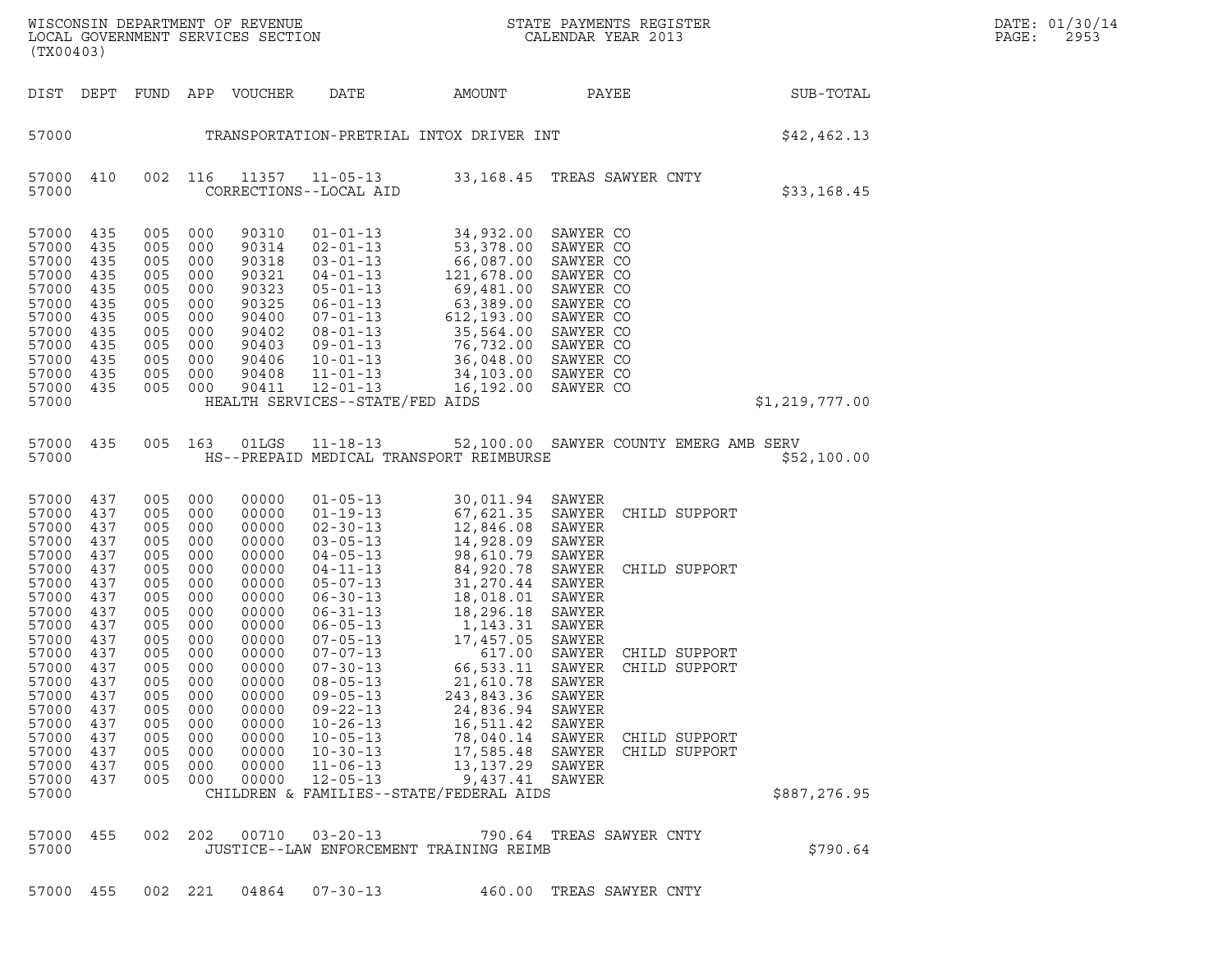|       | DATE: 01/30/14 |
|-------|----------------|
| PAGE: | 2954           |

| (TX00403)                                                                        |                                                     |                                                               |                                                                                                                                                                                                                                                   |       |                                                                                                                                                                       | DATE: 01/30/14<br>PAGE:<br>2954 |  |
|----------------------------------------------------------------------------------|-----------------------------------------------------|---------------------------------------------------------------|---------------------------------------------------------------------------------------------------------------------------------------------------------------------------------------------------------------------------------------------------|-------|-----------------------------------------------------------------------------------------------------------------------------------------------------------------------|---------------------------------|--|
|                                                                                  |                                                     | DIST DEPT FUND APP VOUCHER DATE                               |                                                                                                                                                                                                                                                   |       |                                                                                                                                                                       | AMOUNT PAYEE SUB-TOTAL          |  |
|                                                                                  |                                                     |                                                               | 57000 JUSTICE--LAW ENFORCEMENT SERVICES AID                                                                                                                                                                                                       |       |                                                                                                                                                                       | \$460.00                        |  |
| 57000                                                                            |                                                     |                                                               | $\begin{array}{cccccc} 57000& 455& 002& 231& 00535& 02-15-13& & 4\,960.00 & \text{TREAS SAWYER CNTY} \\ 57000& 455& 002& 231& 00710& 03-20-13& & 3\,764.77 & \text{TREAS SAWYER CNTY} \end{array}$<br>JUSTICE--LAW ENFORCEMENT TRAINING           |       |                                                                                                                                                                       | \$8,724.77                      |  |
| 57000                                                                            |                                                     |                                                               | 57000 455 002 263 01823 01-08-13 58,508.00 TREAS SAWYER CNTY<br>JUSTICE--TRIBAL LAW ENFORCEMENT                                                                                                                                                   |       |                                                                                                                                                                       | \$58,508.00                     |  |
| 57000 455<br>57000 455<br>57000 455<br>57000 455<br>57000                        |                                                     |                                                               | 002 542 00086 08-20-13 9,004.00 TREAS SAWYER CNTY<br>002 542 00228 11-19-13 12,386.00 TREAS SAWYER CNTY<br>002 542 00373 02-15-13 13,361.00 TREAS SAWYER CNTY<br>002 542 00556 05-17-13 12,644.00 TREAS SAWYER CNTY<br>JUSTICE--VICTIM ASSISTANCE |       |                                                                                                                                                                       | \$47,395.00                     |  |
| 57000 465<br>57000                                                               |                                                     |                                                               | 002 337 01339 07-29-13 2,571.00 TREAS SAWYER CNTY<br>MILITARY AFFAIRS-EMERGENCY MGMT PLANNING                                                                                                                                                     |       |                                                                                                                                                                       | \$2,571.00                      |  |
| 57000 465<br>57000                                                               |                                                     |                                                               | 002 342 00083 08-22-13 18,251.14 TREAS SAWYER CNTY<br>MILITARY AFFAIRS-EMERGENCY MGMT-FED FUND                                                                                                                                                    |       |                                                                                                                                                                       | \$18, 251.14                    |  |
| 57000 485<br>57000                                                               |                                                     |                                                               | 002 127 05193 06-06-13 850.00 TREAS SAWYER CO<br>VETERANS AFFAIRS GRANTS                                                                                                                                                                          |       |                                                                                                                                                                       | \$850.00                        |  |
| 57000 485<br>57000                                                               |                                                     |                                                               | 082  267  05193  06-06-13  3,825.00  TREAS SAWYER CO<br>VETERANS AFFAIRS--GRANTS TO COUNTIES                                                                                                                                                      |       |                                                                                                                                                                       | \$3,825.00                      |  |
| 57000 485<br>57000                                                               |                                                     |                                                               | 082  280  02502  01-02-13   11,897.72  TREAS SAWYER CNTY<br>VETERANS AFFAIRS--GRANTS                                                                                                                                                              |       |                                                                                                                                                                       | \$11,897.72                     |  |
| 57000 485<br>57000                                                               |                                                     |                                                               | 083 370 05193 06-06-13 3,825.00 TREAS SAWYER CO<br>VETERANS AFFAIRS--GRANTS TO COUNTIES                                                                                                                                                           |       |                                                                                                                                                                       | \$3,825.00                      |  |
| 57000 505<br>57000                                                               |                                                     | 002 116 01322                                                 | 09-06-13 14,174.00 TREAS SAWYER CNTY<br>DOA--LAND INFORMATION BOARD GRANTS                                                                                                                                                                        |       |                                                                                                                                                                       | \$14,174.00                     |  |
| 57000 505<br>57000 505<br>57000<br>505<br>57000 505<br>57000<br>505<br>57000 505 | 002 155<br>002 155<br>002 155<br>002 155<br>002 155 | 002 155<br>60016<br>60053<br>60081<br>60278<br>60278<br>60357 | $07 - 24 - 13$<br>$08 - 07 - 13$<br>$08 - 26 - 13$<br>$11 - 26 - 13$<br>$11 - 26 - 13$<br>$12 - 27 - 13$                                                                                                                                          | 51.72 | 822.92 TREAS SAWYER CNTY<br>2,085.00 TREAS SAWYER CNTY<br>TREAS SAWYER CNTY<br>1,850.92 TREAS SAWYER CNTY<br>1,040.94 TREAS SAWYER CNTY<br>1,341.18 TREAS SAWYER CNTY |                                 |  |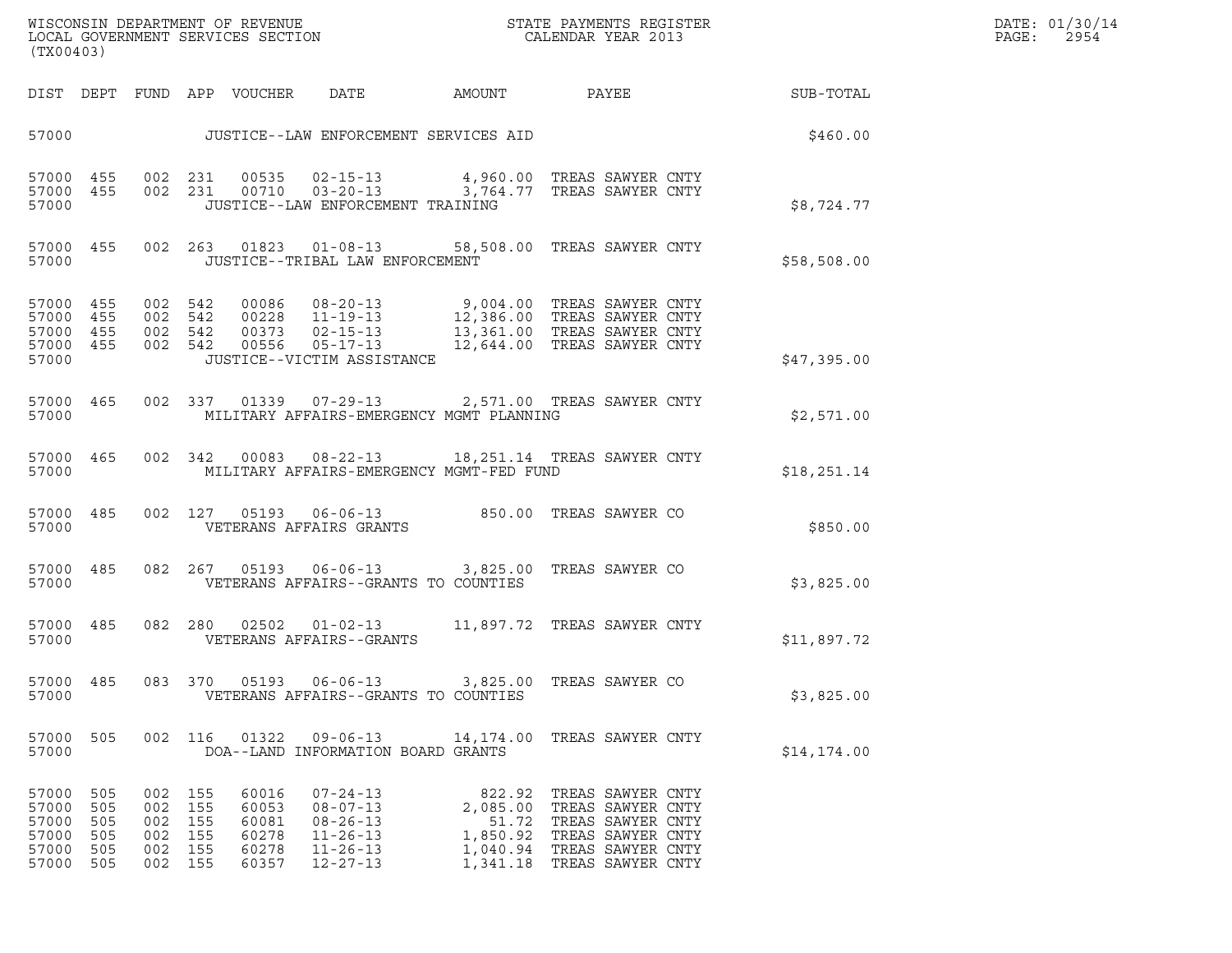| (TX00403)                                                                                                                                                                                                                                                |                                                                                                                                                                                           |                                                                                                                                                                                           |                                                                                                                                                                                           |                                                                                                                                                                                                                                                 |                                                                    |           |                                                                                                                                                                                                                                                          |              |
|----------------------------------------------------------------------------------------------------------------------------------------------------------------------------------------------------------------------------------------------------------|-------------------------------------------------------------------------------------------------------------------------------------------------------------------------------------------|-------------------------------------------------------------------------------------------------------------------------------------------------------------------------------------------|-------------------------------------------------------------------------------------------------------------------------------------------------------------------------------------------|-------------------------------------------------------------------------------------------------------------------------------------------------------------------------------------------------------------------------------------------------|--------------------------------------------------------------------|-----------|----------------------------------------------------------------------------------------------------------------------------------------------------------------------------------------------------------------------------------------------------------|--------------|
| DIST                                                                                                                                                                                                                                                     | DEPT                                                                                                                                                                                      | FUND                                                                                                                                                                                      | APP                                                                                                                                                                                       | VOUCHER                                                                                                                                                                                                                                         | DATE                                                               | AMOUNT    | PAYEE                                                                                                                                                                                                                                                    | SUB-TOTAL    |
| 57000<br>57000<br>57000<br>57000<br>57000<br>57000<br>57000<br>57000<br>57000<br>57000<br>57000<br>57000<br>57000                                                                                                                                        | 505<br>505<br>505<br>505<br>505<br>505<br>505<br>505<br>505<br>505<br>505<br>505                                                                                                          | 002<br>002<br>002<br>002<br>002<br>002<br>002<br>002<br>002<br>002<br>002<br>002                                                                                                          | 155<br>155<br>155<br>155<br>155<br>155<br>155<br>155<br>155<br>155<br>155<br>155                                                                                                          | 60357<br>60437<br>60437<br>60534<br>60534<br>60566<br>60566<br>60641<br>60641<br>60718<br>60718<br>60788                                                                                                                                        | DOA-HOUSING ASSISTANCE-FEDERAL FUNDS                               |           | 12-27-13<br>01-30-13<br>2,057.69 TREAS SAWYER CNTY<br>01-30-13<br>1,300.16 TREAS SAWYER CNTY<br>03-12-13<br>03-26-13<br>2,194.94 TREAS SAWYER CNTY<br>03-26-13<br>2,194.94 TREAS SAWYER CNTY<br>04-24-13<br>2,233.39 TREAS SAWYER CNTY<br>04-24-13<br>2, | \$30,922.53  |
| 57000<br>57000<br>57000<br>57000<br>57000<br>57000<br>57000<br>57000<br>57000<br>57000<br>57000<br>57000<br>57000<br>57000<br>57000<br>57000<br>57000<br>57000<br>57000<br>57000<br>57000<br>57000<br>57000<br>57000<br>57000<br>57000<br>57000<br>57000 | 505<br>505<br>505<br>505<br>505<br>505<br>505<br>505<br>505<br>505<br>505<br>505<br>505<br>505<br>505<br>505<br>505<br>505<br>505<br>505<br>505<br>505<br>505<br>505<br>505<br>505<br>505 | 035<br>035<br>035<br>035<br>035<br>035<br>035<br>035<br>035<br>035<br>035<br>035<br>035<br>035<br>035<br>035<br>035<br>035<br>035<br>035<br>035<br>035<br>035<br>035<br>035<br>035<br>035 | 371<br>371<br>371<br>371<br>371<br>371<br>371<br>371<br>371<br>371<br>371<br>371<br>371<br>371<br>371<br>371<br>371<br>371<br>371<br>371<br>371<br>371<br>371<br>371<br>371<br>371<br>371 | 60016<br>60081<br>60143<br>60278<br>60278<br>60278<br>60357<br>60357<br>60357<br>60437<br>60437<br>60437<br>60534<br>60534<br>60534<br>60566<br>60566<br>60566<br>60641<br>60641<br>60641<br>60718<br>60718<br>60718<br>60788<br>60788<br>60788 | DOA--PUBLIC BENEFITS FUND                                          |           |                                                                                                                                                                                                                                                          | \$24,957.65  |
| 57000<br>57000<br>57000                                                                                                                                                                                                                                  | 835<br>835                                                                                                                                                                                | 002<br>002                                                                                                                                                                                | 105<br>105                                                                                                                                                                                | 44412<br>81516                                                                                                                                                                                                                                  | $07 - 22 - 13$<br>$11 - 18 - 13$<br>REVENUE--STATE SHARED REVENUES | 99,031.20 | 26,317.48 TREAS SAWYER CNTY<br>TREAS SAWYER CNTY                                                                                                                                                                                                         | \$125,348.68 |
| 57000<br>57000                                                                                                                                                                                                                                           | 835                                                                                                                                                                                       | 002                                                                                                                                                                                       | 109                                                                                                                                                                                       | 01057                                                                                                                                                                                                                                           | $07 - 22 - 13$<br>REVENUE--EXEMPT COMPUTER AID                     | 7,278.00  | TREAS SAWYER CNTY                                                                                                                                                                                                                                        | \$7,278.00   |

57000 835 002 302 10111 07-22-13 3,729,747.65 TREAS SAWYER CNTY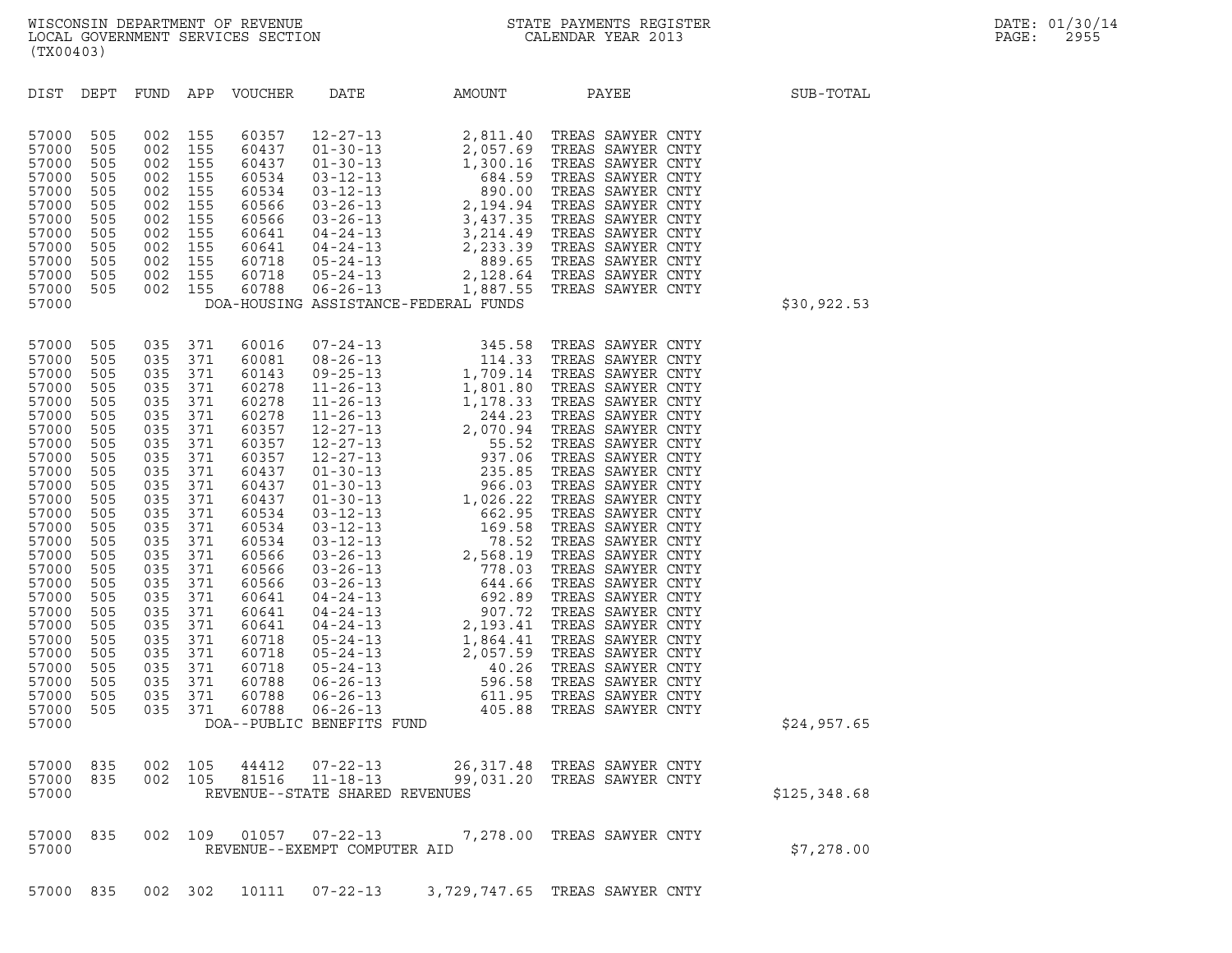| WISCONSIN DEPARTMENT OF REVENUE<br>LOCAL GOVERNMENT SERVICES SECTION<br>(TX00403) |      |     |         |                                             |                                          | STATE PAYMENTS REGISTER<br>CALENDAR YEAR 2013 |                 | DATE: 01/30/14<br>PAGE:<br>2956 |
|-----------------------------------------------------------------------------------|------|-----|---------|---------------------------------------------|------------------------------------------|-----------------------------------------------|-----------------|---------------------------------|
| DIST<br>DEPT                                                                      | FUND | APP | VOUCHER | DATE                                        | AMOUNT                                   | PAYEE                                         | SUB-TOTAL       |                                 |
| 835<br>57000<br>57000                                                             | 002  | 302 | 11111   | $07 - 22 - 13$                              | REVENUE-FIRST DOLLAR/SCHOOL LEVY CREDITS | 679,424.81 TREAS SAWYER CNTY                  | \$4,409,172.46  |                                 |
| 835<br>57000<br>57000                                                             | 021  | 363 | 37250   | $03 - 25 - 13$<br>REVENUE--LOTTERY CREDIT - | 309,045.22                               | TREAS SAWYER CNTY                             | \$309,045.22    |                                 |
| 57000                                                                             |      |     |         | DISTRICT TOTAL APPROPRIATIONS               |                                          |                                               | \$11,569,243.57 |                                 |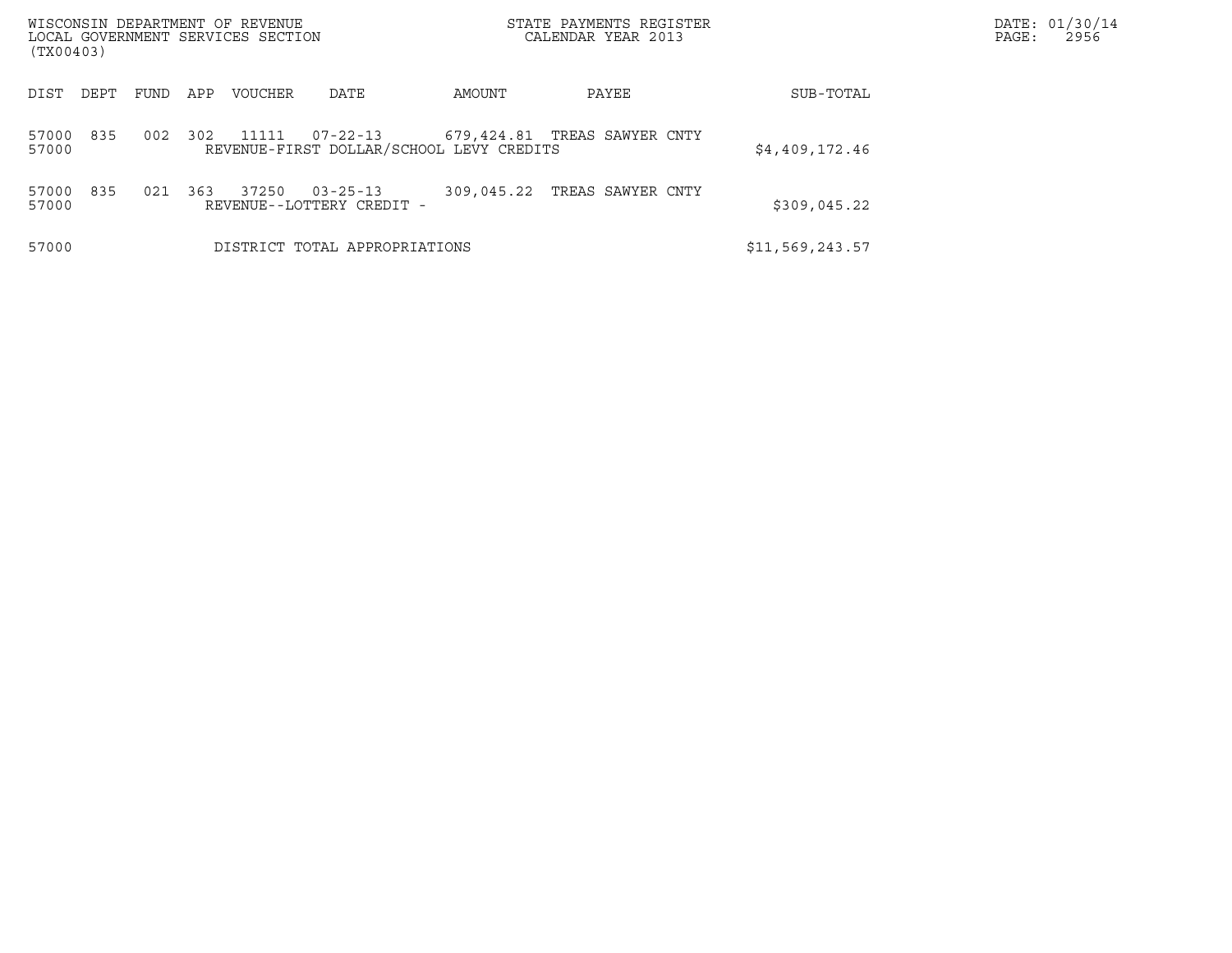| (TX00403)                                                 |                        |                                          |                    |                |                                   |                                          |                                                                                                                                                                                                  |              | DATE: 01/30/14<br>$\mathtt{PAGE}$ :<br>2957 |
|-----------------------------------------------------------|------------------------|------------------------------------------|--------------------|----------------|-----------------------------------|------------------------------------------|--------------------------------------------------------------------------------------------------------------------------------------------------------------------------------------------------|--------------|---------------------------------------------|
|                                                           |                        |                                          |                    |                |                                   |                                          | DIST DEPT FUND APP VOUCHER  DATE           AMOUNT           PAYEE                                                                                                                                | SUB-TOTAL    |                                             |
| 57002 165<br>57002                                        |                        | 002 225                                  |                    |                |                                   | SAFETY/PROF SERV--FIRE INSURANCE DUES    | 01441  07-03-13  9,638.19  TREAS TN BASS LAKE                                                                                                                                                    | \$9,638.19   |                                             |
| 57002                                                     | 57002 370              |                                          | 012 571            |                |                                   | NAT RESOURCES--FOREST CROP/MFL/CO FOREST | 36833  06-10-13  492.47  TREAS TN BASS LAKE                                                                                                                                                      | \$492.47     |                                             |
| 57002 370<br>57002 370<br>57002 370<br>57002 370<br>57002 |                        | 012 579<br>012 579<br>012 579<br>012 579 |                    |                |                                   | NAT RESOURCES--AIDS IN LIEU OF TAXES     | 18836 04-15-13 377.34 TREAS TN BASS LAKE<br>18836 04-15-13 12.72 TREAS TN BASS LAKE<br>18836 04-15-13 187.08 TREAS TN BASS LAKE<br>18836 04-15-13 187.06 TREAS TOWN BASS LAKE                    | \$670.20     |                                             |
| 57002                                                     | 57002 370              |                                          |                    |                | NAT RESOURCES--RU RECYCLING GRANT |                                          | 074 670 40981 05-20-13 8,846.61 TREAS TN BASS LAKE                                                                                                                                               | \$8,846.61   |                                             |
| 57002 395<br>57002 395<br>57002 395<br>57002 395<br>57002 |                        | 011 191<br>011 191                       | 011 191<br>011 191 |                |                                   | TRANSPORTATION--GENERAL TRANSP AIDS-GTA  | 71442  01-07-13  44,763.96  TOWN OF BASS LAKE<br>77442  04-01-13  44,763.96  TOWN OF BASS LAKE<br>85442  07-01-13  44,763.96  TOWN OF BASS LAKE<br>97442  10-07-13  44,763.98  TOWN OF BASS LAKE | \$179,055.86 |                                             |
| 57002                                                     | 57002 395              |                                          |                    |                |                                   | TRANSPORTATION--LRIP/TRIP/MSIP GRANTS    | 011  278  61309  01-07-13  100,871.08  TREAS TN BASS LAKE                                                                                                                                        | \$100,871.08 |                                             |
| 57002 505<br>57002                                        |                        | 002 174                                  |                    | 58370          |                                   | DOA--TRANSMISSION LINE FEE DISTRIBUTION  | 04-26-13 15,716.00 TREAS TN BASS LAKE                                                                                                                                                            | \$15,716.00  |                                             |
| 57002                                                     | 57002 835<br>57002 835 | 002 105<br>002 105                       |                    | 44392<br>81496 | REVENUE--STATE SHARED REVENUES    |                                          | 07-22-13 12,221.70 TREAS TN BASS LAKE<br>11-18-13 69,920.36 TREAS TN BASS LAKE                                                                                                                   | \$82,142.06  |                                             |
| 57002                                                     | 57002 835              |                                          |                    |                | REVENUE--EXEMPT COMPUTER AID      |                                          | 002 109 03292 07-22-13 16.00 TREAS TN BASS LAKE                                                                                                                                                  | \$16.00      |                                             |
| 57002                                                     |                        |                                          |                    |                | DISTRICT TOTAL APPROPRIATIONS     |                                          |                                                                                                                                                                                                  | \$397,448.47 |                                             |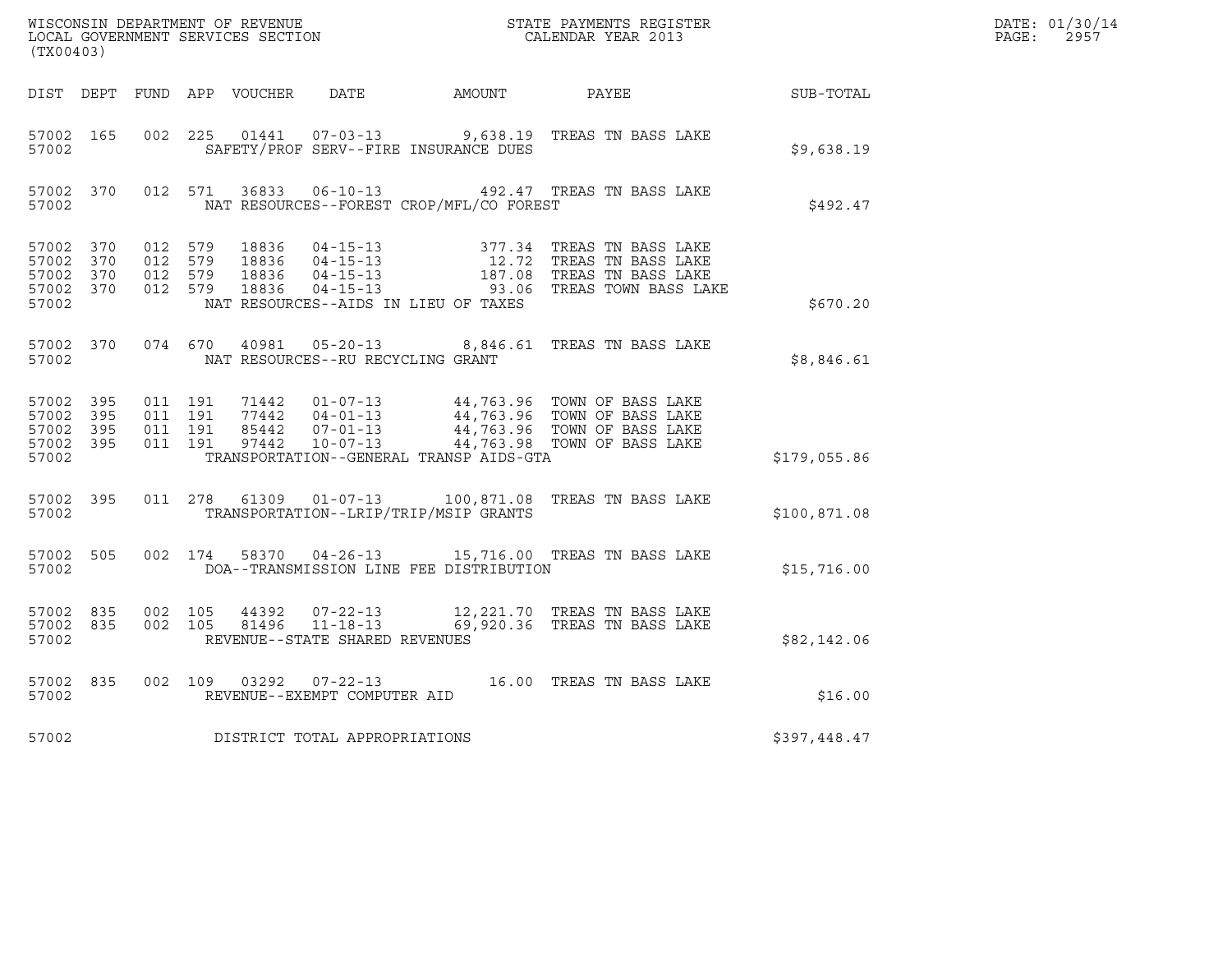| (TX00403)                                              |                          |                    |       |                                                                    |                                                      |                                                                                                                                                                                                                                        |                  | DATE: 01/30/14<br>PAGE:<br>2958 |
|--------------------------------------------------------|--------------------------|--------------------|-------|--------------------------------------------------------------------|------------------------------------------------------|----------------------------------------------------------------------------------------------------------------------------------------------------------------------------------------------------------------------------------------|------------------|---------------------------------|
|                                                        |                          |                    |       |                                                                    | DIST DEPT FUND APP VOUCHER DATE     AMOUNT     PAYEE |                                                                                                                                                                                                                                        | <b>SUB-TOTAL</b> |                                 |
| 57004                                                  |                          |                    |       |                                                                    | SAFETY/PROF SERV--FIRE INSURANCE DUES                | 57004 165 002 225 01442 07-03-13 575.49 TREAS TN COUDERAY                                                                                                                                                                              | \$575.49         |                                 |
| 57004                                                  |                          |                    |       |                                                                    | NAT RESOURCES-SEVERANCE/YIELD/WITHDRAWAL             | 57004 370 000 001 01DNR 03-13-13 2,973.74 TREAS TOWN COUDERAY                                                                                                                                                                          | \$2,973.74       |                                 |
|                                                        |                          |                    |       |                                                                    |                                                      | 57004 370 002 503 16035 02-06-13 136.41 TREAS TN COUDERAY<br>TOWN SHARE 3.53                                                                                                                                                           |                  |                                 |
| 57004                                                  |                          |                    |       |                                                                    | NAT RESOURCES--AIDS IN LIEU OF TAXES                 |                                                                                                                                                                                                                                        | \$136.41         |                                 |
| 57004                                                  |                          |                    |       |                                                                    | NAT RESOURCES--FOREST CROP/MFL/CO FOREST             | 57004 370 012 571 36834 06-10-13 1,970.51 TREAS TN COUDERAY<br>57004 370 012 571 36834 06-10-13 1,371.23 TREAS TN COUDERAY                                                                                                             | \$3,341.74       |                                 |
| 57004 370<br>57004<br>57004<br>57004<br>57004<br>57004 | 370<br>370<br>370<br>370 |                    |       |                                                                    | NAT RESOURCES--AIDS IN LIEU OF TAXES                 | 012 579 18837 04-15-13 252.77 TREAS TN COUDERAY<br>012 579 18837 04-15-13 6.13 TREAS TN COUDERAY<br>012 579 18837 04-15-13 8.17 TREAS TN COUDERAY<br>012 579 18837 04-15-13 84.80 TREAS TOWN COUDERAY<br>012 579 18837 04-15-13 211.36 | \$563.23         |                                 |
| 57004                                                  |                          |                    |       | NAT RESOURCES--RU RECYCLING GRANT                                  |                                                      | 57004 370 074 670 40982 05-20-13 1,361.68 TREAS TN COUDERAY                                                                                                                                                                            | \$1,361.68       |                                 |
| 57004                                                  |                          |                    |       |                                                                    | TRANSPORTATION--GENERAL TRANSP AIDS-GTA              | 995 11 191 71443 11-17-13 23,276.41 TOWN OF COUDERAY<br>1995 11 191 77443 104-01-13 23,276.41 TOWN OF COUDERAY<br>1995 11 191 85443 17-01-13 23,276.41 TOWN OF COUDERAY<br>1997 1997 10207-13 23,276.43 TOWN OF COUDERAY               | \$93,105.66      |                                 |
| 57004                                                  |                          |                    |       |                                                                    | DOA--TRANSMISSION LINE FEE DISTRIBUTION              | 57004 505 002 174 58370 04-26-13 21,511.00 TREAS TN COUDERAY                                                                                                                                                                           | \$21,511.00      |                                 |
| 57004 835<br>57004<br>57004                            | 835                      | 002 105<br>002 105 | 44393 | $07 - 22 - 13$<br>81497 11-18-13<br>REVENUE--STATE SHARED REVENUES |                                                      | 3,237.72   TREAS  TN  COUDERAY<br>18,347.09 TREAS TN COUDERAY                                                                                                                                                                          | \$21,584.81      |                                 |
| 57004                                                  |                          |                    |       | DISTRICT TOTAL APPROPRIATIONS                                      |                                                      |                                                                                                                                                                                                                                        | \$145,153.76     |                                 |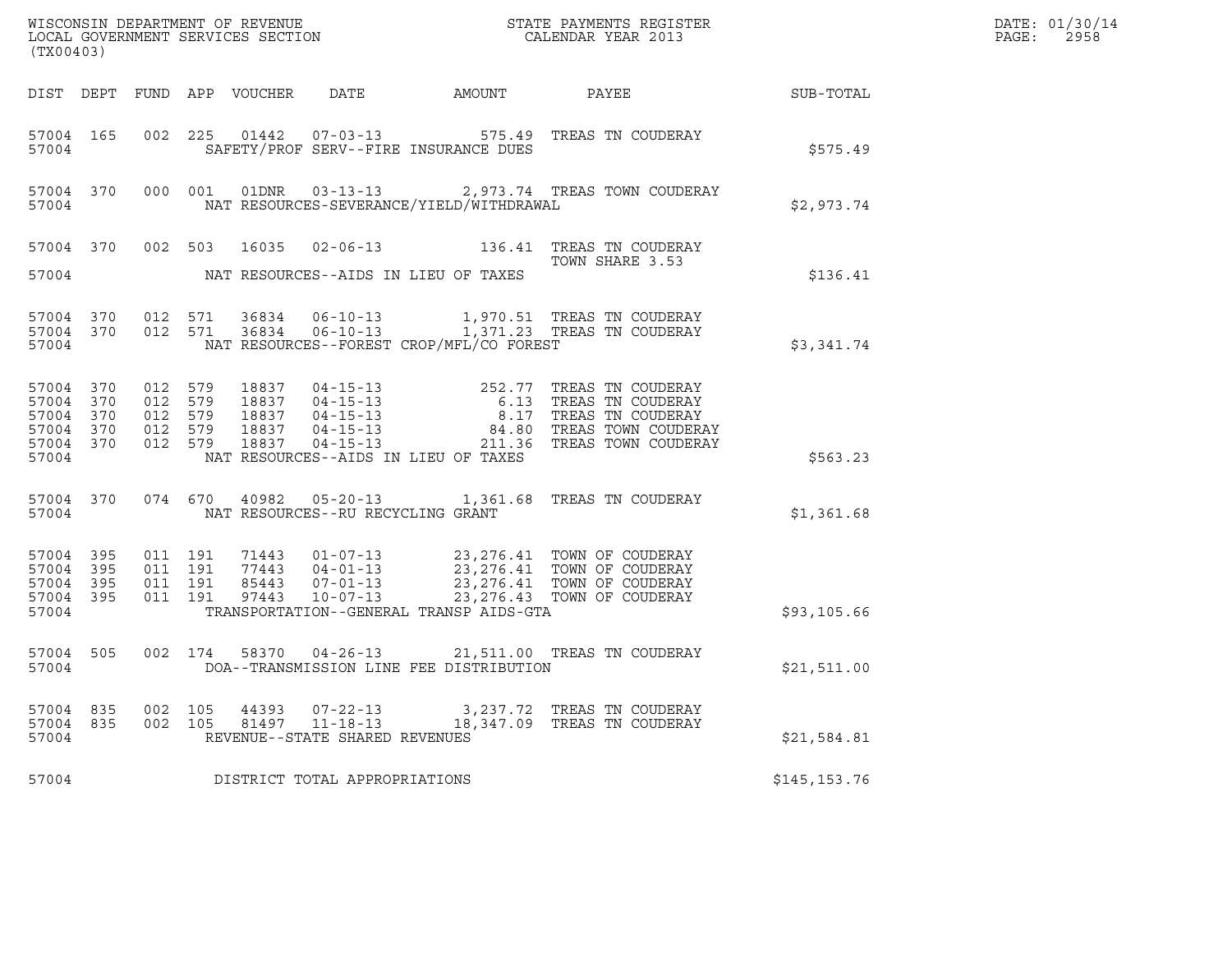| (TX00403)                                                 |                    |                               |                         |                                                                    |                                                                                                              | ${\tt WISCONSIM\ DEPARTMENT\ OF\ REVENUE}\qquad \qquad {\tt STATE\ PAYMENTS\ REGISTER\ LOCAL\ GOVERNMENT\ SERVICES\ SECTION\qquad \qquad {\tt CALENDAR\ YEAR\ 2013}}$ |              | DATE: 01/30/14<br>PAGE:<br>2959 |
|-----------------------------------------------------------|--------------------|-------------------------------|-------------------------|--------------------------------------------------------------------|--------------------------------------------------------------------------------------------------------------|-----------------------------------------------------------------------------------------------------------------------------------------------------------------------|--------------|---------------------------------|
|                                                           |                    |                               |                         |                                                                    |                                                                                                              |                                                                                                                                                                       |              |                                 |
| 57006 165                                                 | 57006              |                               |                         |                                                                    | SAFETY/PROF SERV--FIRE INSURANCE DUES                                                                        | 002 225 01443 07-03-13 911.23 TREAS TN DRAPER                                                                                                                         | \$911.23     |                                 |
|                                                           | 57006 370<br>57006 |                               |                         |                                                                    | 000 001 04DNR 10-23-13 928.37 TOWN DRAPER<br>NAT RESOURCES-SEVERANCE/YIELD/WITHDRAWAL                        |                                                                                                                                                                       | \$928.37     |                                 |
| 57006 370<br>57006 370<br>57006 370                       |                    | 002 503<br>002 503<br>002 503 |                         |                                                                    |                                                                                                              | 16036 02-06-13 1,278.92 TREAS TN DRAPER<br>16036 02-06-13 7,480.73 TREAS TN DRAPER<br>16036 02-06-13 142.61 TREAS TN DRAPER<br>TOWN SHARE 634.79                      |              |                                 |
|                                                           |                    |                               |                         |                                                                    | 57006 MAT RESOURCES--AIDS IN LIEU OF TAXES                                                                   |                                                                                                                                                                       | \$8,902.26   |                                 |
| 57006 370<br>57006 370<br>57006                           |                    |                               |                         |                                                                    | NAT RESOURCES--FOREST CROP/MFL/CO FOREST                                                                     | 012 571 36835 06-10-13 3,621.33 TREAS TN DRAPER<br>012 571 36835 06-10-13 1,963.84 TREAS TN DRAPER                                                                    | \$5,585.17   |                                 |
|                                                           | 57006 370<br>57006 |                               |                         |                                                                    | NAT RESOURCES--ALL-TERRAIN VEHICLE TRAIL                                                                     | 012 576 03402 06-17-13 12,614.01 TREAS TN DRAPER                                                                                                                      | \$12,614.01  |                                 |
| 57006 370<br>57006 370<br>57006                           | 57006 370          |                               |                         |                                                                    | NAT RESOURCES--AIDS IN LIEU OF TAXES                                                                         | 012 579 18838 04-15-13 12,542.90 TREAS TN DRAPER<br>012 579 18838 04-15-13 10.50 TREAS TN DRAPER<br>012 579 18838 04-15-13 105.03 TREAS TOWN DRAPER                   | \$12,658.43  |                                 |
| 57006                                                     | 57006 370          |                               |                         |                                                                    | NAT RESOURCES--PMT IN LIEU OF TAXES                                                                          | 012 584 00100 09-03-13 34, 913.43 TREAS TN DRAPER                                                                                                                     | \$34,913.43  |                                 |
|                                                           | 57006 370<br>57006 |                               |                         | NAT RESOURCES--RU RECYCLING GRANT                                  |                                                                                                              | 074 670 40983 05-20-13 735.79 TREAS TN DRAPER                                                                                                                         | \$735.79     |                                 |
| 57006 395<br>57006 395<br>57006 395<br>57006 395<br>57006 |                    | 011 191<br>011 191<br>011 191 | 77444<br>85444<br>97444 | $04 - 01 - 13$<br>$07 - 01 - 13$<br>$10 - 07 - 13$                 | 011  191  71444  01-07-13  43,137.28  TOWN OF DRAPER<br>43,137.28<br>TRANSPORTATION--GENERAL TRANSP AIDS-GTA | TOWN OF DRAPER<br>43,137.28 TOWN OF DRAPER<br>43,137.31 TOWN OF DRAPER                                                                                                | \$172,549.15 |                                 |
| 57006 835<br>57006 835<br>57006                           |                    | 002 105<br>002 105            |                         | 44394 07-22-13<br>81498 11-18-13<br>REVENUE--STATE SHARED REVENUES |                                                                                                              | 793.43   TREAS  TN  DRAPER<br>4,496.82 TREAS TN DRAPER                                                                                                                | \$5,290.25   |                                 |
| 57006 835<br>57006                                        |                    |                               |                         | REVENUE--EXEMPT COMPUTER AID                                       |                                                                                                              | 002 109 03293 07-22-13 2.00 TREAS TN DRAPER                                                                                                                           | \$2.00       |                                 |
| 57006 835                                                 |                    | 002 501                       |                         | $00003$ $02 - 01 - 13$                                             |                                                                                                              | 690.57 TREAS TN DRAPER                                                                                                                                                |              |                                 |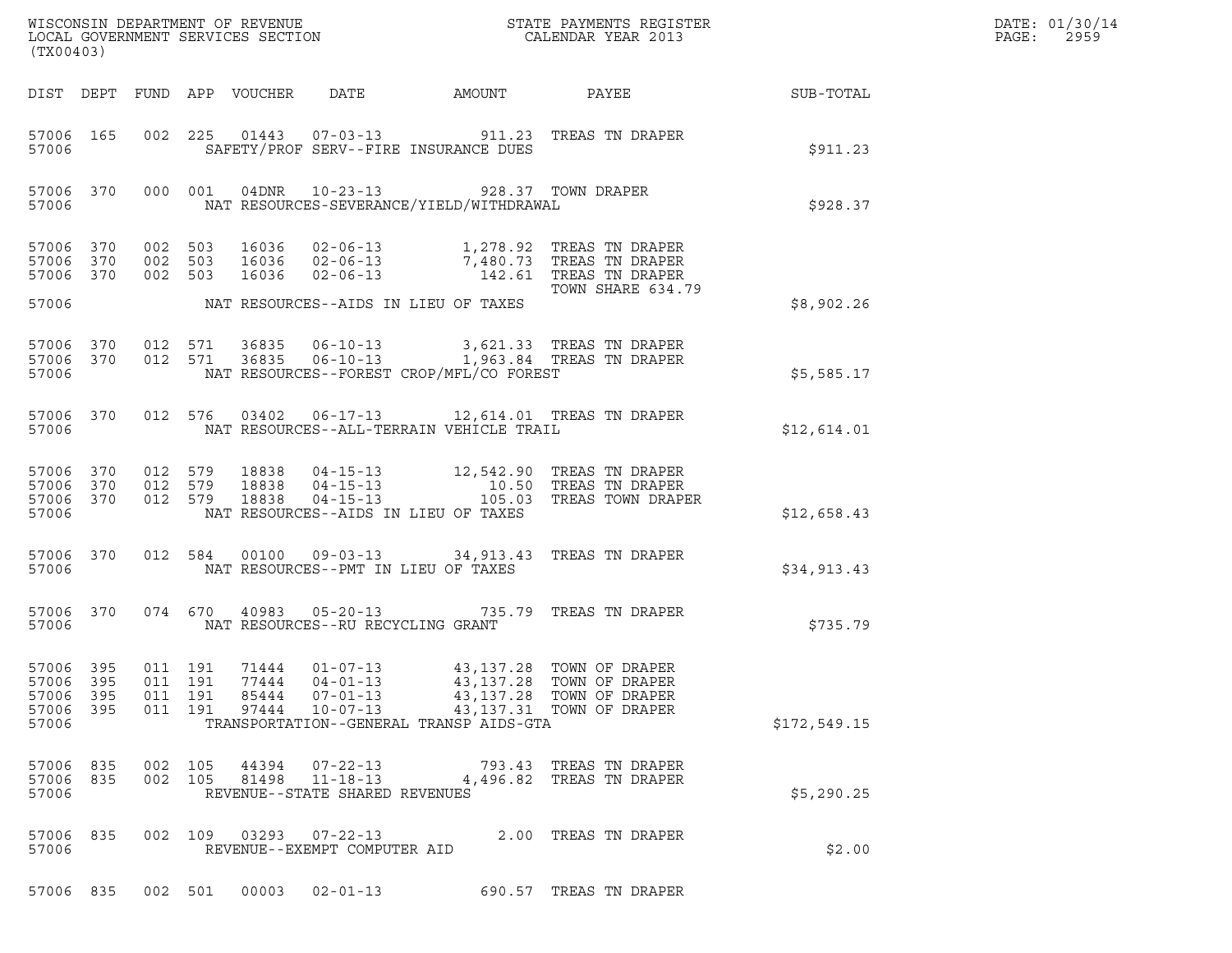| (TX00403) |      |      |     | WISCONSIN DEPARTMENT OF REVENUE<br>LOCAL GOVERNMENT SERVICES SECTION |                                        |        | STATE PAYMENTS REGISTER<br>CALENDAR YEAR 2013 |              | PAGE: | DATE: 01/30/14<br>2960 |
|-----------|------|------|-----|----------------------------------------------------------------------|----------------------------------------|--------|-----------------------------------------------|--------------|-------|------------------------|
| DIST      | DEPT | FUND | APP | <b>VOUCHER</b>                                                       | DATE                                   | AMOUNT | PAYEE                                         | SUB-TOTAL    |       |                        |
| 57006     |      |      |     |                                                                      | DOA-PAYMENT FOR MUNICIPAL SERVICES AID |        |                                               | \$690.57     |       |                        |
| 57006     |      |      |     |                                                                      | DISTRICT TOTAL APPROPRIATIONS          |        |                                               | \$255,780.66 |       |                        |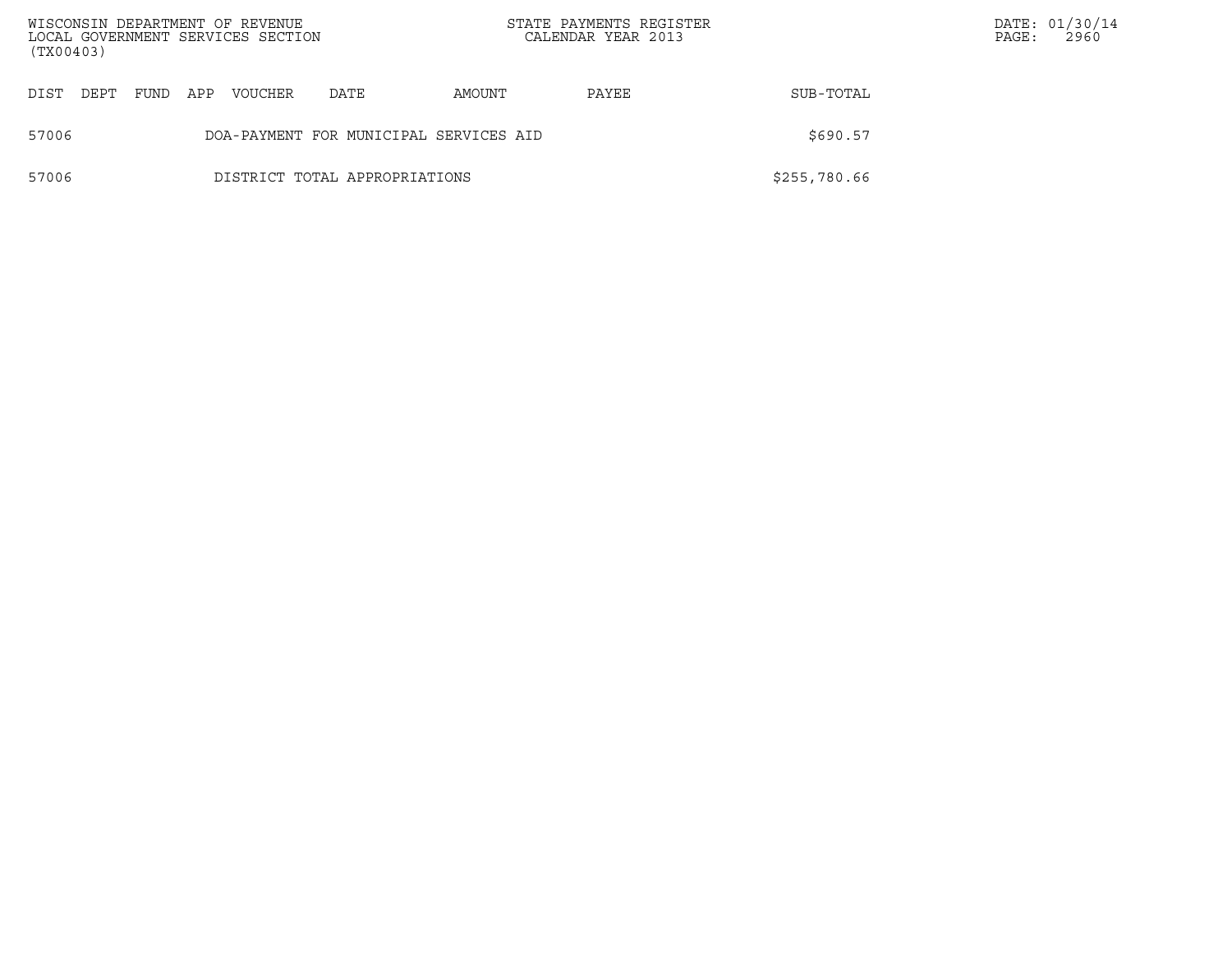| (TX00403)                                                  |                   |                                                     |                    |                |                                                                    |                                                                                            | WISCONSIN DEPARTMENT OF REVENUE<br>LOCAL GOVERNMENT SERVICES SECTION<br>(TWOO100) CALENDAR YEAR 2013                                                                                             |                  | DATE: 01/30/14<br>PAGE:<br>2961 |
|------------------------------------------------------------|-------------------|-----------------------------------------------------|--------------------|----------------|--------------------------------------------------------------------|--------------------------------------------------------------------------------------------|--------------------------------------------------------------------------------------------------------------------------------------------------------------------------------------------------|------------------|---------------------------------|
|                                                            |                   |                                                     |                    |                |                                                                    | DIST DEPT FUND APP VOUCHER DATE AMOUNT                                                     | PAYEE                                                                                                                                                                                            | <b>SUB-TOTAL</b> |                                 |
| 57008                                                      | 57008 165         |                                                     |                    |                |                                                                    | SAFETY/PROF SERV--FIRE INSURANCE DUES                                                      | 002 225 01444 07-03-13 3,436.21 TREAS TN EDGEWATER                                                                                                                                               | \$3,436.21       |                                 |
| 57008                                                      | 57008 370         |                                                     |                    |                |                                                                    | 000 001 04DNR 10-23-13 1,679.48 TOWN EDGEWATER<br>NAT RESOURCES-SEVERANCE/YIELD/WITHDRAWAL |                                                                                                                                                                                                  | \$1,679.48       |                                 |
| 57008                                                      |                   |                                                     |                    |                |                                                                    | NAT RESOURCES--AIDS IN LIEU OF TAXES                                                       | 57008 370 002 503 16037 02-06-13 411.32 TREAS TN EDGEWATER<br>TOWN SHARE 58.87                                                                                                                   | \$411.32         |                                 |
| 57008 370<br>57008                                         |                   | 012 571<br>57008 370 012 571                        |                    |                |                                                                    | NAT RESOURCES--FOREST CROP/MFL/CO FOREST                                                   |                                                                                                                                                                                                  | \$3,636.71       |                                 |
| 57008 370<br>57008<br>57008<br>57008<br>57008 370<br>57008 | 370<br>370<br>370 | 012 579<br>012 579<br>012 579<br>012 579<br>012 579 |                    |                |                                                                    | NAT RESOURCES--AIDS IN LIEU OF TAXES                                                       |                                                                                                                                                                                                  | \$303.55         |                                 |
| 57008                                                      |                   |                                                     |                    |                | NAT RESOURCES--RU RECYCLING GRANT                                  |                                                                                            | 57008 370 074 670 40984 05-20-13 2,641.37 TREAS TN EDGEWATER                                                                                                                                     | \$2,641.37       |                                 |
| 57008 395<br>57008<br>57008<br>57008 395<br>57008          | 395<br>395        | 011 191<br>011 191                                  | 011 191<br>011 191 |                |                                                                    | TRANSPORTATION--GENERAL TRANSP AIDS-GTA                                                    | 71445  01-07-13  24,488.39  TOWN OF EDGEWATER<br>77445  04-01-13  24,488.39  TOWN OF EDGEWATER<br>85445  07-01-13  24,488.39  TOWN OF EDGEWATER<br>97445  10-07-13  24,488.42  TOWN OF EDGEWATER | \$97,953.59      |                                 |
| 57008 505<br>57008                                         |                   |                                                     |                    |                |                                                                    | DOA--TRANSMISSION LINE FEE DISTRIBUTION                                                    | 002 174 58370 04-26-13 5,239.00 TREAS TN EDGEWATER                                                                                                                                               | \$5,239.00       |                                 |
| 57008 835<br>57008 835<br>57008                            |                   | 002 105<br>002 105                                  |                    | 44395<br>81499 | $07 - 22 - 13$<br>$11 - 18 - 13$<br>REVENUE--STATE SHARED REVENUES |                                                                                            | 1,221.72 TREAS TN EDGEWATER<br>6,922.08 TREAS TN EDGEWATER                                                                                                                                       | \$8,143.80       |                                 |
| 57008 835<br>57008                                         |                   | 002 109                                             |                    |                | 03294 07-22-13<br>REVENUE--EXEMPT COMPUTER AID                     |                                                                                            | 9.00 TREAS TN EDGEWATER                                                                                                                                                                          | \$9.00           |                                 |
| 57008                                                      |                   |                                                     |                    |                | DISTRICT TOTAL APPROPRIATIONS                                      |                                                                                            |                                                                                                                                                                                                  | \$123,454.03     |                                 |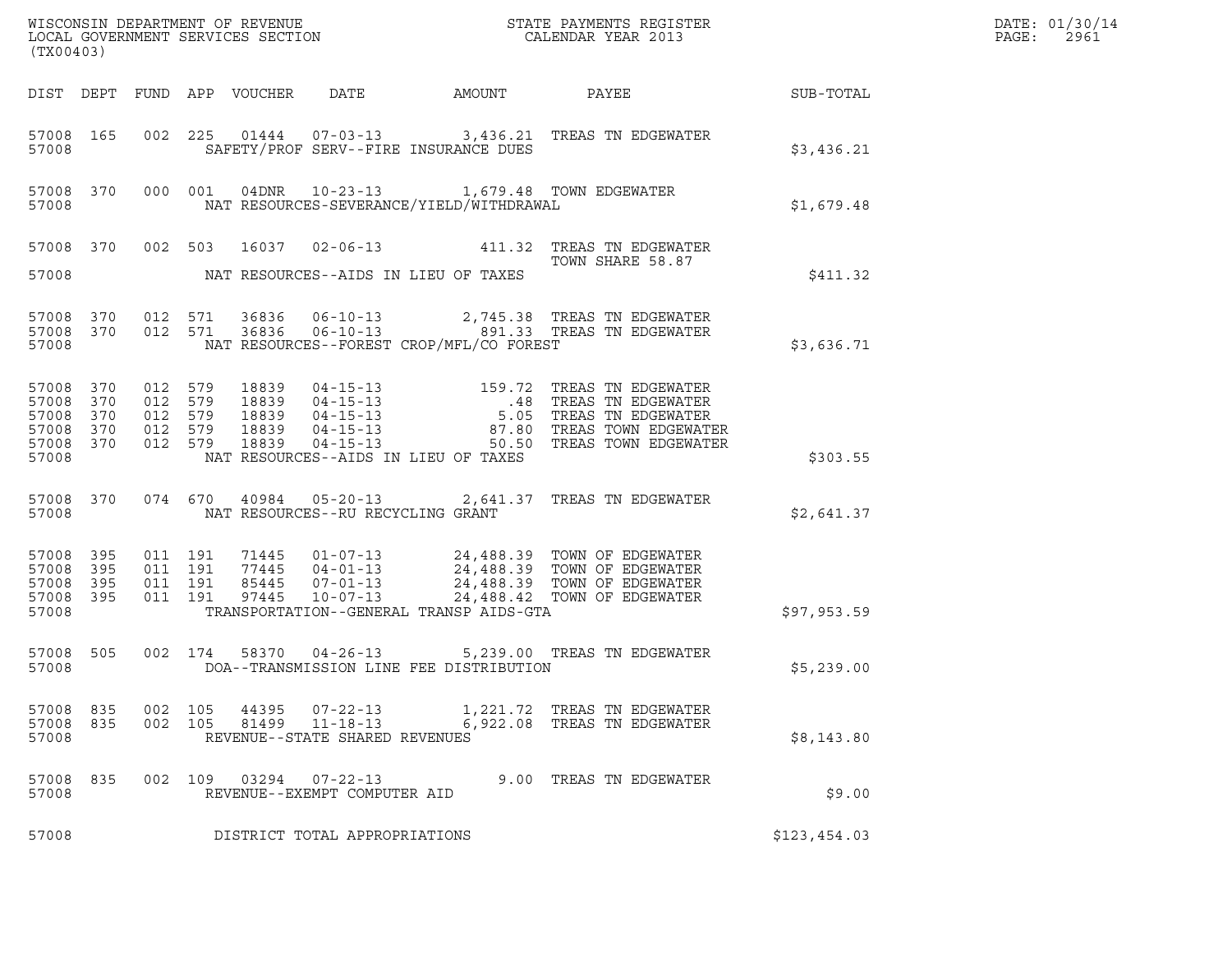| (TX00403)                                                                                 |                                 |                                                                                      | LOCAL GOVERNMENT SERVICES SECTION                                    |                                      |                                          | ${\tt WISCONSIN} \begin{tabular}{l} DEPARTMENT OF REVIEW \\ LOCAL GOVERIMENT SERVICES SECTION \\ \end{tabular} \begin{tabular}{l} \multicolumn{2}{c}{\textbf{S}} \\ \multicolumn{2}{c}{\textbf{S}} \\ \multicolumn{2}{c}{\textbf{S}} \\ \multicolumn{2}{c}{\textbf{S}} \\ \multicolumn{2}{c}{\textbf{S}} \\ \multicolumn{2}{c}{\textbf{S}} \\ \multicolumn{2}{c}{\textbf{S}} \\ \multicolumn{2}{c}{\textbf{S}} \\ \multicolumn{2}{c}{\textbf{S}} \\ \multicolumn{2}{c}{\textbf{S}} \\ \multicolumn{2}{c}{\textbf{$ |                  | DATE: 01/30/14<br>PAGE:<br>2962 |
|-------------------------------------------------------------------------------------------|---------------------------------|--------------------------------------------------------------------------------------|----------------------------------------------------------------------|--------------------------------------|------------------------------------------|--------------------------------------------------------------------------------------------------------------------------------------------------------------------------------------------------------------------------------------------------------------------------------------------------------------------------------------------------------------------------------------------------------------------------------------------------------------------------------------------------------------------|------------------|---------------------------------|
|                                                                                           |                                 |                                                                                      | DIST DEPT FUND APP VOUCHER                                           | DATE                                 | AMOUNT                                   | PAYEE                                                                                                                                                                                                                                                                                                                                                                                                                                                                                                              | <b>SUB-TOTAL</b> |                                 |
| 57010 165<br>57010                                                                        |                                 |                                                                                      |                                                                      |                                      | SAFETY/PROF SERV--FIRE INSURANCE DUES    | 002 225 01445 07-03-13 11,227.68 TREAS TN HAYWARD                                                                                                                                                                                                                                                                                                                                                                                                                                                                  | \$11, 227.68     |                                 |
| 57010 370<br>57010 370<br>57010                                                           |                                 | 000 001<br>000 001                                                                   |                                                                      |                                      | NAT RESOURCES-SEVERANCE/YIELD/WITHDRAWAL | 03DNR  07-03-13    1,368.21 TREAS TOWN HAYWARD<br>05DNR    11-21-13    84.40 TREAS TOWN HAYWARD                                                                                                                                                                                                                                                                                                                                                                                                                    | \$1,452.61       |                                 |
| 57010 370<br>57010 370<br>57010                                                           |                                 | 012 571<br>012 571                                                                   |                                                                      |                                      | NAT RESOURCES--FOREST CROP/MFL/CO FOREST | 36837   06-10-13   670.22   TREAS TN HAYWARD<br>36837   06-10-13   402.60   TREAS TN HAYWARD                                                                                                                                                                                                                                                                                                                                                                                                                       | \$1,072.82       |                                 |
| 57010 370<br>57010<br>57010<br>57010 370<br>57010                                         | 370<br>370                      | 012 579<br>012 579<br>012 579<br>012 579                                             | 16327<br>18840<br>18840<br>18840                                     | NAT RESOURCES--AIDS IN LIEU OF TAXES |                                          | 04-15-13 943.56 TREAS TOWN HAYWARD<br>04-15-13 390.95 TREAS TN HAYWARD<br>04-15-13 828.23 TREAS TN HAYWARD<br>04-15-13 25.09 TREAS TOWN HAYWARD                                                                                                                                                                                                                                                                                                                                                                    | \$2,187.83       |                                 |
| 57010 370<br>57010                                                                        |                                 |                                                                                      | 074 670                                                              | NAT RESOURCES--RU RECYCLING GRANT    |                                          | 40985  05-20-13  3,384.07  TREAS TN HAYWARD                                                                                                                                                                                                                                                                                                                                                                                                                                                                        | \$3,384.07       |                                 |
| 57010 395<br>57010 395<br>57010<br>57010<br>57010<br>57010<br>57010<br>57010 395<br>57010 | 395<br>395<br>395<br>395<br>395 | 011 185<br>011 185<br>011 185<br>011 185<br>011 185<br>011 185<br>011 185<br>011 185 | 69371<br>69371<br>70846<br>87399<br>87399<br>87399<br>90536<br>92808 |                                      | TRANSPORTATION--HIGHWAY SAFETY-FEDERAL   | 03-25-13<br>03-25-13<br>03-25-13<br>04-08-13<br>1,130.50 TREAS TN HAYWARD<br>09-16-13<br>1,792.65 TREAS TN HAYWARD<br>09-16-13<br>1,796.69 TREAS TN HAYWARD<br>10-15-13<br>1,796.69 TREAS TN HAYWARD<br>10-15-13<br>1,796.69 TREAS TN HAYWARD<br>11-04-1                                                                                                                                                                                                                                                           | \$10,910.13      |                                 |
| 57010 395<br>57010 395<br>57010 395<br>57010 395<br>57010                                 |                                 | 011 191<br>011 191<br>011 191                                                        | 71446<br>77446<br>85446                                              | $04 - 01 - 13$<br>$07 - 01 - 13$     | TRANSPORTATION--GENERAL TRANSP AIDS-GTA  | 01-07-13 46,198.23 TOWN OF HAYWARD<br>46,198.23 TOWN OF HAYWARD<br>46,198.23 TOWN OF HAYWARD<br>011  191  97446  10-07-13  46,198.24  TOWN OF HAYWARD                                                                                                                                                                                                                                                                                                                                                              | \$184,792.93     |                                 |
| 57010 455<br>57010                                                                        |                                 |                                                                                      |                                                                      | JUSTICE--LAW ENFORCEMENT TRAINING    |                                          | 002 231 00317 02-08-13 320.00 TREAS TN HAYWARD                                                                                                                                                                                                                                                                                                                                                                                                                                                                     | \$320.00         |                                 |
| 57010 835<br>57010                                                                        | 57010 835                       | 002 105<br>002 105                                                                   |                                                                      | REVENUE--STATE SHARED REVENUES       |                                          | 44396 07-22-13 8,109.33 TREAS TN HAYWARD<br>81500  11-18-13  45,983.34  TREAS TN HAYWARD                                                                                                                                                                                                                                                                                                                                                                                                                           | \$54,092.67      |                                 |
|                                                                                           | 57010 835                       |                                                                                      |                                                                      | 002 109 03295 07-22-13               |                                          | 861.00 TREAS TN HAYWARD                                                                                                                                                                                                                                                                                                                                                                                                                                                                                            |                  |                                 |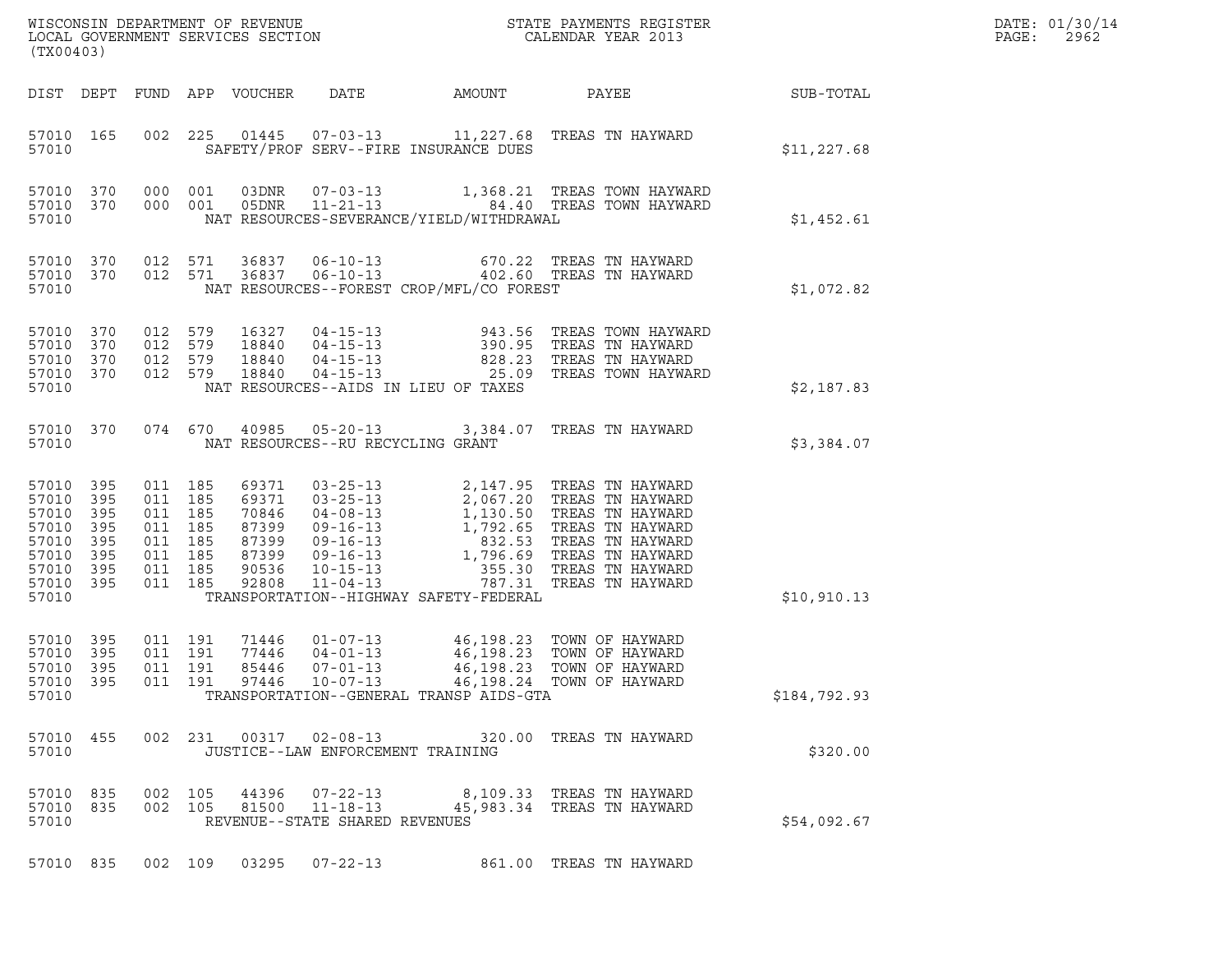| WISCONSIN DEPARTMENT OF REVENUE<br>LOCAL GOVERNMENT SERVICES SECTION<br>(TX00403) |             |                               |                                                  | STATE PAYMENTS REGISTER<br>CALENDAR YEAR 2013 |              | DATE: 01/30/14<br>PAGE:<br>2963 |
|-----------------------------------------------------------------------------------|-------------|-------------------------------|--------------------------------------------------|-----------------------------------------------|--------------|---------------------------------|
| DIST<br>DEPT                                                                      | FUND<br>APP | VOUCHER<br>DATE               | AMOUNT                                           | PAYEE                                         | SUB-TOTAL    |                                 |
| 57010                                                                             |             | REVENUE--EXEMPT COMPUTER AID  |                                                  |                                               | \$861.00     |                                 |
| 835<br>57010<br>57010                                                             | 002<br>501  | 00003<br>$02 - 01 - 13$       | 352.86<br>DOA-PAYMENT FOR MUNICIPAL SERVICES AID | TREAS TN HAYWARD                              | \$352.86     |                                 |
| 57010                                                                             |             | DISTRICT TOTAL APPROPRIATIONS |                                                  |                                               | \$270,654.60 |                                 |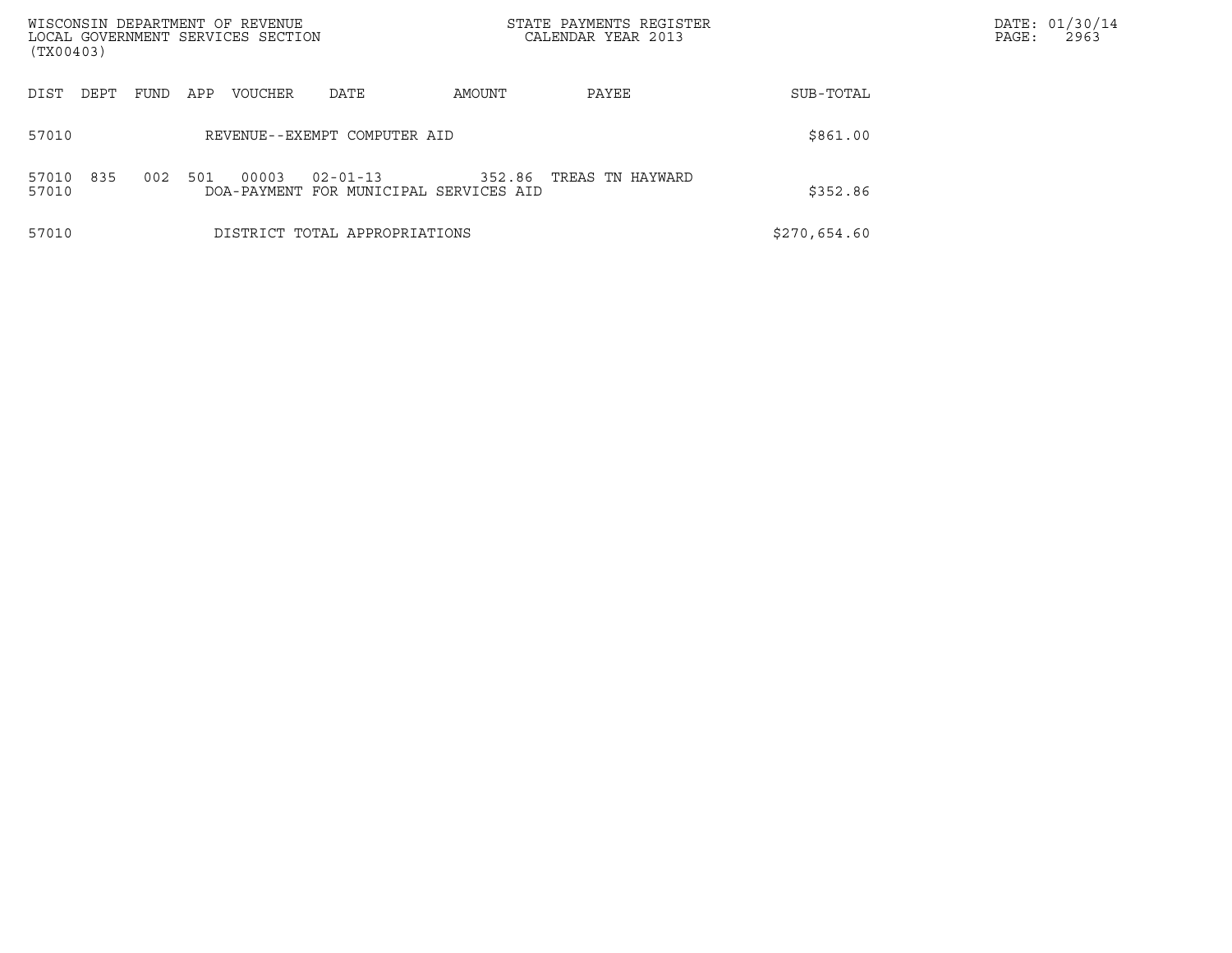| DATE: | 01/30/14 |
|-------|----------|
| PAGE: | 2964     |

| (TX00403)                                                 |                        |                                          |                    |                                   |                                          |                                                                                                                                                                    |              | DATE: 01/30/14<br>$\mathtt{PAGE:}$<br>2964 |
|-----------------------------------------------------------|------------------------|------------------------------------------|--------------------|-----------------------------------|------------------------------------------|--------------------------------------------------------------------------------------------------------------------------------------------------------------------|--------------|--------------------------------------------|
|                                                           |                        |                                          |                    |                                   |                                          | DIST DEPT FUND APP VOUCHER DATE AMOUNT PAYEE TO SUB-TOTAL                                                                                                          |              |                                            |
| 57012                                                     | 57012 165              |                                          |                    |                                   | SAFETY/PROF SERV--FIRE INSURANCE DUES    | 002 225 01446 07-03-13 3,470.37 TREAS TN HUNTER                                                                                                                    | \$3,470.37   |                                            |
|                                                           | 57012 370<br>57012 370 |                                          | 002 503<br>002 503 |                                   |                                          | TOWN SHARE 212.59                                                                                                                                                  |              |                                            |
| 57012                                                     |                        |                                          |                    |                                   | NAT RESOURCES--AIDS IN LIEU OF TAXES     |                                                                                                                                                                    | \$4,545.73   |                                            |
| 57012                                                     |                        |                                          |                    |                                   | NAT RESOURCES--FOREST CROP/MFL/CO FOREST | 57012 370 012 571 36838 06-10-13 207.03 TREAS TN HUNTER                                                                                                            | \$207.03     |                                            |
| 57012 370<br>57012 370<br>57012                           | 57012 370              | 012 579<br>012 579<br>012 579            |                    |                                   | NAT RESOURCES--AIDS IN LIEU OF TAXES     | 18841   04-15-13   5,620.47 TREAS TN HUNTER<br>18841   04-15-13   10,191.44 TREAS TOWN HUNTER<br>18841   04-15-13   213.39 TREAS TOWN HUNTER                       | \$16,025.30  |                                            |
| 57012                                                     | 57012 370              |                                          |                    |                                   | NAT RESOURCES--PMT IN LIEU OF TAXES      | 012 584 00101 09-03-13 11,274.28 TREAS TN HUNTER                                                                                                                   | \$11,274.28  |                                            |
| 57012                                                     | 57012 370              |                                          |                    | NAT RESOURCES--RU RECYCLING GRANT |                                          | 074 670 40986 05-20-13 3,698.49 TREAS TN HUNTER                                                                                                                    | \$3,698.49   |                                            |
| 57012 395<br>57012 395<br>57012 395<br>57012 395<br>57012 |                        | 011 191<br>011 191<br>011 191<br>011 191 |                    | 97447  10-07-13                   | TRANSPORTATION--GENERAL TRANSP AIDS-GTA  | 71447  01-07-13  20,900.08  TOWN OF HUNTER<br>77447  04-01-13  20,900.08  TOWN OF HUNTER<br>85447  07-01-13  20,900.08  TOWN OF HUNTER<br>20,900.09 TOWN OF HUNTER | \$83,600.33  |                                            |
| 57012 835<br>57012                                        | 57012 835              | 002 105                                  | 002 105            | REVENUE--STATE SHARED REVENUES    |                                          | $\begin{tabular}{llllll} 44397 & 07-22-13 & 1,085.03 & TREAS TN HUNTER \\ 81501 & 11-18-13 & 6,148.52 & TREAS TN HUNTER \end{tabular}$                             | \$7,233.55   |                                            |
| 57012                                                     | 57012 835              |                                          |                    |                                   |                                          | 002 109 03296 07-22-13 7.00 TREAS TN HUNTER<br>REVENUE--EXEMPT COMPUTER AID                                                                                        | \$7.00       |                                            |
| 57012                                                     |                        |                                          |                    | DISTRICT TOTAL APPROPRIATIONS     |                                          |                                                                                                                                                                    | \$130,062.08 |                                            |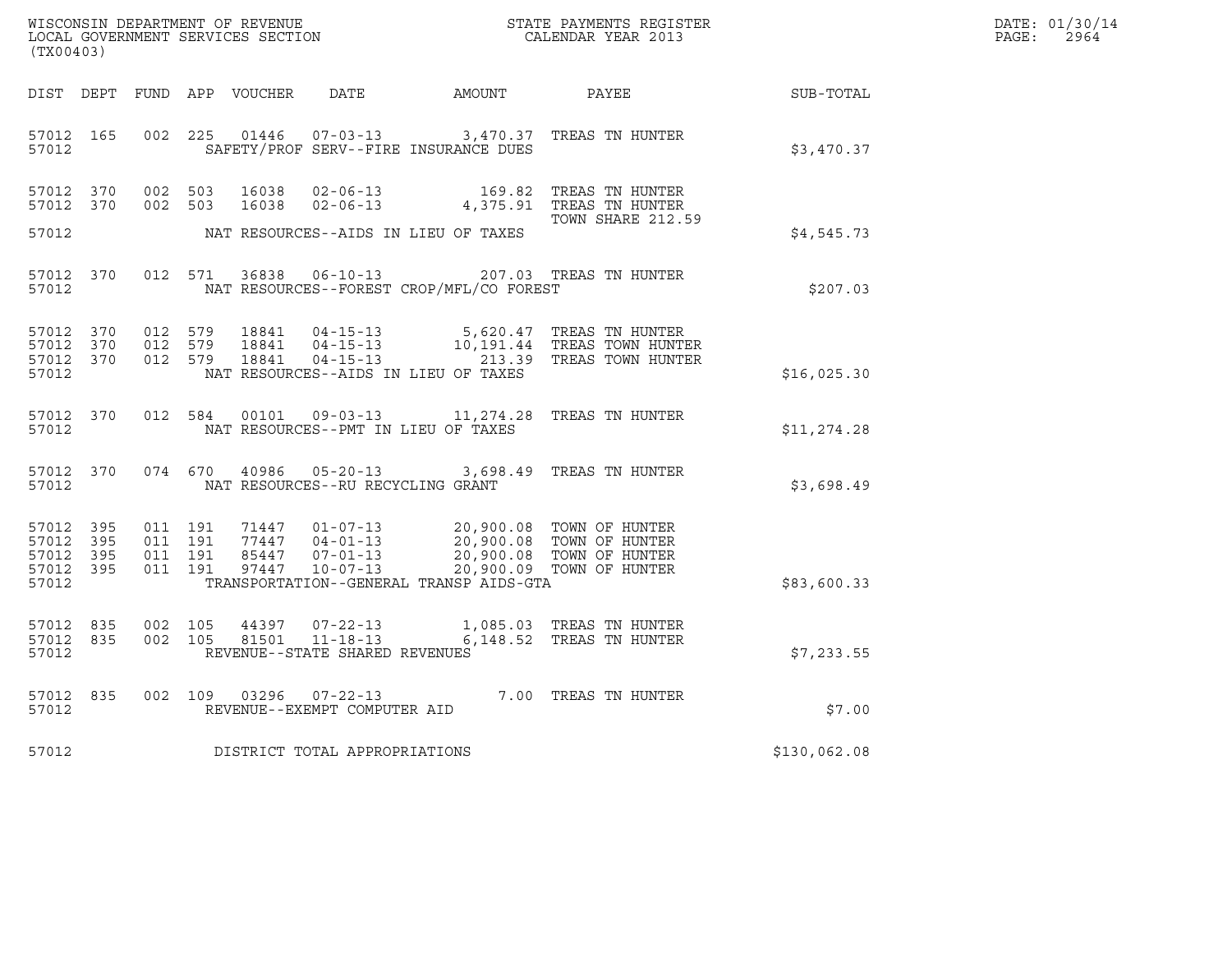| (TX00403)                                                 |           |                                          |         |                |                                                  |                                          | $\tt WISCONSIM DEPARTMENT OF REVENUE$ $\tt STATE$ PAYMENTS REGISTER LOCAL GOVERNMENT SERVICES SECTION $\tt CALENDAR$ YEAR 2013                                                                                |                  | DATE: 01/30/14<br>$\mathtt{PAGE}$ :<br>2965 |
|-----------------------------------------------------------|-----------|------------------------------------------|---------|----------------|--------------------------------------------------|------------------------------------------|---------------------------------------------------------------------------------------------------------------------------------------------------------------------------------------------------------------|------------------|---------------------------------------------|
|                                                           |           |                                          |         |                |                                                  | DIST DEPT FUND APP VOUCHER DATE AMOUNT   | PAYEE                                                                                                                                                                                                         | <b>SUB-TOTAL</b> |                                             |
| 57014 165<br>57014                                        |           | 002 225                                  |         |                |                                                  | SAFETY/PROF SERV--FIRE INSURANCE DUES    | 01447  07-03-13   6,072.11   TREAS TN LENROOT                                                                                                                                                                 | \$6,072.11       |                                             |
| 57014 370<br>57014                                        |           |                                          | 000 001 |                |                                                  | NAT RESOURCES-SEVERANCE/YIELD/WITHDRAWAL | 01DNR  03-13-13  14,926.07 TREAS TOWN LENROOT                                                                                                                                                                 | \$14,926.07      |                                             |
|                                                           |           |                                          |         |                |                                                  |                                          | 57014 370 002 503 16039 02-06-13 7,973.00 TREAS TN LENROOT<br>TOWN SHARE 755.99                                                                                                                               |                  |                                             |
| 57014                                                     |           |                                          |         |                |                                                  | NAT RESOURCES--AIDS IN LIEU OF TAXES     |                                                                                                                                                                                                               | \$7,973.00       |                                             |
| 57014 370<br>57014                                        | 57014 370 | 012 571<br>012 571                       |         | 36839          | $06 - 10 - 13$                                   | NAT RESOURCES--FOREST CROP/MFL/CO FOREST | 7,092.42 TREAS TN LENROOT<br>36839   06-10-13   484.95   TREAS TN LENROOT                                                                                                                                     | \$7,577.37       |                                             |
| 57014 370<br>57014 370<br>57014 370<br>57014 370<br>57014 |           | 012 579<br>012 579<br>012 579<br>012 579 |         |                |                                                  | NAT RESOURCES--AIDS IN LIEU OF TAXES     | 18842  04-15-13  2,040.76  TREAS TN LENROOT<br>18842  04-15-13  3.20  TREAS TN LENROOT<br>18842  04-15-13  105.65  TREAS TN LENROOT<br>18842  04-15-13  73.50  TREAS TOWN LENROOT<br>73.50 TREAS TOWN LENROOT | \$2,223.11       |                                             |
| 57014 395<br>57014 395<br>57014 395<br>57014 395<br>57014 |           | 011 191<br>011 191<br>011 191<br>011 191 |         | 97448          | $10 - 07 - 13$                                   | TRANSPORTATION--GENERAL TRANSP AIDS-GTA  | 71448  01-07-13  46,134.72  TOWN OF LENROOT<br>77448  04-01-13  46,134.72  TOWN OF LENROOT<br>85448  07-01-13  46,134.72  TOWN OF LENROOT<br>46,134.73 TOWN OF LENROOT                                        | \$184,538.89     |                                             |
| 57014 835<br>57014 835<br>57014                           |           | 002 105<br>002 105                       |         | 44398<br>81502 | $11 - 18 - 13$<br>REVENUE--STATE SHARED REVENUES |                                          | 07-22-13 3,305.49 TREAS TN LENROOT<br>18,731.08 TREAS TN LENROOT                                                                                                                                              | \$22,036.57      |                                             |
| 57014 835<br>57014                                        |           | 002 109                                  |         |                | 03297 07-22-13<br>REVENUE--EXEMPT COMPUTER AID   |                                          | 1.00 TREAS TN LENROOT                                                                                                                                                                                         | \$1.00           |                                             |
| 57014                                                     |           |                                          |         |                | DISTRICT TOTAL APPROPRIATIONS                    |                                          |                                                                                                                                                                                                               | \$245,348.12     |                                             |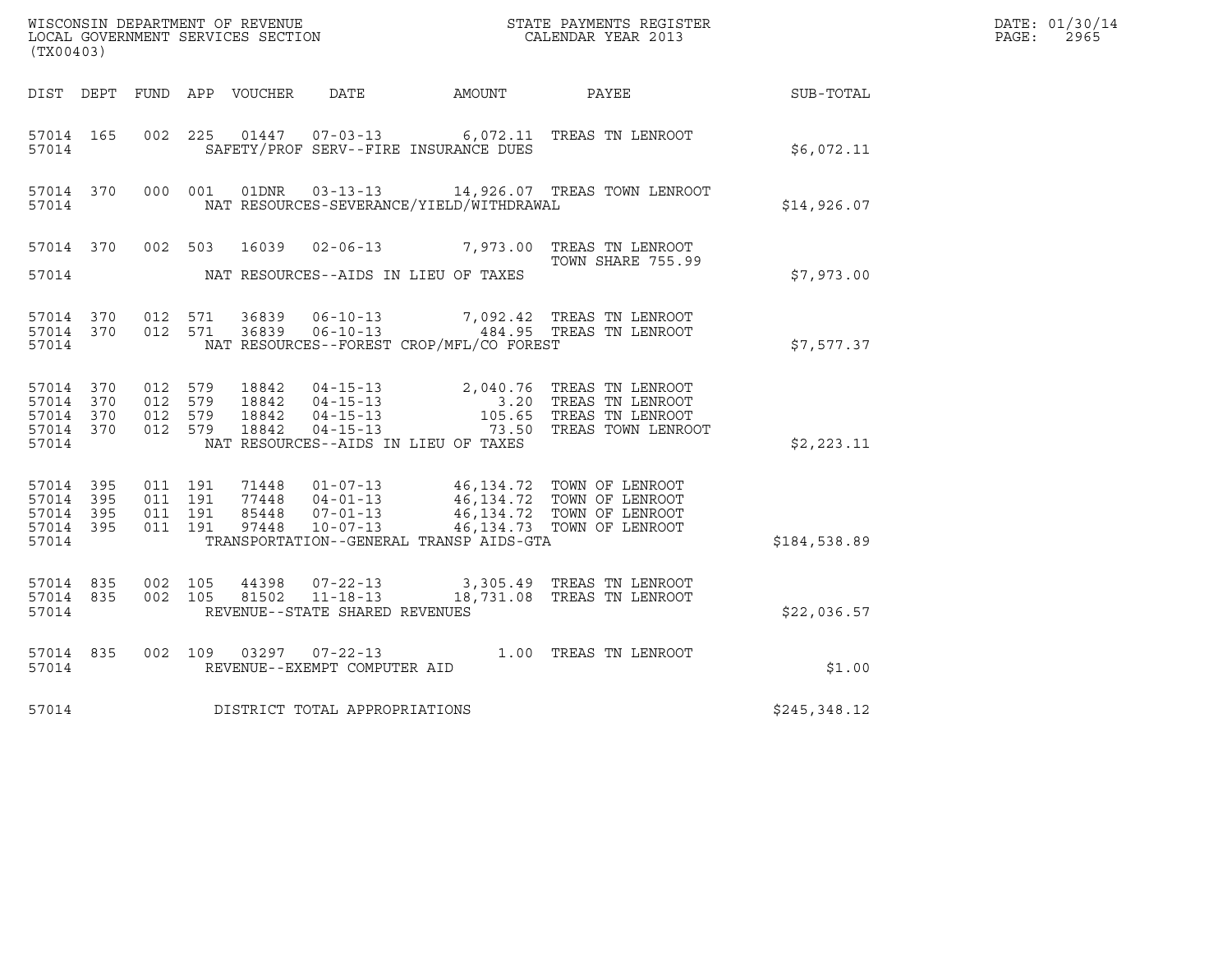| WISCONSIN DEPARTMENT OF REVENUE<br>LOCAL GOVERNMENT SERVICES SECTION | STATE PAYMENTS REGISTER<br>CALENDAR YEAR 2013 | DATE: 01/30/14<br>2966<br>PAGE: |
|----------------------------------------------------------------------|-----------------------------------------------|---------------------------------|

| (TX00403)                                                 |         |  |                                        |                                          |                                                                                                                                                                                                                              |             | DATE: 01/30/14<br>$\mathtt{PAGE:}$<br>2966 |
|-----------------------------------------------------------|---------|--|----------------------------------------|------------------------------------------|------------------------------------------------------------------------------------------------------------------------------------------------------------------------------------------------------------------------------|-------------|--------------------------------------------|
|                                                           |         |  | DIST DEPT FUND APP VOUCHER DATE AMOUNT |                                          | PAYEE                                                                                                                                                                                                                        | SUB-TOTAL   |                                            |
| 57016                                                     |         |  |                                        | SAFETY/PROF SERV--FIRE INSURANCE DUES    | 57016  165  002  225  01448  07-03-13  384.43  TREAS TN MEADOWBROOK                                                                                                                                                          | \$384.43    |                                            |
| 57016                                                     |         |  |                                        | NAT RESOURCES--FOREST CROP/MFL/CO FOREST | $\begin{array}{cccccc} 57016 & 370 & 012 & 571 & 36840 & 06-10-13 & & 2,554.79 & \text{TREAS TN MEADOWBROOK} \\ 57016 & 370 & 012 & 571 & 36840 & 06-10-13 & & 166.00 & \text{TREAS TN MEADOWBROOK} \end{array}$             | \$2,720.79  |                                            |
| 57016                                                     |         |  | NAT RESOURCES--RU RECYCLING GRANT      |                                          | 57016 370 074 670 40987 05-20-13 879.08 TREAS TN MEADOWBROOK                                                                                                                                                                 | \$879.08    |                                            |
| 57016 395<br>57016 395<br>57016 395<br>57016 395<br>57016 | 011 191 |  |                                        | TRANSPORTATION--GENERAL TRANSP AIDS-GTA  | 011 191 71449 01-07-13 10,005.56 TOWN OF MEADOWBROOK<br>011 191 77449 04-01-13 10,005.56 TOWN OF MEADOWBROOK<br>011 191 97449 10-07-13 10,005.56 TOWN OF MEADOWBROOK<br>011 191 97449 10-07-13 10,005.57 TOWN OF MEADOWBROOK | \$40,022.25 |                                            |
| 57016                                                     |         |  |                                        | TRANSPORTATION--LRIP/TRIP/MSIP GRANTS    | 57016 395 011 278 83196 08-02-13 8,088.80 TREAS TN MEADOWBROOK                                                                                                                                                               | \$8,088.80  |                                            |
| 57016 835<br>57016 835<br>57016                           |         |  | REVENUE--STATE SHARED REVENUES         |                                          | 002 105 44399 07-22-13 3,187.54 TREAS TN MEADOWBROOK<br>002 105 81503 11-18-13 18,062.70 TREAS TN MEADOWBROOK                                                                                                                | \$21,250.24 |                                            |
| 57016                                                     |         |  | DISTRICT TOTAL APPROPRIATIONS          |                                          |                                                                                                                                                                                                                              | \$73,345.59 |                                            |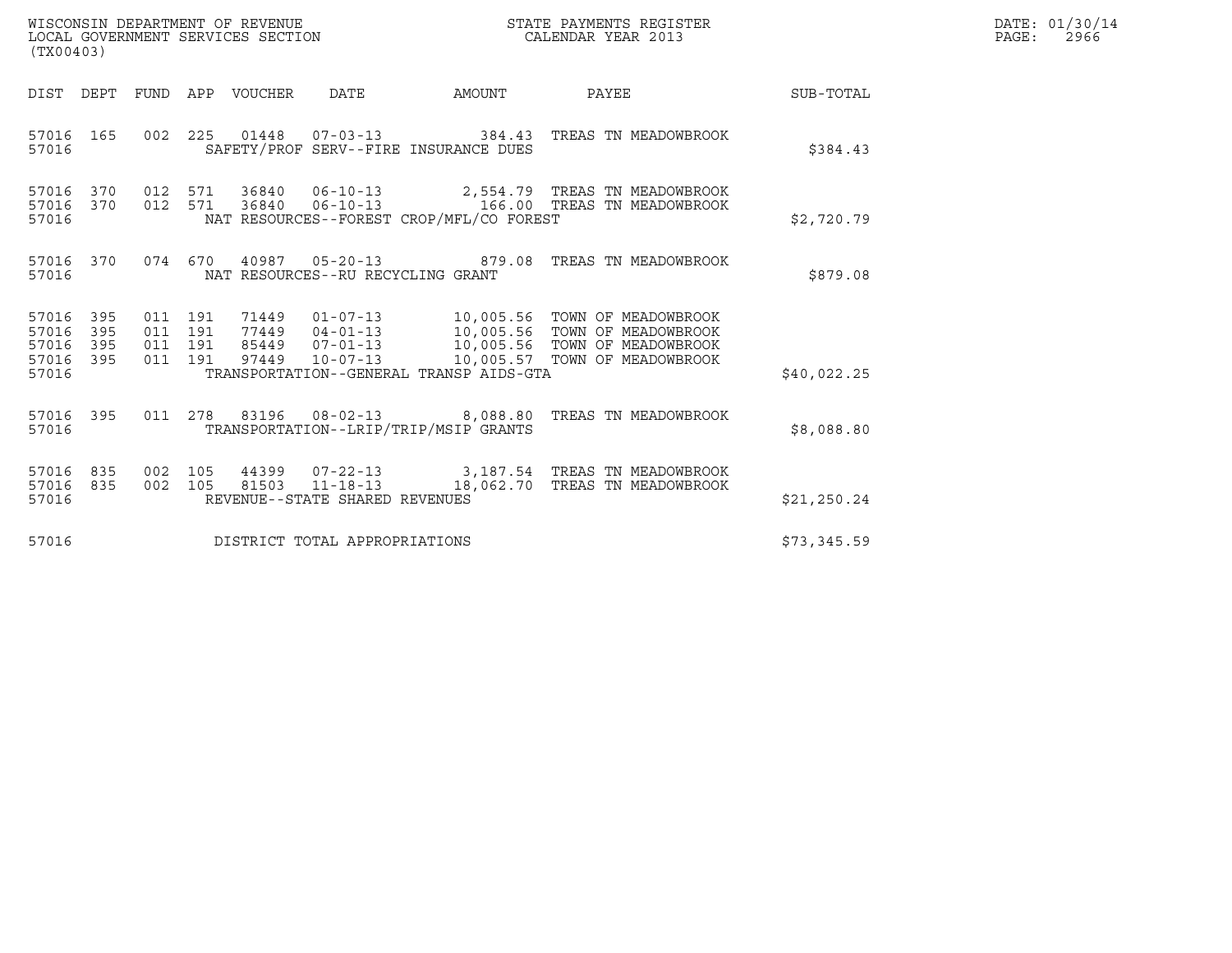| (TX00403)                                                 |                                          |         |                            |                                                  |                                          |                                                                      |               | DATE: 01/30/14<br>PAGE:<br>2967 |
|-----------------------------------------------------------|------------------------------------------|---------|----------------------------|--------------------------------------------------|------------------------------------------|----------------------------------------------------------------------|---------------|---------------------------------|
|                                                           |                                          |         | DIST DEPT FUND APP VOUCHER | DATE                                             | AMOUNT                                   | PAYEE                                                                | SUB-TOTAL     |                                 |
| 57018 165<br>57018                                        |                                          |         |                            |                                                  | SAFETY/PROF SERV--FIRE INSURANCE DUES    | 002  225  01449  07-03-13  466.39  TREAS TN METEOR                   | \$466.39      |                                 |
| 57018 370<br>57018 370<br>57018                           | 000 001<br>000 001                       |         |                            | 04DNR 10-23-13                                   | NAT RESOURCES-SEVERANCE/YIELD/WITHDRAWAL | 2,965.85 TREAS TOWN METEOR<br>2,330.90 TOWN METEOR                   | \$5,296.75    |                                 |
| 57018 370<br>57018                                        | 57018 370 012 571<br>012 571             |         |                            | 36841 06-10-13                                   | NAT RESOURCES--FOREST CROP/MFL/CO FOREST | 661.70 TREAS TN METEOR<br>36841  06-10-13  1,680.91  TREAS TN METEOR | \$2,342.61    |                                 |
| 57018 370<br>57018                                        |                                          |         |                            | NAT RESOURCES--RU RECYCLING GRANT                |                                          | 074 670 40988 05-20-13 750.29 TREAS TN METEOR                        | \$750.29      |                                 |
| 57018 370<br>57018                                        | 074 673                                  |         |                            |                                                  | NAT RESOURCES--RU CONSOLIDATED GRANT     | 40988  05-20-13  40.90  TREAS TN METEOR                              | \$40.90       |                                 |
| 57018 395<br>57018 395<br>57018 395<br>57018 395<br>57018 | 011 191<br>011 191<br>011 191<br>011 191 |         |                            |                                                  | TRANSPORTATION--GENERAL TRANSP AIDS-GTA  |                                                                      | \$56,947.30   |                                 |
| 57018 505<br>57018                                        |                                          | 002 174 |                            |                                                  | DOA--TRANSMISSION LINE FEE DISTRIBUTION  | 58370  04-26-13  28,780.00  TREAS TN METEOR                          | \$28,780.00   |                                 |
| 57018 835<br>57018 835<br>57018                           | 002 105<br>002 105                       |         | 44400<br>81504             | $11 - 18 - 13$<br>REVENUE--STATE SHARED REVENUES |                                          | 07-22-13 1,480.79 TREAS TN METEOR<br>8,391.12 TREAS TN METEOR        | \$9,871.91    |                                 |
| 57018                                                     |                                          |         |                            | DISTRICT TOTAL APPROPRIATIONS                    |                                          |                                                                      | \$104, 496.15 |                                 |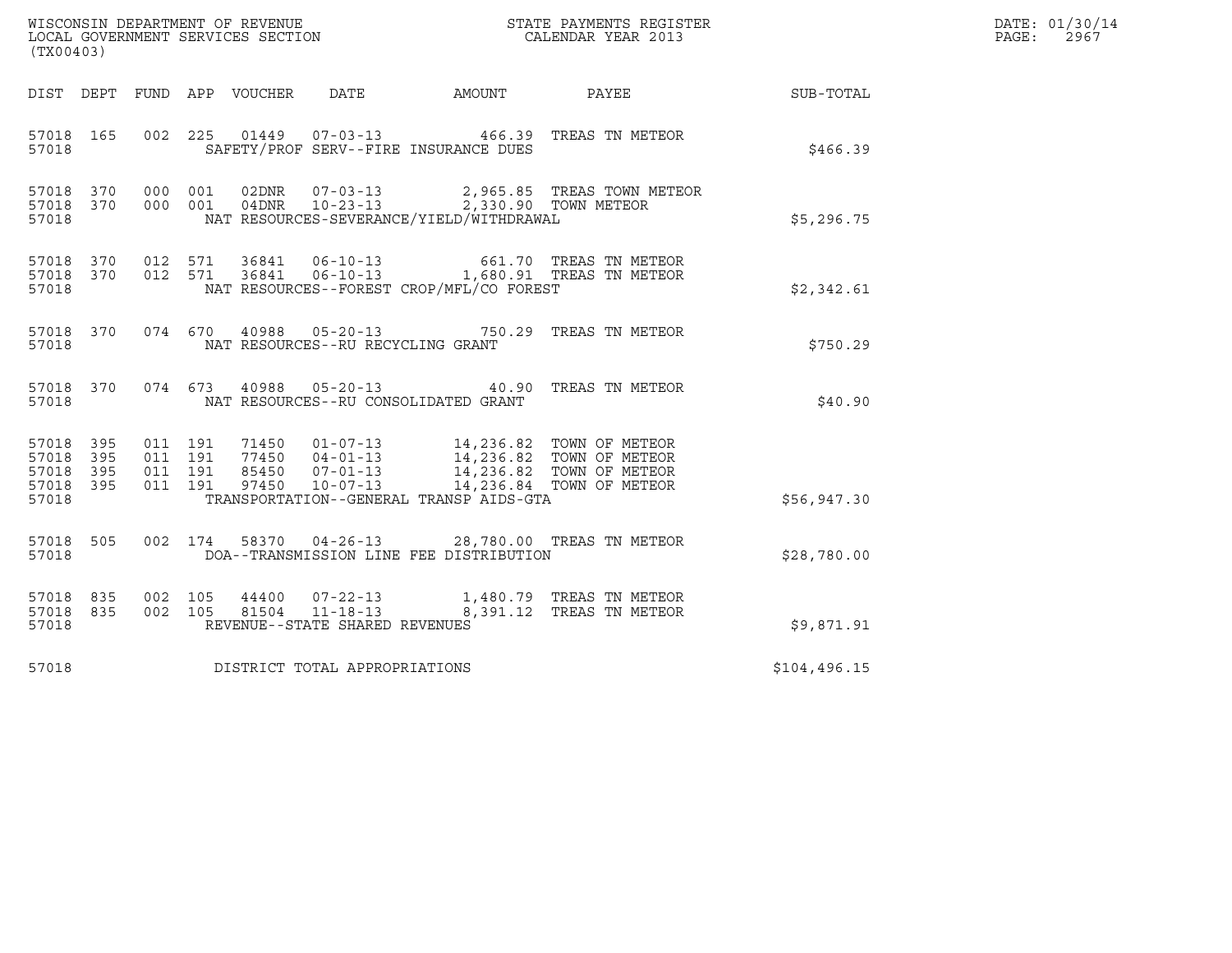| (TX00403)                                             |           |                                          |         |                       |                                                                |                                                                | WISCONSIN DEPARTMENT OF REVENUE<br>LOCAL GOVERNMENT SERVICES SECTION<br>CALENDAR YEAR 2013                                                                                           |              | DATE: 01/30/14<br>$\mathtt{PAGE}$ :<br>2968 |
|-------------------------------------------------------|-----------|------------------------------------------|---------|-----------------------|----------------------------------------------------------------|----------------------------------------------------------------|--------------------------------------------------------------------------------------------------------------------------------------------------------------------------------------|--------------|---------------------------------------------|
| DIST DEPT                                             |           |                                          |         | FUND APP VOUCHER DATE |                                                                | AMOUNT                                                         | PAYEE                                                                                                                                                                                | SUB-TOTAL    |                                             |
| 57020 165<br>57020                                    |           |                                          |         | 002 225 01450         |                                                                | SAFETY/PROF SERV--FIRE INSURANCE DUES                          | 07-03-13 1,361.74 TREAS TN OJIBWA                                                                                                                                                    | \$1,361.74   |                                             |
| 57020 370<br>57020 370<br>57020                       |           | 000 001<br>000 001                       |         | 02DNR                 | $07 - 03 - 13$<br>04DNR 10-23-13                               | 504.20 TOWN OJIBWA<br>NAT RESOURCES-SEVERANCE/YIELD/WITHDRAWAL | 16,027.01 TREAS TOWN OJIBWA                                                                                                                                                          | \$16,531.21  |                                             |
| 57020                                                 | 57020 370 |                                          | 012 571 |                       |                                                                | NAT RESOURCES--FOREST CROP/MFL/CO FOREST                       | 36842  06-10-13  3,574.57  TREAS TN OJIBWA                                                                                                                                           | \$3,574.57   |                                             |
| 57020 370<br>57020<br>57020 370<br>57020 370<br>57020 | 370       | 012<br>012 579<br>012 579<br>012 579     | 579     |                       |                                                                | NAT RESOURCES--AIDS IN LIEU OF TAXES                           | 2.58 TREAS TN OJIBWA<br>25.95 TREAS TOWN OJIBWA<br>25.80 TREAS TOWN OJIBWA<br>305.78 TREAS TOWN OJIBWA                                                                               | \$360.11     |                                             |
| 57020 395<br>57020                                    | 57020 395 | 011 174<br>011 174                       |         | 70027<br>83988        | 03-29-13<br>$08 - 13 - 13$<br>TRANSPORTATION--FLOOD DAMAGE AID |                                                                | 13,806.20 TREAS TN OJIBWA<br>6,352.50 TREAS TN OJIBWA                                                                                                                                | \$20,158.70  |                                             |
| 57020 395<br>57020<br>57020 395<br>57020 395<br>57020 | 395       | 011 191<br>011 191<br>011 191<br>011 191 |         | 97451                 | $10 - 07 - 13$                                                 | TRANSPORTATION--GENERAL TRANSP AIDS-GTA                        | 71451  01-07-13  14,443.23  TOWN OF OJIBWA<br>77451     04-01-13     14,443.23     TOWN OF OJIBWA<br>85451     07-01-13     14,443.23     TOWN OF OJIBWA<br>14,443.24 TOWN OF OJIBWA | \$57,772.93  |                                             |
| 57020 395<br>57020                                    |           | 011 278                                  |         | 93908                 |                                                                | TRANSPORTATION--LRIP/TRIP/MSIP GRANTS                          | 11-08-13 24, 117.47 TREAS TN OJIBWA                                                                                                                                                  | \$24, 117.47 |                                             |
| 57020 835<br>57020                                    |           | 002 109                                  |         | 03298                 | 07-22-13<br>REVENUE--EXEMPT COMPUTER AID                       |                                                                | 2.00 TREAS TN OJIBWA                                                                                                                                                                 | \$2.00       |                                             |
| 57020                                                 |           |                                          |         |                       | DISTRICT TOTAL APPROPRIATIONS                                  |                                                                |                                                                                                                                                                                      | \$123,878.73 |                                             |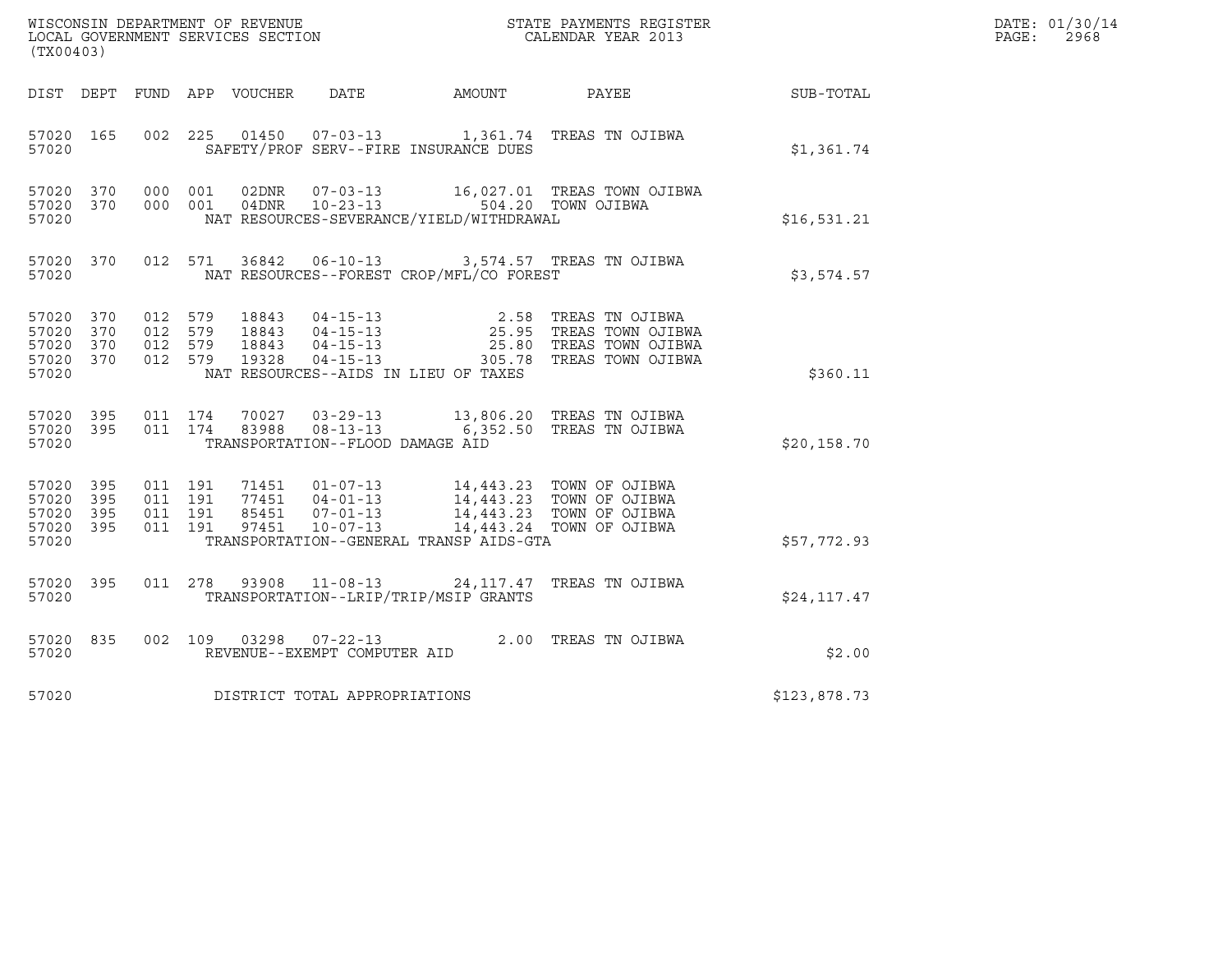| DATE: | 01/30/14 |
|-------|----------|
| PAGE: | 2969     |

| (TX00403)                                    |                                |         |                               |  |                                   |                                          |                                                                                                                                                                                                                      |              | DATE: 01/30/14<br>$\mathtt{PAGE:}$<br>2969 |
|----------------------------------------------|--------------------------------|---------|-------------------------------|--|-----------------------------------|------------------------------------------|----------------------------------------------------------------------------------------------------------------------------------------------------------------------------------------------------------------------|--------------|--------------------------------------------|
|                                              |                                |         |                               |  |                                   |                                          | DIST DEPT FUND APP VOUCHER DATE AMOUNT PAYEE TO SUB-TOTAL                                                                                                                                                            |              |                                            |
| 57022                                        | 57022 165                      |         |                               |  |                                   | SAFETY/PROF SERV--FIRE INSURANCE DUES    | 002 225 01451 07-03-13 1,196.40 TREAS TN RADISSON                                                                                                                                                                    | \$1,196.40   |                                            |
| 57022 370<br>57022 370<br>57022 370<br>57022 |                                |         | 000 001<br>000 001<br>000 001 |  |                                   | NAT RESOURCES-SEVERANCE/YIELD/WITHDRAWAL | 2,602.08 TREAS TOWN RADISSON<br>2,233.00 TREAS TOWN RADDISON                                                                                                                                                         | \$6,123.69   |                                            |
| 57022                                        |                                |         |                               |  |                                   | NAT RESOURCES--AIDS IN LIEU OF TAXES     | 57022 370 002 503 16040 02-06-13 1,270.63 TREAS TN RADISSON<br>TOWN SHARE 156.09                                                                                                                                     | \$1,270.63   |                                            |
| 57022                                        | 57022 370 012 571<br>57022 370 |         | 012 571                       |  |                                   | NAT RESOURCES--FOREST CROP/MFL/CO FOREST |                                                                                                                                                                                                                      | \$2,498.32   |                                            |
| 57022 370<br>57022                           | 57022 370                      |         | 012 579<br>012 579            |  |                                   | NAT RESOURCES--AIDS IN LIEU OF TAXES     | 18844   04-15-13   257.28   TREAS TN RADISSON<br>18844   04-15-13   24.84   TREAS TOWN RADISSON                                                                                                                      | \$282.12     |                                            |
| 57022                                        | 57022 370                      |         |                               |  | NAT RESOURCES--RU RECYCLING GRANT |                                          | 074 670 40989 05-20-13 2,111.62 TREAS TN RADISSON                                                                                                                                                                    | \$2,111.62   |                                            |
| 57022<br>57022 395<br>57022 395<br>57022     | 395<br>57022 395               | 011 191 | 011 191<br>011 191<br>011 191 |  |                                   | TRANSPORTATION--GENERAL TRANSP AIDS-GTA  | 71452    01-07-13    34,094.28    TOWN OF RADISSON<br>77452    04-01-13    34,094.28    TOWN OF RADISSON<br>85452    07-01-13    34,094.28    TOWN OF RADISSON<br>97452    10-07-13    34,094.30    TOWN OF RADISSON | \$136,377.14 |                                            |
| 57022 835<br>57022                           | 57022 835                      | 002 105 | 002 105                       |  | REVENUE--STATE SHARED REVENUES    |                                          | 44401  07-22-13  2,716.92 TREAS TN RADISSON<br>81505  11-18-13   15,054.90 TREAS TN RADISSON                                                                                                                         | \$17,771.82  |                                            |
| 57022<br>57022                               | 835                            |         |                               |  | REVENUE--EXEMPT COMPUTER AID      |                                          | 002 109 03299 07-22-13 1.00 TREAS TN RADISSON                                                                                                                                                                        | \$1.00       |                                            |
| 57022                                        |                                |         |                               |  | DISTRICT TOTAL APPROPRIATIONS     |                                          |                                                                                                                                                                                                                      | \$167,632.74 |                                            |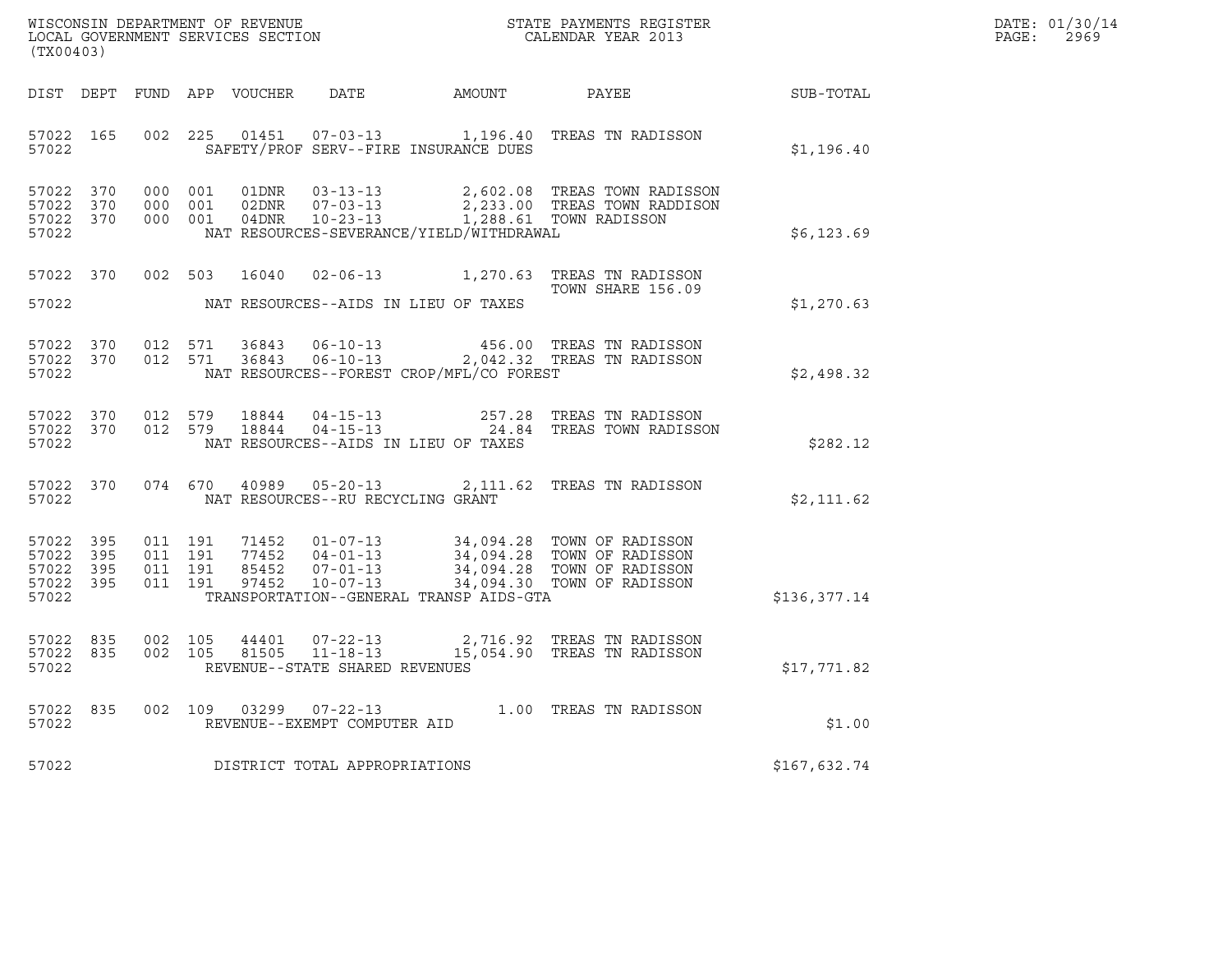| DATE: | 01/30/14 |
|-------|----------|
| PAGE: | 2970     |

| (TX00403)                                                              |  |  |                               |       |                                                        |                                            |                                                                                                                                                                                                                                       | R            | DATE: 01/30/14<br>$\mathtt{PAGE}$ :<br>2970 |
|------------------------------------------------------------------------|--|--|-------------------------------|-------|--------------------------------------------------------|--------------------------------------------|---------------------------------------------------------------------------------------------------------------------------------------------------------------------------------------------------------------------------------------|--------------|---------------------------------------------|
|                                                                        |  |  |                               |       |                                                        |                                            | DIST DEPT FUND APP VOUCHER DATE AMOUNT PAYEE TO SUB-TOTAL                                                                                                                                                                             |              |                                             |
| 57024                                                                  |  |  |                               |       |                                                        | SAFETY/PROF SERV--FIRE INSURANCE DUES      | 57024 165 002 225 01452 07-03-13 7,672.89 TREAS TN ROUND LAKE                                                                                                                                                                         | \$7,672.89   |                                             |
| 57024 370<br>57024 370<br>57024 370<br>57024                           |  |  |                               |       |                                                        | NAT RESOURCES-SEVERANCE/YIELD/WITHDRAWAL   | 000 001 01DNR 03-13-13 382.02 TREAS TOWN ROUND LAKE<br>000 001 02DNR 07-03-13 4,058.91 TREAS TOWN ROUND LAKE<br>000 001 04DNR 10-23-13 1,597.91 TOWN ROUND LAKE                                                                       | \$6,038.84   |                                             |
|                                                                        |  |  |                               |       |                                                        |                                            | 57024 370 002 503 16041 02-06-13 9,257.89 TREAS TN ROUND LAKE<br>TOWN SHARE 764.20                                                                                                                                                    |              |                                             |
|                                                                        |  |  |                               |       |                                                        | 57024 NAT RESOURCES--AIDS IN LIEU OF TAXES |                                                                                                                                                                                                                                       | \$9,257.89   |                                             |
| 57024 370<br>57024 370<br>57024                                        |  |  |                               |       |                                                        | NAT RESOURCES--FOREST CROP/MFL/CO FOREST   | 012 571 36844 06-10-13 831.84 TREAS TN ROUND LAKE 012 571 36844 06-10-13 1,064.62 TREAS TN ROUND LAKE                                                                                                                                 | \$1,896.46   |                                             |
| 57024 370<br>57024 370<br>57024 370<br>57024 370<br>57024 370<br>57024 |  |  |                               |       |                                                        | NAT RESOURCES--AIDS IN LIEU OF TAXES       | 012 579 18845 04-15-13 78.40 TREAS TN ROUND LAKE<br>012 579 18845 04-15-13 1,041.04 TREAS TN ROUND LAKE<br>012 579 18845 04-15-13 1,041.04 TREAS TN ROUND LAKE<br>012 579 18845 04-15-13 80.00 TREAS TOWN ROUND LAKE<br>012 579 18845 | \$1,280.94   |                                             |
| 57024                                                                  |  |  |                               |       |                                                        | NAT RESOURCES--PMT IN LIEU OF TAXES        | 57024 370 012 584 00102 09-03-13 38,285.92 TREAS TN ROUND LAKE                                                                                                                                                                        | \$38,285.92  |                                             |
| 57024                                                                  |  |  |                               |       |                                                        | NAT RESOURCES--RU RECYCLING GRANT          | 57024 370 074 670 40990 05-20-13 3,742.32 TREAS TN ROUND LAKE                                                                                                                                                                         | \$3,742.32   |                                             |
| 57024 395<br>57024 395<br>57024 395<br>57024 395<br>57024              |  |  | 011 191<br>011 191<br>011 191 |       |                                                        | TRANSPORTATION--GENERAL TRANSP AIDS-GTA    | 71453  01-07-13  49,495.46  TOWN OF ROUND LAKE<br>77453  04-01-13  49,495.46  TOWN OF ROUND LAKE<br>85453  07-01-13  49,495.46  TOWN OF ROUND LAKE<br>011 191 97453 10-07-13 49,495.46 TOWN OF ROUND LAKE                             | \$197,981.84 |                                             |
| 57024 835<br>57024 835<br>57024                                        |  |  | 002 105<br>002 105            | 44402 | REVENUE--STATE SHARED REVENUES                         |                                            | 07-22-13 3,177.34 TREAS TN ROUND LAKE<br>81506   11-18-13   18,111.45   TREAS TN ROUND LAKE                                                                                                                                           | \$21, 288.79 |                                             |
| 57024 835<br>57024                                                     |  |  |                               |       | 002 109 03300 07-22-13<br>REVENUE--EXEMPT COMPUTER AID |                                            | 9.00 TREAS TN ROUND LAKE                                                                                                                                                                                                              | \$9.00       |                                             |
| 57024                                                                  |  |  |                               |       | DISTRICT TOTAL APPROPRIATIONS                          |                                            |                                                                                                                                                                                                                                       | \$287,454.89 |                                             |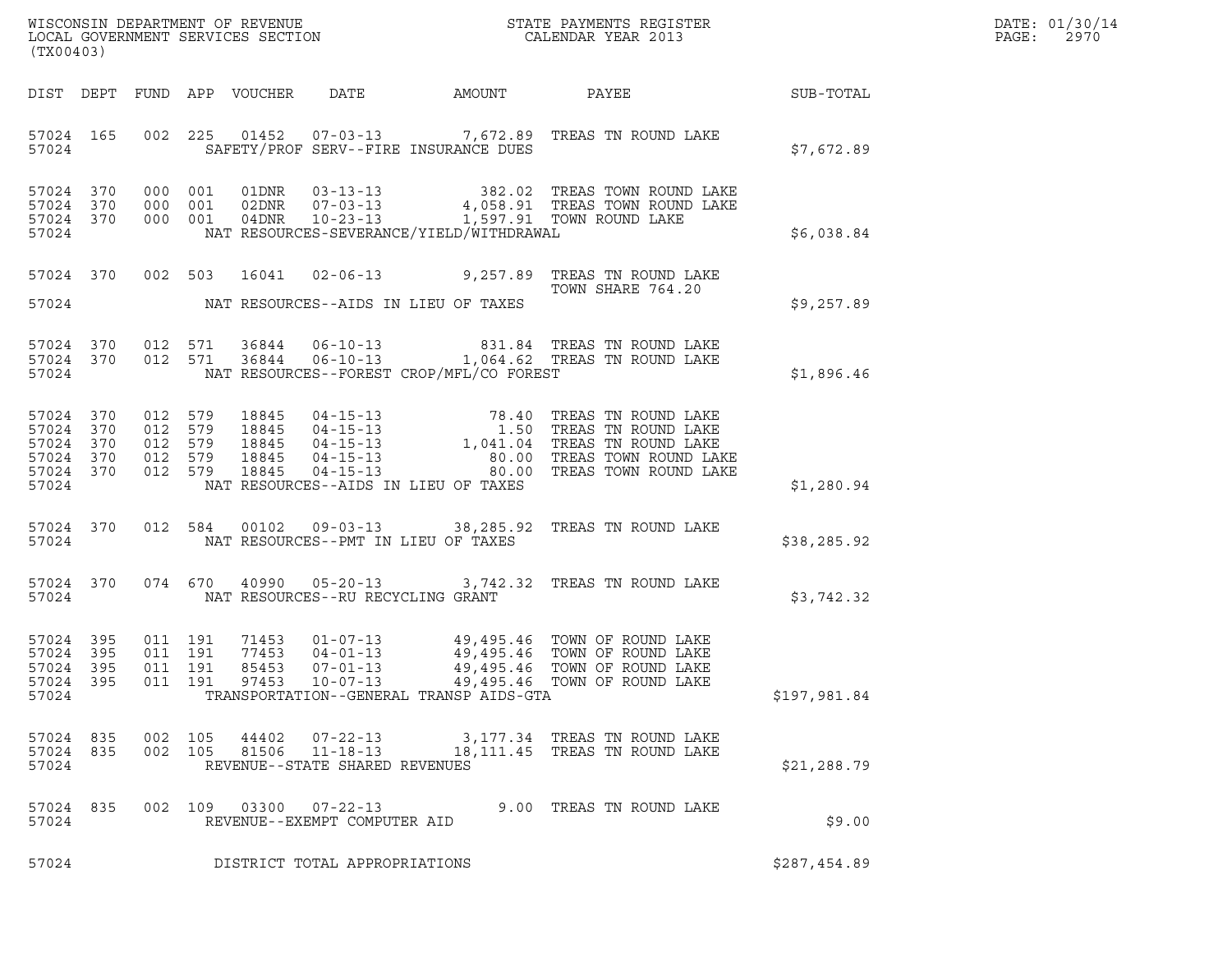| $\tt WISCONSIM DEPARTMENT OF REVENUE$ $\tt WISCONSIMENT$ SERVICES SECTION $\tt CALENDAR$ YEAR 2013<br>(TX00403) |  |                                        |                    |  |                                   |                                          |                                                                                                                                                                                                                          |               | DATE: 01/30/14<br>$\mathtt{PAGE:}$<br>2971 |
|-----------------------------------------------------------------------------------------------------------------|--|----------------------------------------|--------------------|--|-----------------------------------|------------------------------------------|--------------------------------------------------------------------------------------------------------------------------------------------------------------------------------------------------------------------------|---------------|--------------------------------------------|
|                                                                                                                 |  |                                        |                    |  |                                   |                                          | DIST DEPT FUND APP VOUCHER DATE AMOUNT PAYEE SUB-TOTAL                                                                                                                                                                   |               |                                            |
| 57026                                                                                                           |  |                                        |                    |  |                                   | SAFETY/PROF SERV--FIRE INSURANCE DUES    | 57026 165 002 225 01453 07-03-13 6,753.71 TREAS TN SAND LAKE                                                                                                                                                             | \$6,753.71    |                                            |
| 57026 370<br>57026                                                                                              |  | 57026 370 000 001                      | 000 001            |  |                                   | NAT RESOURCES-SEVERANCE/YIELD/WITHDRAWAL |                                                                                                                                                                                                                          | \$4,667.40    |                                            |
| 57026                                                                                                           |  | 57026 370 012 571<br>57026 370 012 571 |                    |  |                                   | NAT RESOURCES--FOREST CROP/MFL/CO FOREST | 36845   06-10-13   688.41   TREAS TN SAND LAKE   36845   06-10-13   655.59   TREAS TN SAND LAKE                                                                                                                          | \$1,344.00    |                                            |
| 57026 370<br>57026 370<br>57026 370<br>57026                                                                    |  |                                        |                    |  |                                   | NAT RESOURCES--AIDS IN LIEU OF TAXES     | 012 579 18846 04-15-13 105.58 TREAS TN SAND LAKE<br>012 579 18846 04-15-13 6.42 TREAS TN SAND LAKE<br>012 579 18846 04-15-13 235.34 TREAS TOWN SAND LAKE                                                                 | \$347.34      |                                            |
| 57026                                                                                                           |  |                                        |                    |  | NAT RESOURCES--RU RECYCLING GRANT |                                          | 57026 370 074 670 40991 05-20-13 1,584.94 TREAS TN SAND LAKE                                                                                                                                                             | \$1,584.94    |                                            |
| 57026 395<br>57026 395<br>57026 395<br>57026 395<br>57026                                                       |  | 011 191<br>011 191                     | 011 191<br>011 191 |  |                                   | TRANSPORTATION--GENERAL TRANSP AIDS-GTA  | 71454    01-07-13    34,644.70    TOWN OF SAND LAKE<br>77454    04-01-13    34,644.70    TOWN OF SAND LAKE<br>85454    07-01-13    34,644.70    TOWN OF SAND LAKE<br>97454    10-07-13    34,644.72    TOWN OF SAND LAKE | \$138,578.82  |                                            |
| 57026 505<br>57026                                                                                              |  |                                        |                    |  |                                   | DOA--TRANSMISSION LINE FEE DISTRIBUTION  | 002 174 58370 04-26-13 51,546.00 TREAS TN SAND LAKE                                                                                                                                                                      | \$51,546.00   |                                            |
| 57026 835<br>57026                                                                                              |  | 57026 835 002 105                      | 002 105            |  | REVENUE--STATE SHARED REVENUES    |                                          | 44403  07-22-13  2,156.07  TREAS TN SAND LAKE<br>81507  11-18-13   12,220.47  TREAS TN SAND LAKE                                                                                                                         | \$14,376.54   |                                            |
| 57026                                                                                                           |  |                                        |                    |  | REVENUE--EXEMPT COMPUTER AID      |                                          | 57026 835 002 109 03301 07-22-13 40.00 TREAS TN SAND LAKE                                                                                                                                                                | \$40.00       |                                            |
| 57026                                                                                                           |  |                                        |                    |  | DISTRICT TOTAL APPROPRIATIONS     |                                          |                                                                                                                                                                                                                          | \$219, 238.75 |                                            |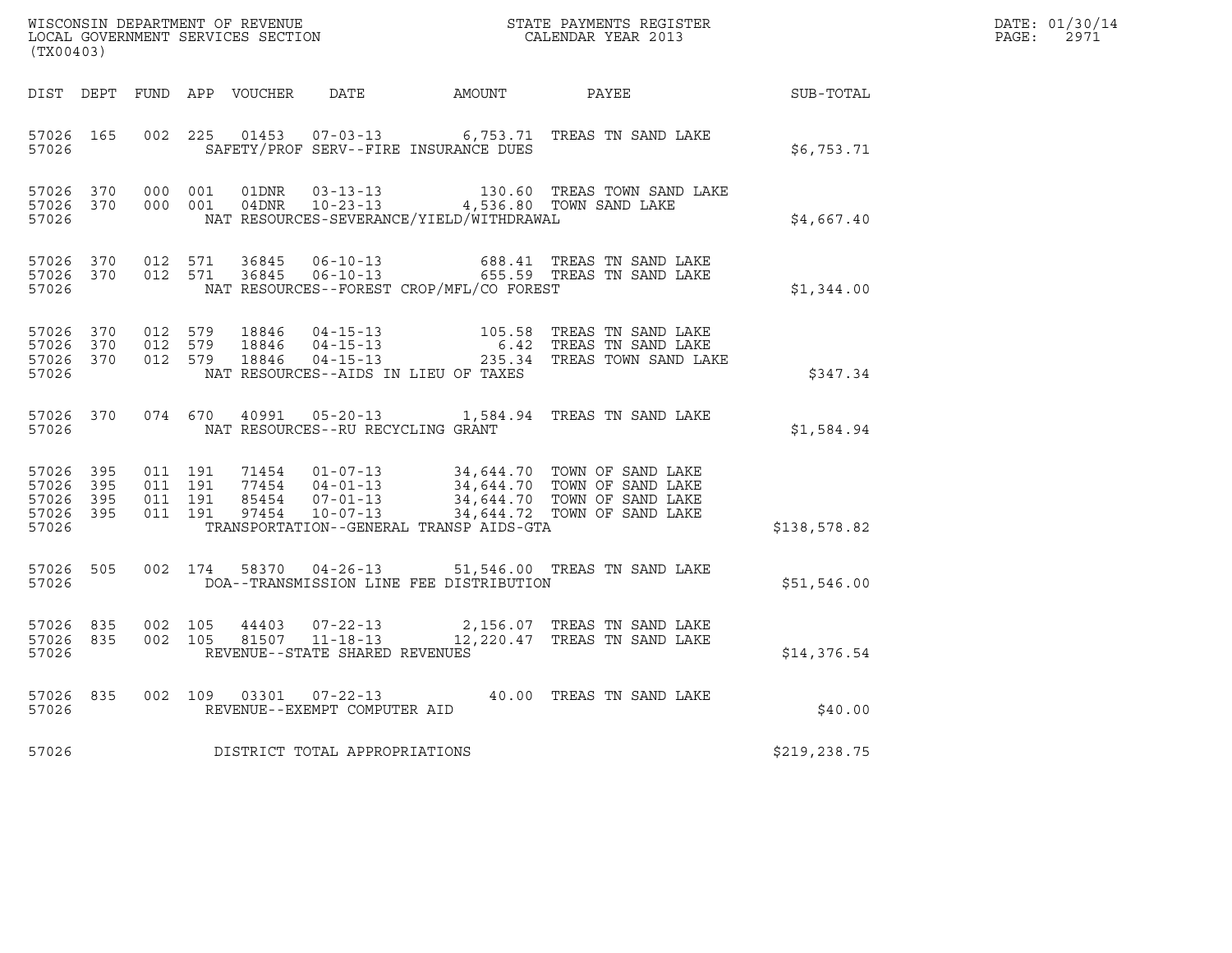| WISCONSIN DEPARTMENT OF REVENUE ${\small \begin{array}{ll} \texttt{MISCONS} \\ \texttt{LOCAL GOVERNMENT} \end{array}} {\small \begin{array}{ll} \texttt{GIVENTS} \\ \texttt{SICAL GOURRNMENT} \end{array}} {\small \begin{array}{ll} \texttt{STATE} \\ \texttt{CALENDAR} \end{array}} {\small \begin{array}{ll} \texttt{REGISTER} \\ \texttt{VELR} \end{array}}$<br>(TX00403) |              |                                          |     |                                  |                                                                                                                 |                                                                                                                                                                                             | $\mathcal{L}(\mathcal{L}^{\text{max}}_{\mathcal{L}^{\text{max}}_{\mathcal{L}^{\text{max}}_{\mathcal{L}^{\text{max}}_{\mathcal{L}^{\text{max}}_{\mathcal{L}^{\text{max}}_{\mathcal{L}^{\text{max}}_{\mathcal{L}^{\text{max}}_{\mathcal{L}^{\text{max}}_{\mathcal{L}^{\text{max}}_{\mathcal{L}^{\text{max}}_{\mathcal{L}^{\text{max}}_{\mathcal{L}^{\text{max}}_{\mathcal{L}^{\text{max}}_{\mathcal{L}^{\text{max}}_{\mathcal{L}^{\text{max}}_{\mathcal{L}$ | DATE: 01/30/14<br>$\mathtt{PAGE}$ :<br>2972 |
|-------------------------------------------------------------------------------------------------------------------------------------------------------------------------------------------------------------------------------------------------------------------------------------------------------------------------------------------------------------------------------|--------------|------------------------------------------|-----|----------------------------------|-----------------------------------------------------------------------------------------------------------------|---------------------------------------------------------------------------------------------------------------------------------------------------------------------------------------------|-----------------------------------------------------------------------------------------------------------------------------------------------------------------------------------------------------------------------------------------------------------------------------------------------------------------------------------------------------------------------------------------------------------------------------------------------------------|---------------------------------------------|
|                                                                                                                                                                                                                                                                                                                                                                               |              |                                          |     |                                  |                                                                                                                 | DIST DEPT FUND APP VOUCHER DATE AMOUNT PAYEE SUB-TOTAL                                                                                                                                      |                                                                                                                                                                                                                                                                                                                                                                                                                                                           |                                             |
| 57028                                                                                                                                                                                                                                                                                                                                                                         |              |                                          |     |                                  | SAFETY/PROF SERV--FIRE INSURANCE DUES                                                                           | 57028 165 002 225 01454 07-03-13 5,026.32 TREAS TN SPIDER LAKE                                                                                                                              | \$5,026.32                                                                                                                                                                                                                                                                                                                                                                                                                                                |                                             |
| 57028                                                                                                                                                                                                                                                                                                                                                                         |              |                                          |     |                                  |                                                                                                                 | 57028 370 000 001 04DNR 10-23-13 1,904.12 TOWN SPIDER LAKE<br>NAT RESOURCES-SEVERANCE/YIELD/WITHDRAWAL                                                                                      | \$1,904.12                                                                                                                                                                                                                                                                                                                                                                                                                                                |                                             |
|                                                                                                                                                                                                                                                                                                                                                                               |              |                                          |     |                                  |                                                                                                                 | 57028 370 002 503 16042 02-06-13 16,244.10 TREAS TN SPIDER LAKE<br>TOWN SHARE 1161.50                                                                                                       |                                                                                                                                                                                                                                                                                                                                                                                                                                                           |                                             |
|                                                                                                                                                                                                                                                                                                                                                                               |              |                                          |     |                                  | 57028 MAT RESOURCES--AIDS IN LIEU OF TAXES                                                                      |                                                                                                                                                                                             | \$16, 244.10                                                                                                                                                                                                                                                                                                                                                                                                                                              |                                             |
|                                                                                                                                                                                                                                                                                                                                                                               |              |                                          |     |                                  | 57028 NAT RESOURCES--FOREST CROP/MFL/CO FOREST                                                                  | 57028 370 012 571 36846 06-10-13 2,361.87 TREAS TN SPIDER LAKE 57028 370 012 571 36846 06-10-13 695.78 TREAS TN SPIDER LAKE                                                                 | \$3,057.65                                                                                                                                                                                                                                                                                                                                                                                                                                                |                                             |
| 57028                                                                                                                                                                                                                                                                                                                                                                         |              |                                          |     |                                  | NAT RESOURCES--AIDS IN LIEU OF TAXES                                                                            | 57028 370 012 579 18847 04-15-13 57.95 TREAS TN SPIDER LAKE<br>57028 370 012 579 18847 04-15-13 35.20 TREAS TN SPIDER LAKE<br>57028 370 012 579 18847 04-15-13 49.58 TREAS TOWN SPIDER LAKE | \$142.73                                                                                                                                                                                                                                                                                                                                                                                                                                                  |                                             |
| 57028                                                                                                                                                                                                                                                                                                                                                                         |              |                                          |     |                                  | NAT RESOURCES--RECREATION RESOURCE-FED                                                                          | 57028 370 012 583 02705 04-16-13 1,218.76 TREAS TN SPIDER LAKE                                                                                                                              | \$1,218.76                                                                                                                                                                                                                                                                                                                                                                                                                                                |                                             |
| 57028                                                                                                                                                                                                                                                                                                                                                                         |              |                                          |     |                                  | NAT RESOURCES--PMT IN LIEU OF TAXES                                                                             | 57028 370 012 584 00103 09-03-13 31,360.73 TREAS TN SPIDER LAKE                                                                                                                             | \$31,360.73                                                                                                                                                                                                                                                                                                                                                                                                                                               |                                             |
| 57028                                                                                                                                                                                                                                                                                                                                                                         |              |                                          |     |                                  | NAT RESOURCES--LAKES MANAGEMENT GRANTS                                                                          | 57028 370 012 663 00796 10-24-13 2,004.45 TREAS TN SPIDER LAKE                                                                                                                              | \$2,004.45                                                                                                                                                                                                                                                                                                                                                                                                                                                |                                             |
| 57028                                                                                                                                                                                                                                                                                                                                                                         | 57028 370    |                                          |     |                                  | NAT RESOURCES--RU RECYCLING GRANT                                                                               | 074 670 40992 05-20-13 2,654.40 TREAS TN SPIDER LAKE                                                                                                                                        | \$2,654.40                                                                                                                                                                                                                                                                                                                                                                                                                                                |                                             |
| 57028 395<br>57028<br>57028<br>57028 395<br>57028                                                                                                                                                                                                                                                                                                                             | 395<br>- 395 | 011 191<br>011 191<br>011 191<br>011 191 |     | 71455<br>77455<br>85455<br>97455 | $01 - 07 - 13$<br>$04 - 01 - 13$<br>$07 - 01 - 13$<br>$10 - 07 - 13$<br>TRANSPORTATION--GENERAL TRANSP AIDS-GTA | 51,665.38 TOWN OF SPIDER LAKE<br>51,665.38 TOWN OF SPIDER LAKE<br>51,665.38 TOWN OF SPIDER LAKE<br>51,665.40 TOWN OF SPIDER LAKE                                                            | \$206,661.54                                                                                                                                                                                                                                                                                                                                                                                                                                              |                                             |
| 57028<br>57028 835<br>57028                                                                                                                                                                                                                                                                                                                                                   | 835          | 002<br>002 105                           | 105 | 44404<br>81508                   | $07 - 22 - 13$<br>$11 - 18 - 13$<br>REVENUE--STATE SHARED REVENUES                                              | 1,525.95 TREAS TN SPIDER LAKE<br>8,647.07 TREAS TN SPIDER LAKE                                                                                                                              | \$10, 173.02                                                                                                                                                                                                                                                                                                                                                                                                                                              |                                             |
| 57028 835                                                                                                                                                                                                                                                                                                                                                                     |              | 002 109                                  |     | 03302                            | $07 - 22 - 13$                                                                                                  | 3.00 TREAS TN SPIDER LAKE                                                                                                                                                                   |                                                                                                                                                                                                                                                                                                                                                                                                                                                           |                                             |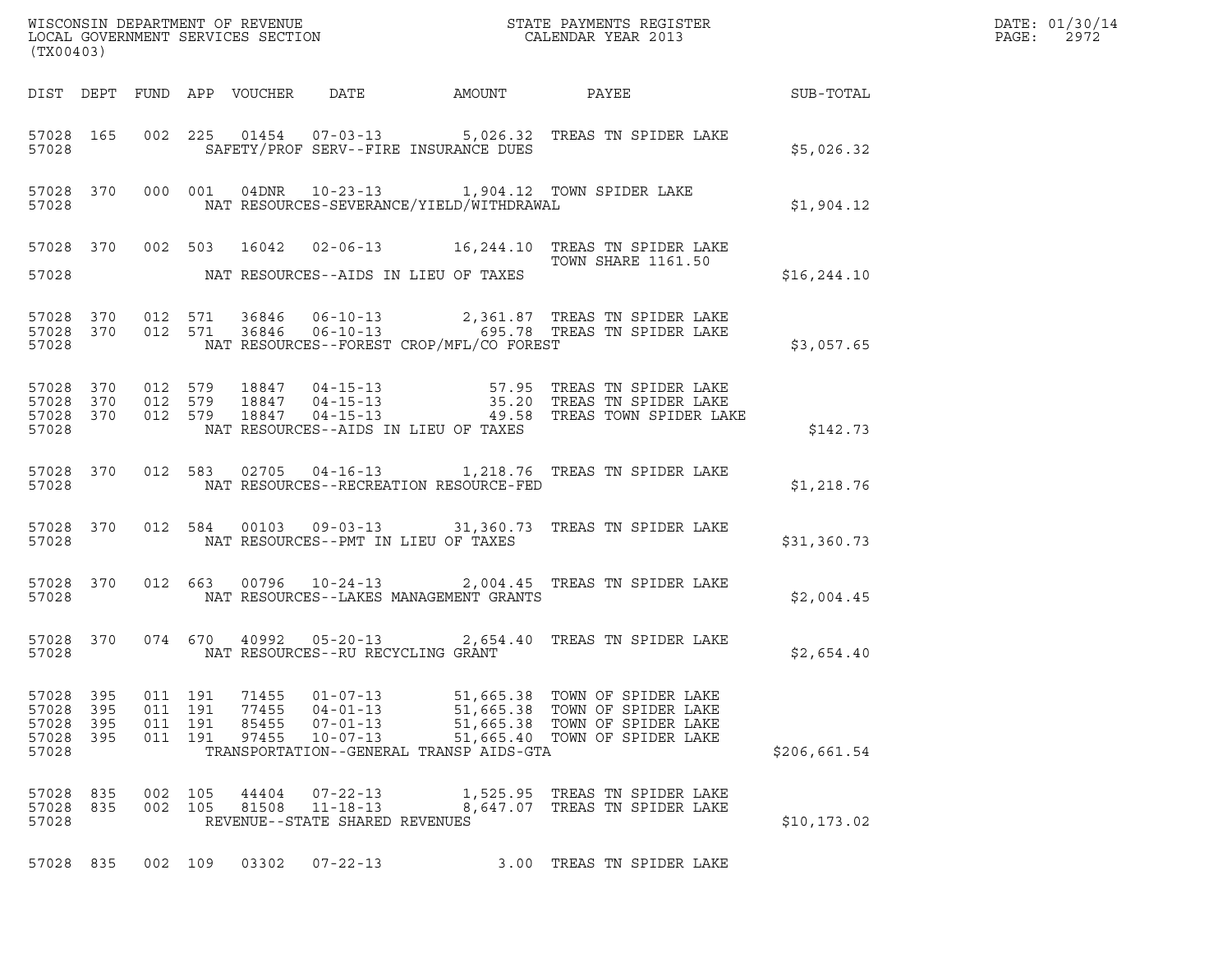| (TX00403) |      |      |     | WISCONSIN DEPARTMENT OF REVENUE<br>LOCAL GOVERNMENT SERVICES SECTION |                               | STATE PAYMENTS REGISTER<br>CALENDAR YEAR 2013 |       |              | PAGE: | DATE: 01/30/14<br>2973 |
|-----------|------|------|-----|----------------------------------------------------------------------|-------------------------------|-----------------------------------------------|-------|--------------|-------|------------------------|
| DIST      | DEPT | FUND | APP | <b>VOUCHER</b>                                                       | DATE                          | AMOUNT                                        | PAYEE | SUB-TOTAL    |       |                        |
| 57028     |      |      |     |                                                                      | REVENUE--EXEMPT COMPUTER AID  |                                               |       | \$3.00       |       |                        |
| 57028     |      |      |     |                                                                      | DISTRICT TOTAL APPROPRIATIONS |                                               |       | \$280,450.82 |       |                        |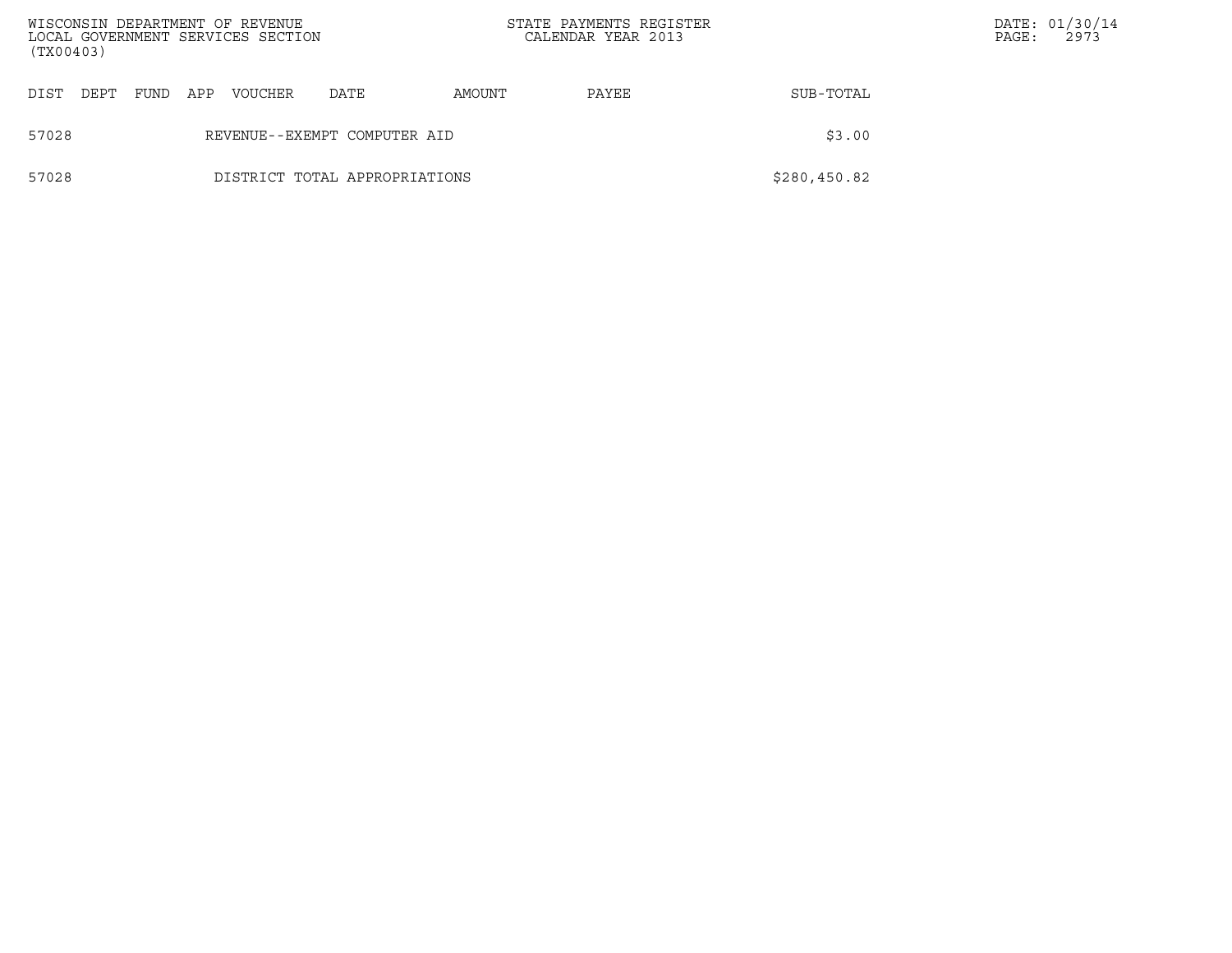| (TX00403)                                    |           |                    |  |               |                                                |                                                |                                                                                                                                                                                                              |              | DATE: 01/30/14<br>$\mathtt{PAGE:}$<br>2974 |
|----------------------------------------------|-----------|--------------------|--|---------------|------------------------------------------------|------------------------------------------------|--------------------------------------------------------------------------------------------------------------------------------------------------------------------------------------------------------------|--------------|--------------------------------------------|
|                                              |           |                    |  |               |                                                |                                                | DIST DEPT FUND APP VOUCHER DATE AMOUNT PAYEE SUB-TOTAL                                                                                                                                                       |              |                                            |
| 57030                                        |           |                    |  |               |                                                | SAFETY/PROF SERV--FIRE INSURANCE DUES          | 57030 165 002 225 01455 07-03-13 903.01 TREAS TN WEIRGOR                                                                                                                                                     | \$903.01     |                                            |
| 57030                                        |           |                    |  |               |                                                | NAT RESOURCES-SEVERANCE/YIELD/WITHDRAWAL       | 57030 370 000 001 05DNR 11-21-13 42.53 TREAS TOWN WEIRGOR                                                                                                                                                    | \$42.53      |                                            |
|                                              |           |                    |  |               |                                                |                                                | 57030 370 002 503 16043 02-06-13 2,096.69 TREAS TN WEIRGOR<br>TOWN SHARE 348.23                                                                                                                              |              |                                            |
|                                              |           |                    |  |               |                                                | 57030 MAT RESOURCES--AIDS IN LIEU OF TAXES     | TOWN SHARE 348.23                                                                                                                                                                                            | \$2,096.69   |                                            |
|                                              |           |                    |  |               |                                                | 57030 NAT RESOURCES--FOREST CROP/MFL/CO FOREST | 57030 370 012 571 36847 06-10-13 460.49 TREAS TN WEIRGOR                                                                                                                                                     | \$460.49     |                                            |
| 57030                                        |           |                    |  |               |                                                | NAT RESOURCES--AIDS IN LIEU OF TAXES           | 57030 370 012 579 18848 04-15-13 1,417.73 TREAS TN WEIRGOR<br>57030 370 012 579 18848 04-15-13 53.33 TREAS TOWN WEIRGOR                                                                                      | \$1,471.06   |                                            |
|                                              |           |                    |  |               | 57030 NAT RESOURCES--RU RECYCLING GRANT        |                                                | 57030 370 074 670 40993 05-20-13 3,402.64 TREAS TN WEIRGOR                                                                                                                                                   | \$3,402.64   |                                            |
| 57030 395<br>57030 395<br>57030 395<br>57030 | 57030 395 |                    |  |               |                                                | TRANSPORTATION--GENERAL TRANSP AIDS-GTA        | 011 191 71456 01-07-13 17,740.46 TOWN OF WEIRGOR<br>011 191 77456 04-01-13 17,740.46 TOWN OF WEIRGOR<br>011 191 97456 07-01-13 17,740.46 TOWN OF WEIRGOR<br>011 191 97456 10-07-13 17,740.46 TOWN OF WEIRGOR | \$70,961.84  |                                            |
|                                              |           |                    |  |               |                                                | 57030 DOA--TRANSMISSION LINE FEE DISTRIBUTION  | 57030 505 002 174 58370 04-26-13 7,998.00 TREAS TN WEIRGOR                                                                                                                                                   | \$7,998.00   |                                            |
| 57030 835<br>57030 835<br>57030              |           | 002 105<br>002 105 |  |               | REVENUE--STATE SHARED REVENUES                 |                                                | 44405  07-22-13  3,699.22  TREAS TN WEIRGOR<br>81509  11-18-13  20,956.20  TREAS TN WEIRGOR                                                                                                                  | \$24,655.42  |                                            |
| 57030 835<br>57030                           |           |                    |  | 002 109 03303 | $07 - 22 - 13$<br>REVENUE--EXEMPT COMPUTER AID |                                                | 6.00 TREAS TN WEIRGOR                                                                                                                                                                                        | \$6.00       |                                            |
| 57030                                        |           |                    |  |               | DISTRICT TOTAL APPROPRIATIONS                  |                                                |                                                                                                                                                                                                              | \$111,997.68 |                                            |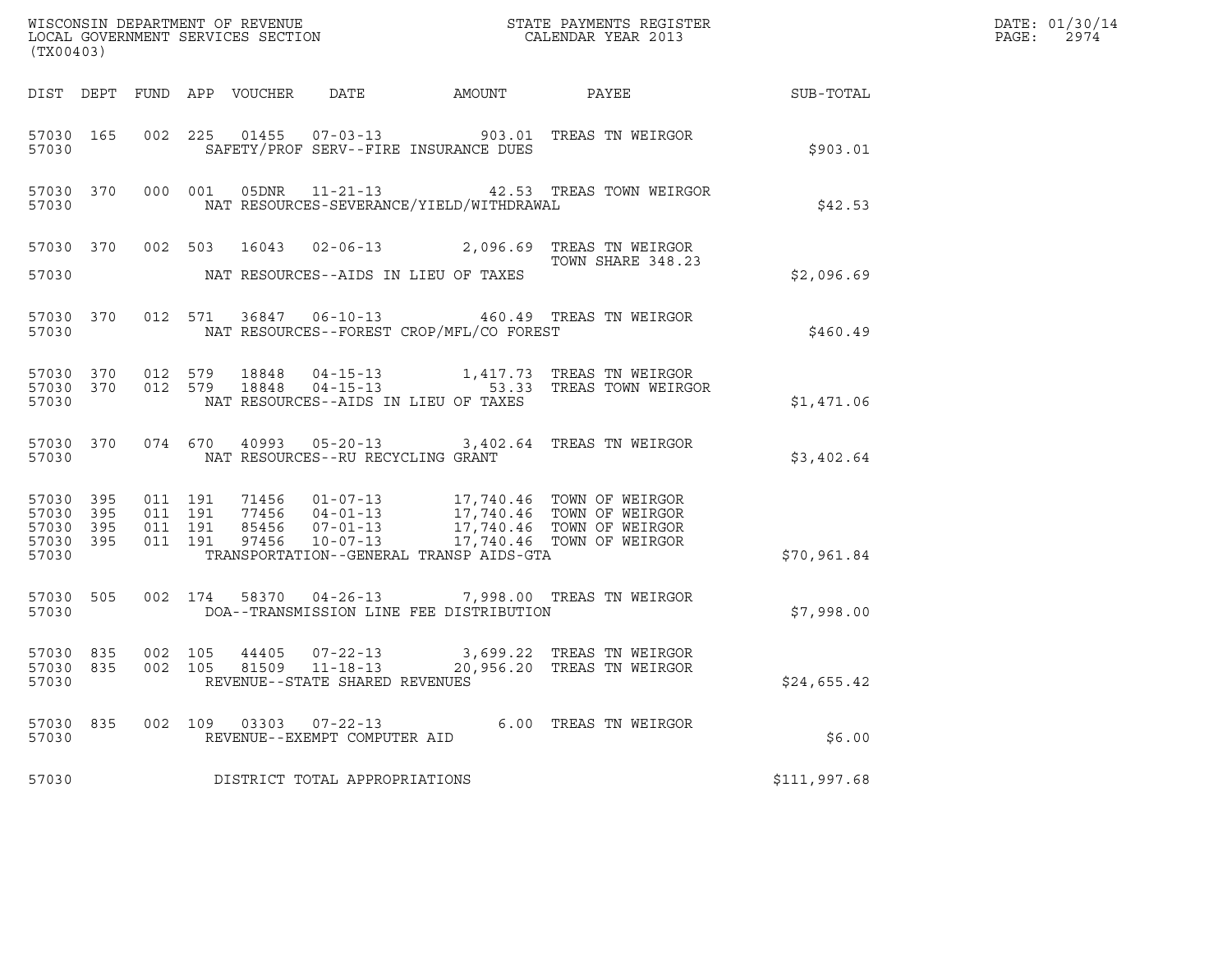| DATE: | 01/30/14 |
|-------|----------|
| PAGE: | 2975     |

| (TX00403)                                             |            |         |                                          |                            |                                                        |                                                                                                                                     |                                                                                                                                                                                                                                                                                                                                         |              | DATE: 01/30/14<br>PAGE:<br>2975 |
|-------------------------------------------------------|------------|---------|------------------------------------------|----------------------------|--------------------------------------------------------|-------------------------------------------------------------------------------------------------------------------------------------|-----------------------------------------------------------------------------------------------------------------------------------------------------------------------------------------------------------------------------------------------------------------------------------------------------------------------------------------|--------------|---------------------------------|
|                                                       |            |         |                                          | DIST DEPT FUND APP VOUCHER | DATE                                                   | AMOUNT                                                                                                                              | PAYEE                                                                                                                                                                                                                                                                                                                                   | SUB-TOTAL    |                                 |
| 57032 165<br>57032                                    |            |         |                                          |                            |                                                        | SAFETY/PROF SERV--FIRE INSURANCE DUES                                                                                               | 002 225 01456 07-03-13 5,273.96 TREAS TN WINTER                                                                                                                                                                                                                                                                                         | \$5,273.96   |                                 |
| 57032 370<br>57032 370<br>57032                       |            |         | 000 001<br>000 001                       |                            |                                                        | NAT RESOURCES-SEVERANCE/YIELD/WITHDRAWAL                                                                                            | $02\text{DNR} \qquad 07-03-13 \qquad \qquad 9,124.13 \qquad \text{TREAS} \qquad \text{TOMN WINTER}$<br>$04\text{DNR} \qquad 10-23-13 \qquad \qquad 383.82 \qquad \text{TOWN WINTER}$                                                                                                                                                    | \$9,507.95   |                                 |
| 57032 370<br>57032 370                                |            |         | 002 503<br>002 503                       |                            | $16044$ $02 - 06 - 13$                                 |                                                                                                                                     | 16044  02-06-13  3,609.62  TREAS TN WINTER<br>267.15   TREAS  TN  WINTER<br>TOWN SHARE 406.35                                                                                                                                                                                                                                           |              |                                 |
| 57032                                                 |            |         |                                          |                            |                                                        | NAT RESOURCES--AIDS IN LIEU OF TAXES                                                                                                |                                                                                                                                                                                                                                                                                                                                         | \$3,876.77   |                                 |
| 57032 370<br>57032 370<br>57032                       |            |         |                                          |                            |                                                        | NAT RESOURCES--FOREST CROP/MFL/CO FOREST                                                                                            | 012 571 36848 06-10-13 13,162.15 TREAS TN WINTER<br>012 571 36848 06-10-13 6,929.68 TREAS TN WINTER                                                                                                                                                                                                                                     | \$20,091.83  |                                 |
| 57032 370<br>57032<br>57032 370<br>57032 370<br>57032 | 370        |         |                                          |                            |                                                        | NAT RESOURCES--AIDS IN LIEU OF TAXES                                                                                                | $\begin{array}{cccc} 012 & 579 & 18849 & 04\texttt{-}15\texttt{-}13 \\ 012 & 579 & 18849 & 04\texttt{-}15\texttt{-}13 \\ 012 & 579 & 18849 & 04\texttt{-}15\texttt{-}13 \\ 012 & 579 & 18849 & 04\texttt{-}15\texttt{-}13 \\ 012 & 579 & 18849 & 04\texttt{-}15\texttt{-}13 \\ 012 & 579 & 18849 & 04\texttt{-}15\texttt{-}13 \\ \end{$ | \$44,941.72  |                                 |
| 57032 370<br>57032                                    |            | 012 584 |                                          |                            |                                                        | NAT RESOURCES--PMT IN LIEU OF TAXES                                                                                                 | 00104  09-03-13  12,903.73  TREAS TN WINTER                                                                                                                                                                                                                                                                                             | \$12,903.73  |                                 |
| 57032<br>57032 395<br>57032<br>57032 395<br>57032     | 395<br>395 |         | 011 191<br>011 191<br>011 191<br>011 191 | 97457                      | 77457 04-01-13<br>$10 - 07 - 13$                       | 71457  01-07-13  76,862.97  TOWN OF WINTER<br>77457  04-01-13  76,862.97  TOWN OF WINTER<br>TRANSPORTATION--GENERAL TRANSP AIDS-GTA | 85457 07-01-13 76,862.97 TOWN OF WINTER<br>76,863.00 TOWN OF WINTER                                                                                                                                                                                                                                                                     | \$307,451.91 |                                 |
| 57032 835<br>57032                                    |            |         | 002 105                                  | 44406                      | $07 - 22 - 13$<br>REVENUE--STATE SHARED REVENUES       |                                                                                                                                     | 3,442.11 TREAS TN WINTER<br>57032 835 002 105 81510 11-18-13 19,505.11 TREAS TN WINTER                                                                                                                                                                                                                                                  | \$22,947.22  |                                 |
| 57032 835<br>57032                                    |            |         |                                          |                            | 002 109 03304 07-22-13<br>REVENUE--EXEMPT COMPUTER AID |                                                                                                                                     | 6.00 TREAS TN WINTER                                                                                                                                                                                                                                                                                                                    | \$6.00       |                                 |
| 57032 835<br>57032                                    |            |         |                                          |                            |                                                        | DOA-PAYMENT FOR MUNICIPAL SERVICES AID                                                                                              | 002 501 00003 02-01-13 336.67 TREAS TN WINTER                                                                                                                                                                                                                                                                                           | \$336.67     |                                 |
| 57032                                                 |            |         |                                          |                            | DISTRICT TOTAL APPROPRIATIONS                          |                                                                                                                                     |                                                                                                                                                                                                                                                                                                                                         | \$427,337.76 |                                 |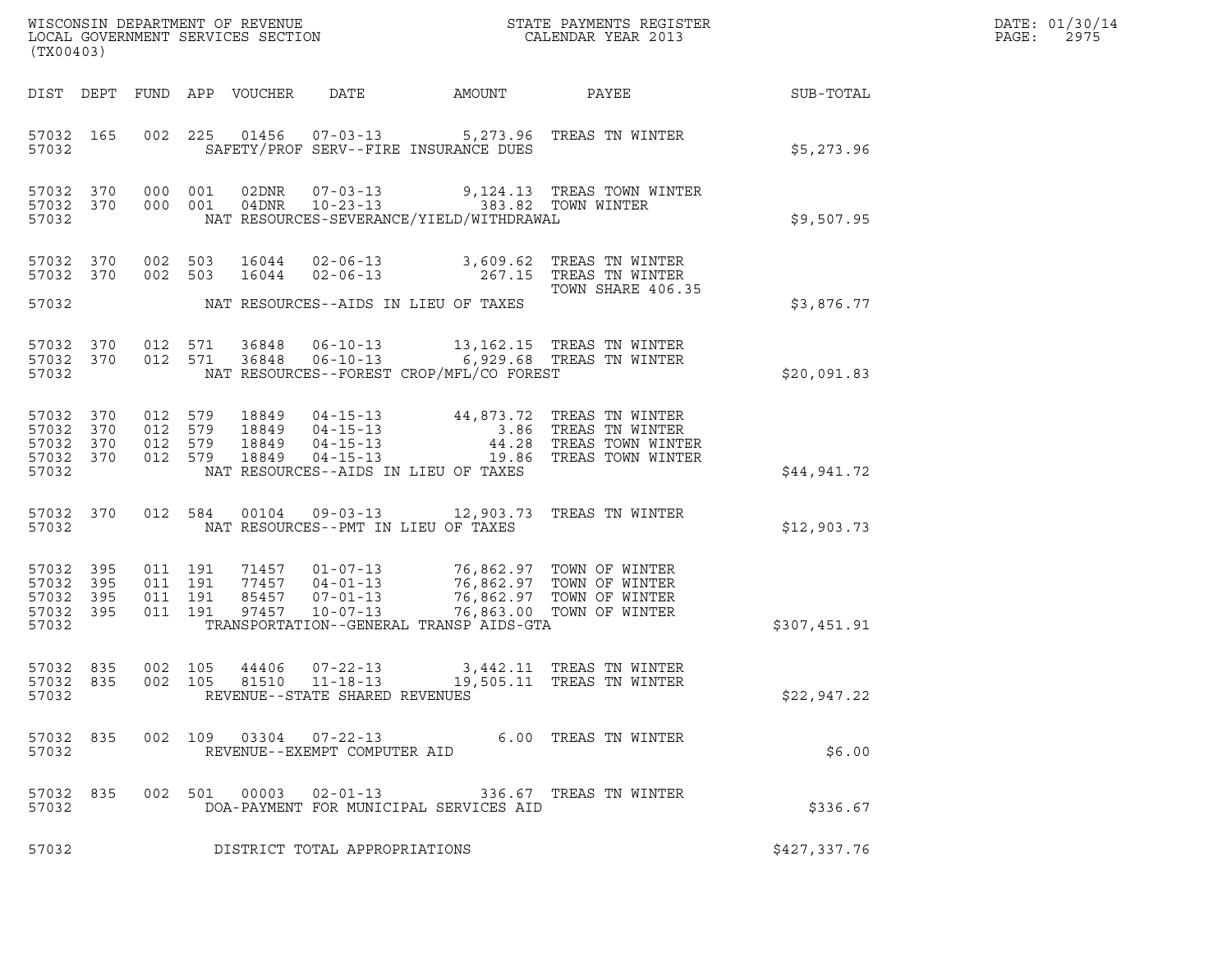| DATE: | 01/30/14 |
|-------|----------|
| PAGE: | 2976     |

| WISCONSIN DEPARTMENT OF REVENUE<br>LOCAL GOVERNMENT SERVICES SECTION<br>(TX00403)                                                                                                                      |                                        | STATE PAYMENTS REGISTER<br>CALENDAR YEAR 2013                  |             | DATE: 01/30/14<br>$\mathtt{PAGE}$ :<br>2976 |
|--------------------------------------------------------------------------------------------------------------------------------------------------------------------------------------------------------|----------------------------------------|----------------------------------------------------------------|-------------|---------------------------------------------|
| DIST<br>DEPT<br>APP<br>VOUCHER<br>DATE<br>FUND                                                                                                                                                         | AMOUNT                                 | PAYEE                                                          | SUB-TOTAL   |                                             |
| 571<br>36849<br>57111<br>370<br>012<br>NAT RESOURCES--FOREST CROP/MFL/CO FOREST<br>57111                                                                                                               |                                        | 06-10-13    6.00 TREAS VIL COUDERAY                            | \$6.00      |                                             |
| 370<br>579<br>16329<br>57111<br>012<br>57111<br>012<br>579<br>18850<br>370<br>$04 - 15 - 13$<br>57111<br>579<br>370<br>012<br>18850<br>$04 - 15 - 13$<br>57111<br>NAT RESOURCES--AIDS IN LIEU OF TAXES | $04 - 08 - 13$ 124.63<br>3.00<br>10.40 | TREAS VIL COUDERAY<br>TREAS VIL COUDERAY<br>TREAS VIL COUDERAY | \$138.03    |                                             |
| 44407<br>835<br>105<br>07-22-13<br>57111<br>002<br>57111<br>835<br>105<br>81511<br>$11 - 18 - 13$<br>002<br>57111<br>REVENUE--STATE SHARED REVENUES                                                    | 34,448.76                              | 6,079.19 TREAS VIL COUDERAY<br>TREAS VIL COUDERAY              | \$40,527.95 |                                             |
| DISTRICT TOTAL APPROPRIATIONS<br>57111                                                                                                                                                                 |                                        |                                                                | \$40,671.98 |                                             |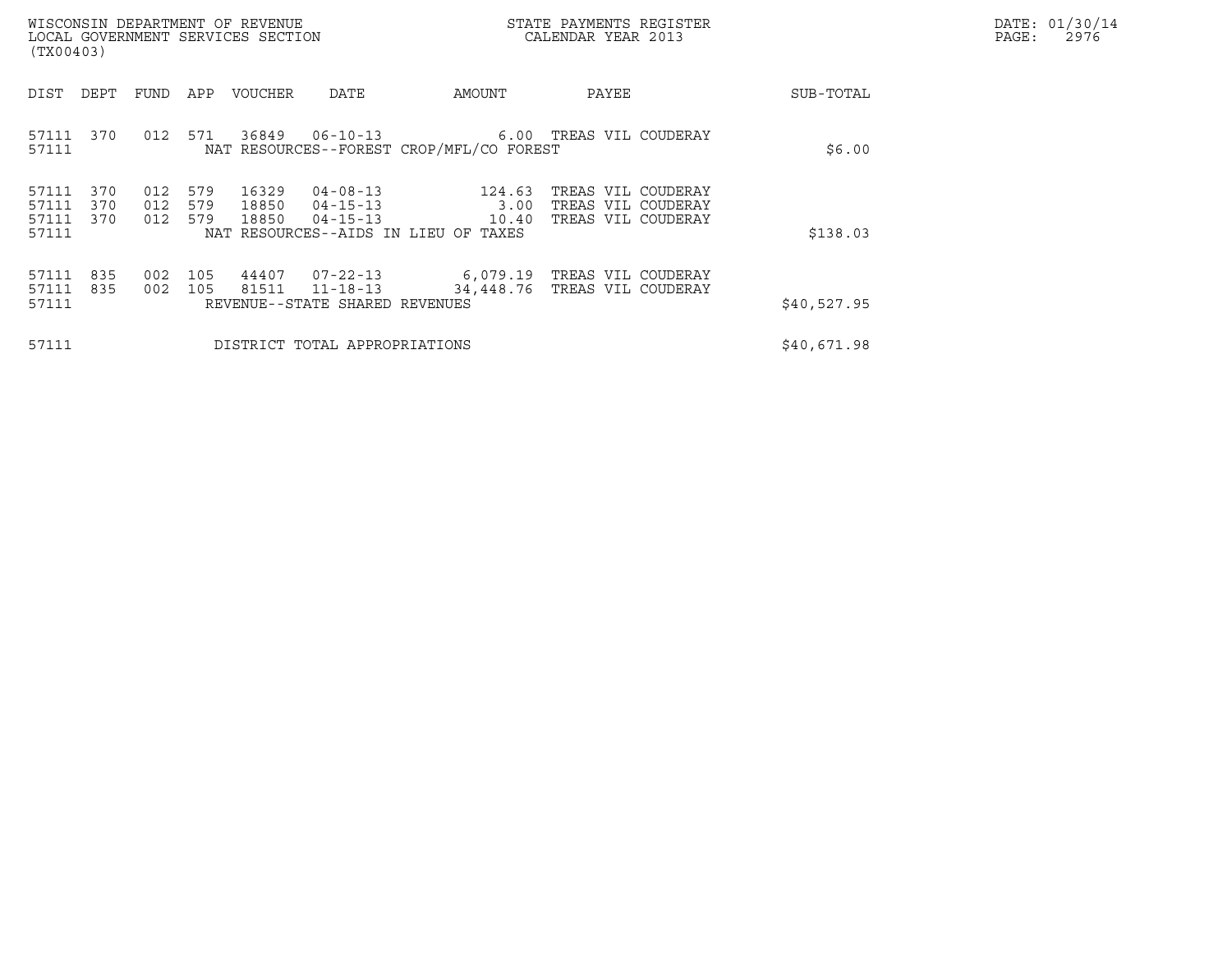| WISCONSIN DEPARTMENT OF REVENUE<br>LOCAL GOVERNMENT SERVICES SECTION<br>(TX00403) |                    |                               |                  |                                |                                                                                     | STATE PAYMENTS REGISTER<br>CALENDAR YEAR 2013                                                                                                                                  |             | DATE: 01/30/14<br>$\mathtt{PAGE:}$<br>2977 |
|-----------------------------------------------------------------------------------|--------------------|-------------------------------|------------------|--------------------------------|-------------------------------------------------------------------------------------|--------------------------------------------------------------------------------------------------------------------------------------------------------------------------------|-------------|--------------------------------------------|
| DIST DEPT                                                                         |                    |                               | FUND APP VOUCHER | DATE                           | AMOUNT                                                                              | PAYEE                                                                                                                                                                          | SUB-TOTAL   |                                            |
| 57121 165<br>57121                                                                |                    |                               |                  |                                | SAFETY/PROF SERV--FIRE INSURANCE DUES                                               | 002  225  01457  07-03-13  270.45  TREAS VIL EXELAND                                                                                                                           | \$270.45    |                                            |
| 57121 370<br>57121 370<br>57121                                                   | 012 579<br>012 579 |                               | 18851            |                                | 18851 04-15-13 3.20<br>$04 - 15 - 13$ 32.00<br>NAT RESOURCES--AIDS IN LIEU OF TAXES | TREAS VIL EXELAND<br>TREAS VIL EXELAND                                                                                                                                         | \$35.20     |                                            |
| 57121 395<br>57121<br>395<br>57121<br>395<br>57121 395<br>57121                   | 011 191            | 011 191<br>011 191<br>011 191 | 71458<br>97458   |                                | TRANSPORTATION--GENERAL TRANSP AIDS-GTA                                             | 01-07-13 2,471.59 VILLAGE OF EXELAND<br>77458  04-01-13  2,471.59  VILLAGE OF EXELAND<br>85458  07-01-13  2,471.59  VILLAGE OF EXELAND<br>10-07-13 2,471.62 VILLAGE OF EXELAND | \$9,886.39  |                                            |
| 57121 835<br>57121 835<br>57121                                                   | 002 105<br>002 105 |                               |                  | REVENUE--STATE SHARED REVENUES |                                                                                     | 81512   11-18-13   57,540.70   TREAS VIL EXELAND                                                                                                                               | \$67,927.20 |                                            |
| 57121 835<br>57121                                                                |                    | 002 109                       |                  | REVENUE--EXEMPT COMPUTER AID   |                                                                                     |                                                                                                                                                                                | \$10.00     |                                            |
| 57121                                                                             |                    |                               |                  | DISTRICT TOTAL APPROPRIATIONS  |                                                                                     |                                                                                                                                                                                | \$78,129.24 |                                            |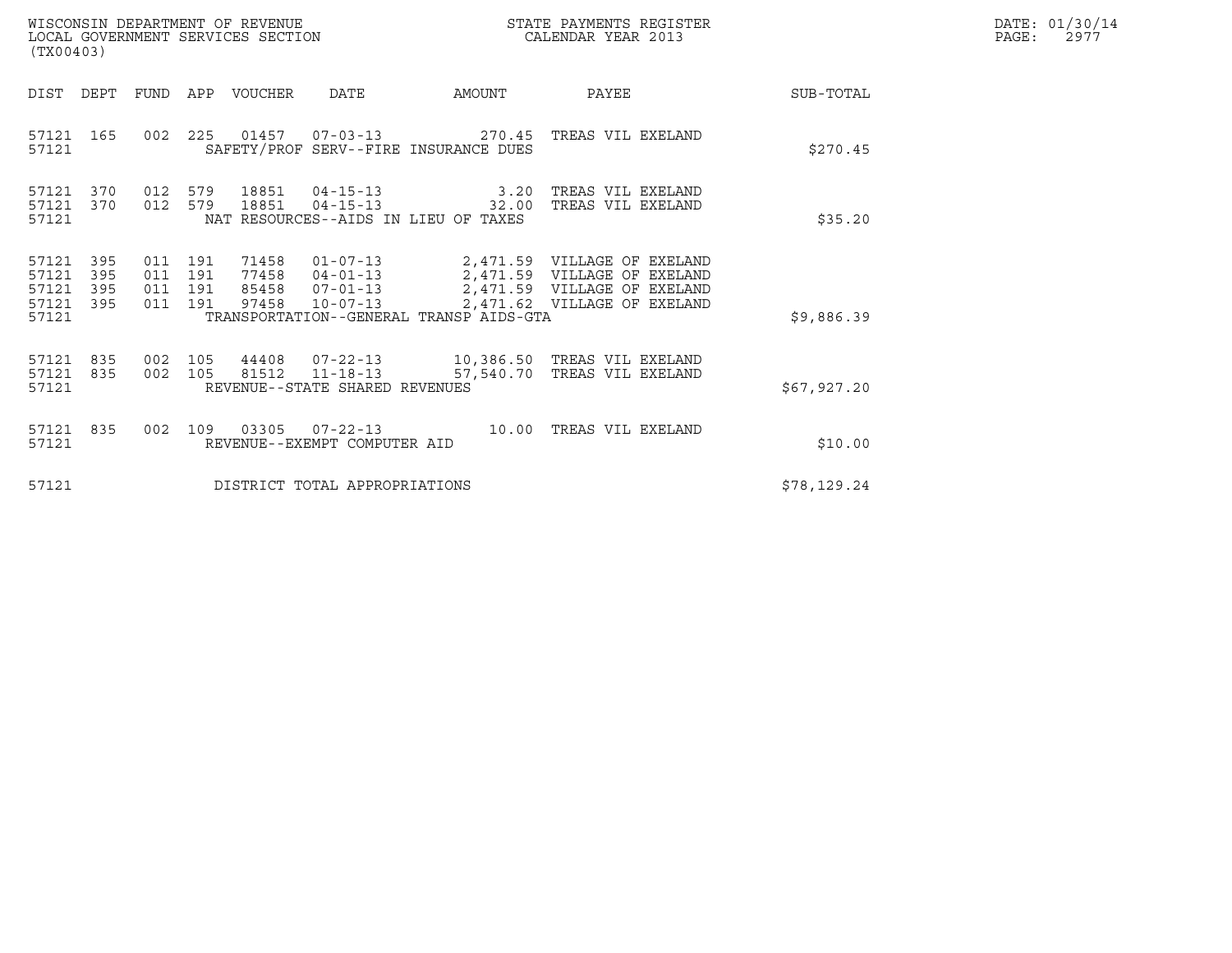| WISCONSIN DEPARTMENT OF REVENUE<br>LOCAL GOVERNMENT SERVICES SECTION<br>(TX00403) |                          |                                          |  |                                 |                                                                    |                                                                  | STATE PAYMENTS REGISTER<br>CALENDAR YEAR 2013                                                                                                                             | DATE: 01/30/14<br>$\mathtt{PAGE}$ :<br>2978 |  |
|-----------------------------------------------------------------------------------|--------------------------|------------------------------------------|--|---------------------------------|--------------------------------------------------------------------|------------------------------------------------------------------|---------------------------------------------------------------------------------------------------------------------------------------------------------------------------|---------------------------------------------|--|
|                                                                                   |                          |                                          |  | DIST DEPT FUND APP VOUCHER DATE |                                                                    | AMOUNT                                                           | <b>PAYEE</b>                                                                                                                                                              | SUB-TOTAL                                   |  |
| 57176 165<br>57176                                                                |                          | 002 225                                  |  |                                 |                                                                    | 01458  07-03-13  284.46<br>SAFETY/PROF SERV--FIRE INSURANCE DUES | TREAS VIL RADISSON                                                                                                                                                        | \$284.46                                    |  |
| 57176 370<br>57176                                                                |                          |                                          |  |                                 |                                                                    | NAT RESOURCES--AIDS IN LIEU OF TAXES                             | 002 503 16045 02-06-13 95.65 TREAS VIL RADISSON<br>TOWN SHARE 21.04                                                                                                       | \$95.65                                     |  |
| 57176 370<br>57176                                                                |                          |                                          |  | 012 579 18852                   | $04 - 15 - 13$                                                     | NAT RESOURCES--AIDS IN LIEU OF TAXES                             | 5.48 TREAS VIL RADISSON                                                                                                                                                   | \$5.48                                      |  |
| 57176 370<br>57176                                                                |                          |                                          |  |                                 | NAT RESOURCES--RU RECYCLING GRANT                                  |                                                                  | 074  670  40994  05-20-13  735.79  TREAS VIL RADISSON                                                                                                                     | \$735.79                                    |  |
| 57176<br>57176<br>57176<br>57176<br>57176                                         | 395<br>395<br>395<br>395 | 011 191<br>011 191<br>011 191<br>011 191 |  | 71459<br>97459                  | $10 - 07 - 13$                                                     | TRANSPORTATION--GENERAL TRANSP AIDS-GTA                          | 01-07-13 2,646.25 VILLAGE OF RADISSON<br>77459  04-01-13  2,646.25  VILLAGE OF RADISSON<br>85459  07-01-13  2,646.25  VILLAGE OF RADISSON<br>2,646.25 VILLAGE OF RADISSON | \$10,585.00                                 |  |
| 57176 835<br>57176<br>57176                                                       | 835                      | 002 105<br>002 105                       |  | 44409<br>81513                  | $07 - 22 - 13$<br>$11 - 18 - 13$<br>REVENUE--STATE SHARED REVENUES |                                                                  | 12,182.28 TREAS VIL RADISSON<br>69,041.45 TREAS VIL RADISSON                                                                                                              | \$81,223.73                                 |  |
| 57176 835<br>57176                                                                |                          |                                          |  |                                 | REVENUE--EXEMPT COMPUTER AID                                       |                                                                  | 002  109  03306  07-22-13  59.00  TREAS VIL RADISSON                                                                                                                      | \$59.00                                     |  |
| 57176                                                                             |                          |                                          |  |                                 | DISTRICT TOTAL APPROPRIATIONS                                      |                                                                  |                                                                                                                                                                           | \$92,989.11                                 |  |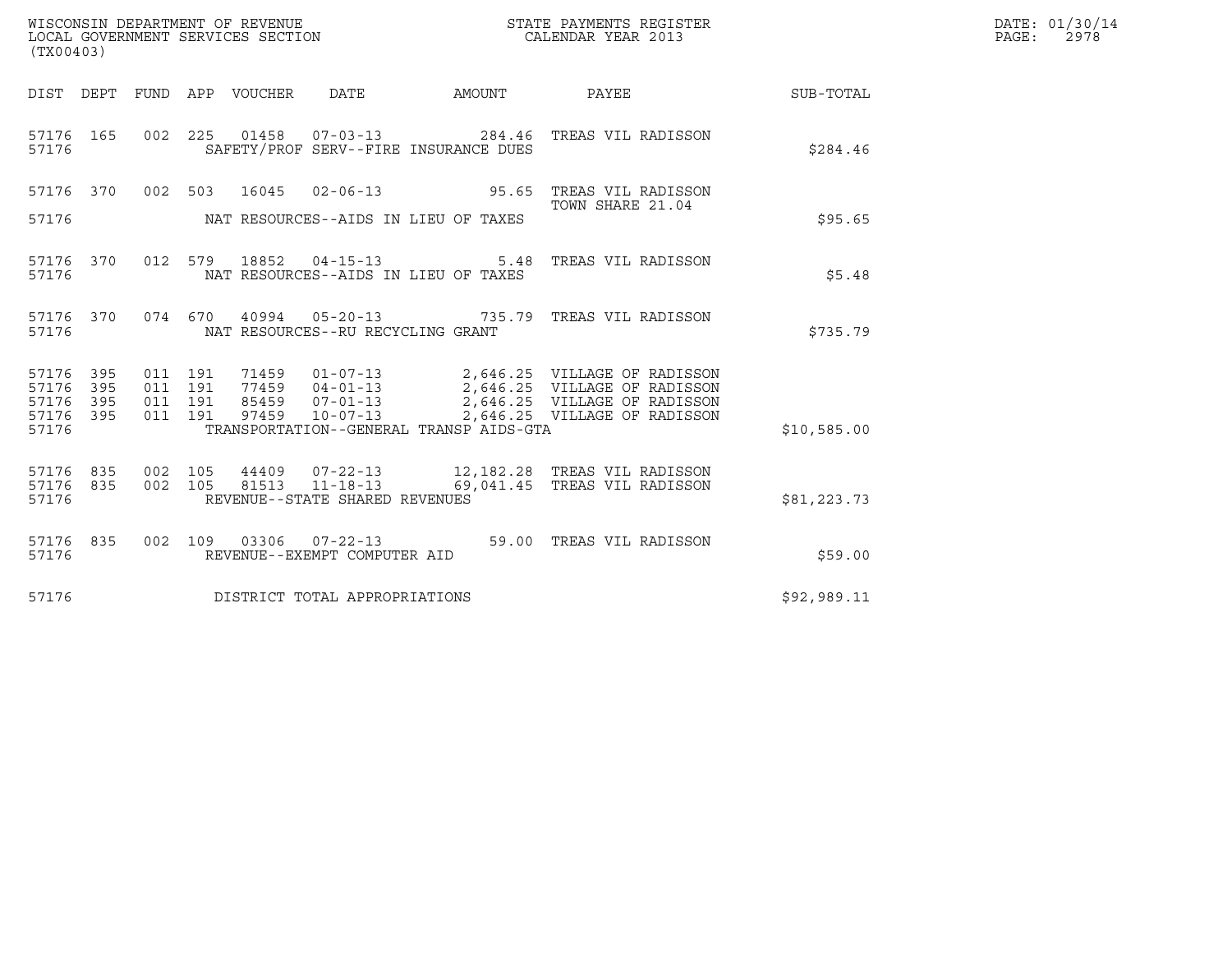| WISCONSIN DEPARTMENT OF REVENUE<br>LOCAL GOVERNMENT SERVICES SECTION<br>CALENDAR YEAR 2013 |           |                               |         |                                      |                                   |                                         |                                                                                                                                                                                              |              | DATE: 01/30/14<br>$\mathtt{PAGE:}$<br>2979 |
|--------------------------------------------------------------------------------------------|-----------|-------------------------------|---------|--------------------------------------|-----------------------------------|-----------------------------------------|----------------------------------------------------------------------------------------------------------------------------------------------------------------------------------------------|--------------|--------------------------------------------|
| (TX00403)                                                                                  |           |                               |         |                                      |                                   |                                         |                                                                                                                                                                                              |              |                                            |
|                                                                                            |           |                               |         |                                      |                                   |                                         | DIST DEPT FUND APP VOUCHER DATE AMOUNT PAYEE SUB-TOTAL                                                                                                                                       |              |                                            |
| 57190 165<br>57190                                                                         |           |                               |         |                                      |                                   | SAFETY/PROF SERV--FIRE INSURANCE DUES   | 002 225 01459 07-03-13 494.70 TREAS VIL WINTER                                                                                                                                               | \$494.70     |                                            |
|                                                                                            |           |                               |         |                                      |                                   |                                         | 57190 370 002 503 16046 02-06-13 770.42 TREAS VIL WINTER<br>TOWN SHARE 176.09<br>TOWN SHARE 176.09                                                                                           |              |                                            |
| 57190                                                                                      |           |                               |         | NAT RESOURCES--AIDS IN LIEU OF TAXES |                                   |                                         |                                                                                                                                                                                              |              |                                            |
| 57190                                                                                      |           |                               |         |                                      |                                   | NAT RESOURCES--AIDS IN LIEU OF TAXES    | 57190 370 012 579 18853 04-15-13 9.09 TREAS VIL WINTER                                                                                                                                       | \$9.09       |                                            |
| 57190                                                                                      |           |                               |         |                                      | NAT RESOURCES--RU RECYCLING GRANT |                                         | 57190 370 074 670 40995 05-20-13 2,949.38 TREAS VIL WINTER                                                                                                                                   | \$2,949.38   |                                            |
| 57190 395<br>57190 395<br>57190 395<br>57190 395<br>57190                                  |           | 011 191<br>011 191<br>011 191 | 011 191 |                                      |                                   | TRANSPORTATION--GENERAL TRANSP AIDS-GTA | 71460  01-07-13  3,798.94  VILLAGE OF WINTER<br>77460  04-01-13  3,798.94  VILLAGE OF WINTER<br>85460  07-01-13  3,798.94  VILLAGE OF WINTER<br>97460  10-07-13  3,798.96  VILLAGE OF WINTER | \$15, 195.78 |                                            |
| 57190                                                                                      | 57190 835 | 57190 835 002 105             |         |                                      | REVENUE--STATE SHARED REVENUES    |                                         | 002 105 44410 07-22-13 19,129.92 TREAS VIL WINTER<br>002 105 81514 11-18-13 108,404.80 TREAS VIL WINTER                                                                                      | \$127,534.72 |                                            |
| 57190                                                                                      |           |                               |         |                                      | REVENUE--EXEMPT COMPUTER AID      |                                         | 57190 835 002 109 03307 07-22-13 127.00 TREAS VIL WINTER                                                                                                                                     | \$127.00     |                                            |
| 57190                                                                                      | 57190 835 |                               |         |                                      |                                   | DOA-PAYMENT FOR MUNICIPAL SERVICES AID  | 002 501 00003 02-01-13 696.12 TREAS VIL WINTER                                                                                                                                               | \$696.12     |                                            |
| 57190                                                                                      | 57190 835 |                               |         |                                      | REVENUE--LOTTERY CREDIT -         |                                         | 021 363 35865 03-25-13 1,179.96 TREAS VIL WINTER                                                                                                                                             | \$1,179.96   |                                            |
| 57190                                                                                      |           |                               |         |                                      | DISTRICT TOTAL APPROPRIATIONS     |                                         |                                                                                                                                                                                              | \$148,957.17 |                                            |